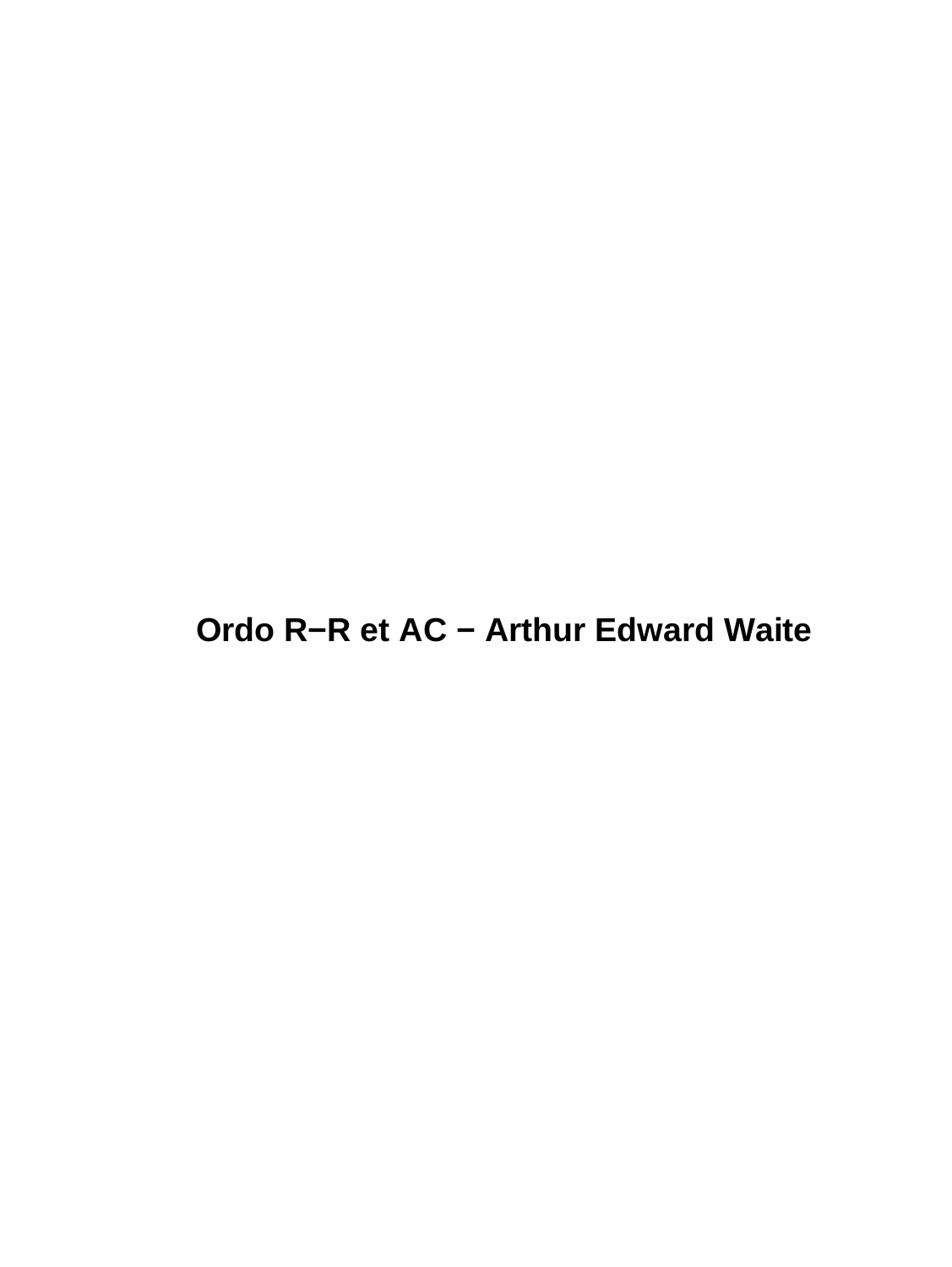#### **Table of Contents**

| VIII Meeting with Soror Fortiter et Recte on March 12th 1910. (Soror Vigilate present)11 |
|------------------------------------------------------------------------------------------|
|                                                                                          |
|                                                                                          |
|                                                                                          |
|                                                                                          |
|                                                                                          |
|                                                                                          |
|                                                                                          |
|                                                                                          |
|                                                                                          |
|                                                                                          |
|                                                                                          |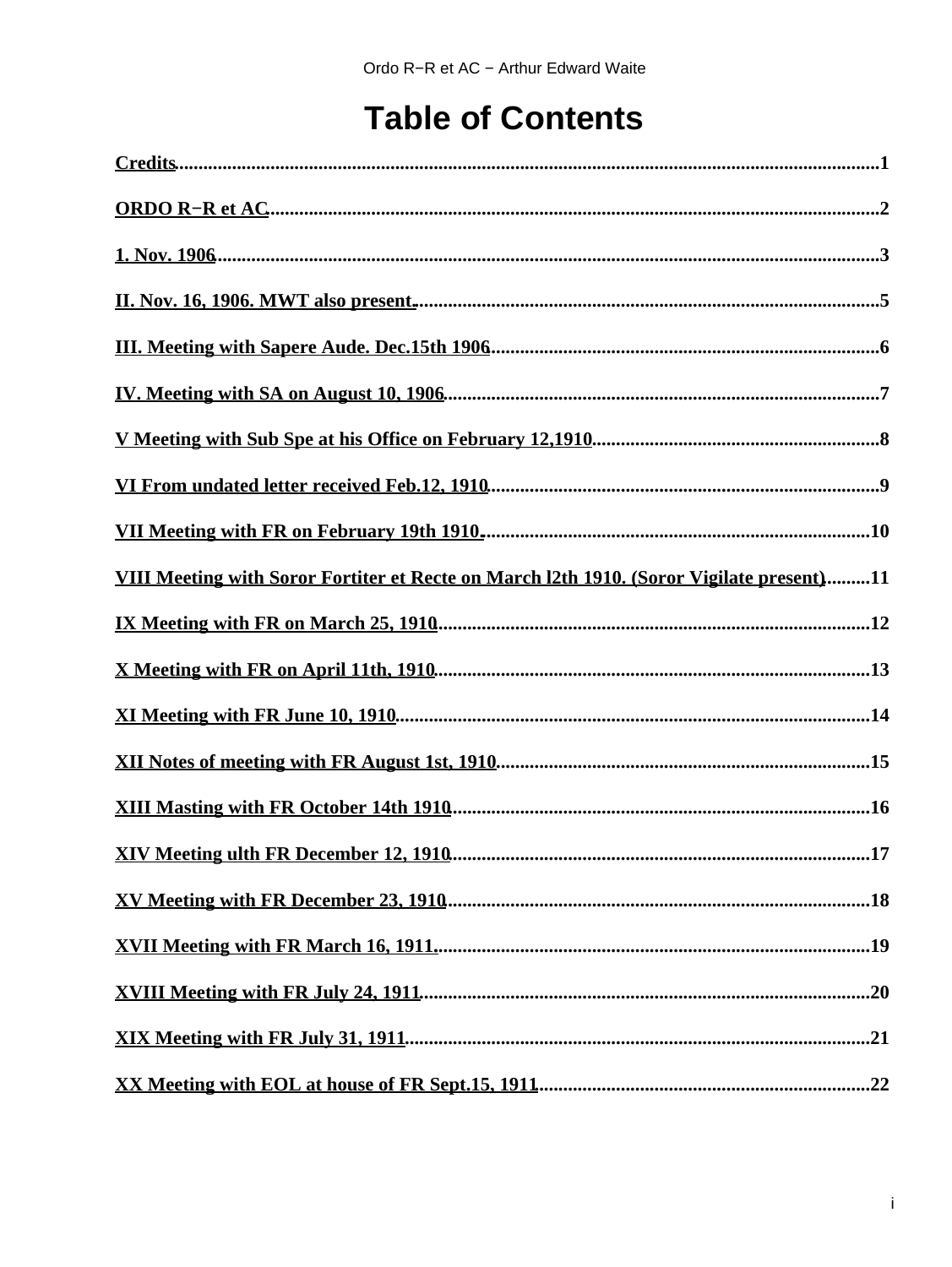#### **Table of Contents**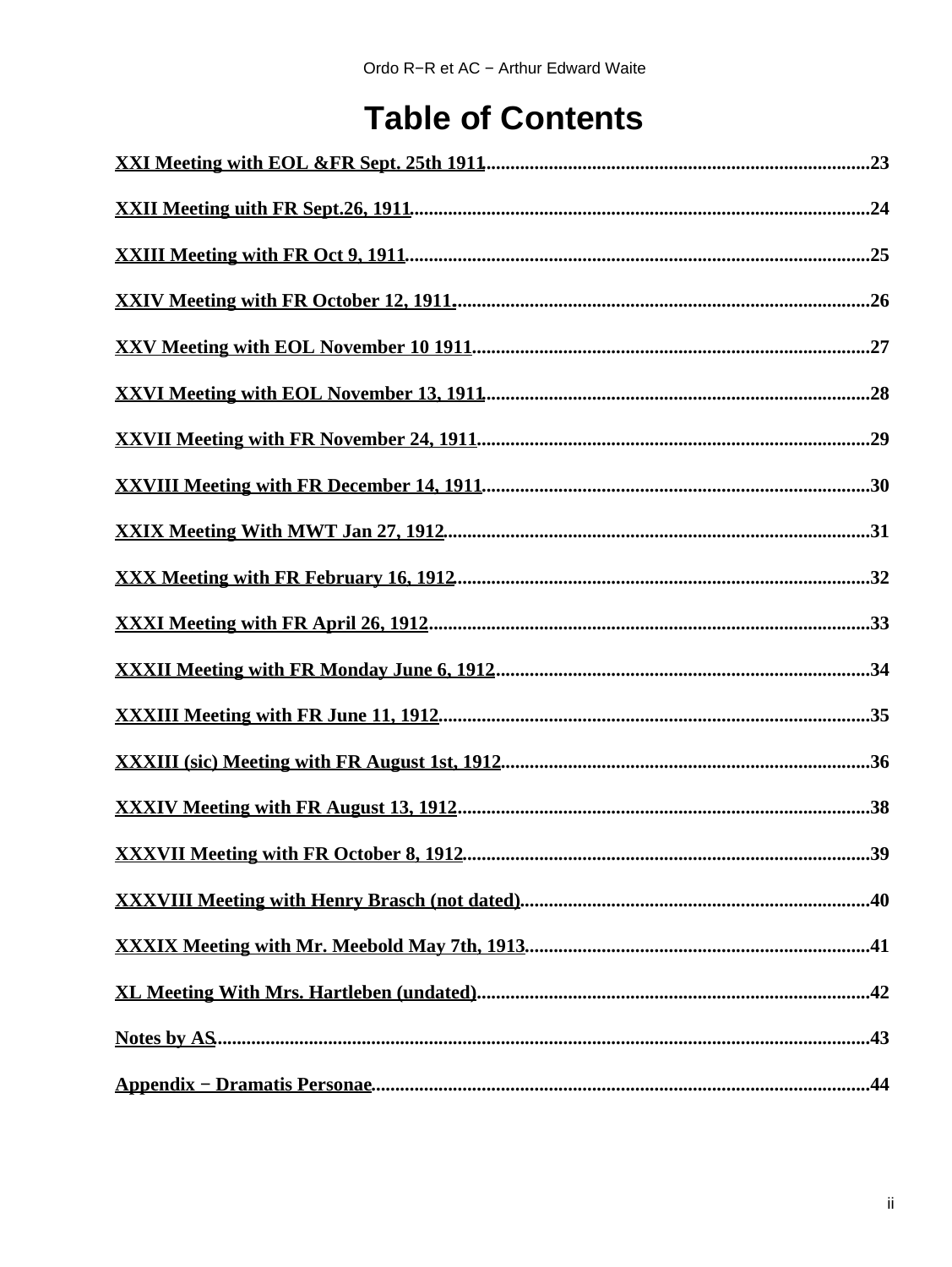# <span id="page-3-0"></span>**Credits**

OCR'd, proofed &converted to this format by *Alex Sumner*

From the typescript copy of *R A GILBERT*. Copyright (presumed to rest with) R A Gilbert, 1976.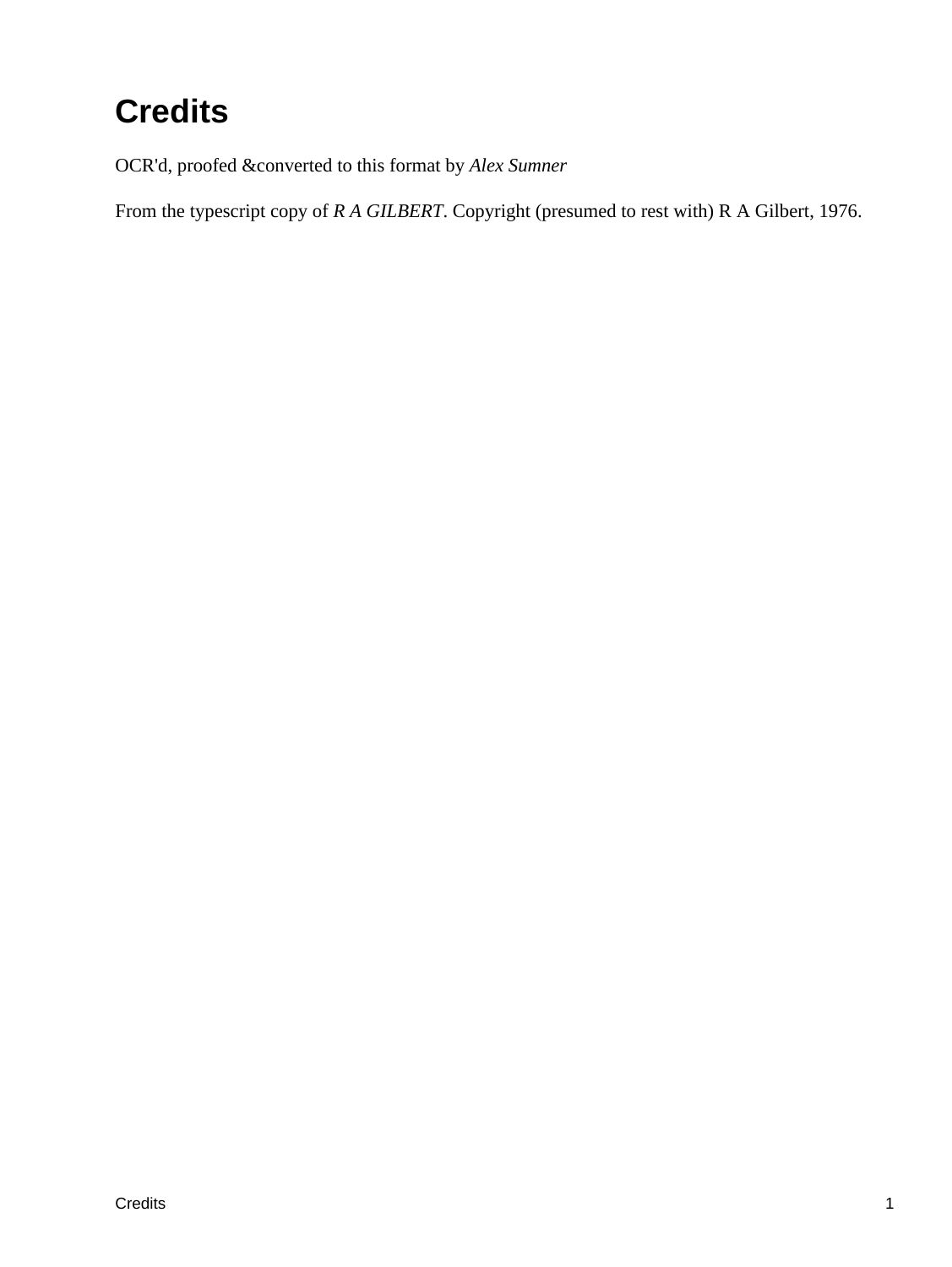#### **ORDO R−R et AC**

The Testimonies of [Frater Finem Respice,](#page-46-1)

Imperator or the Templum Stellae Matutinae,

On Matters connected With the alleged Third Order,

the German Rosy Cross and the Business of his Temple.

<span id="page-4-0"></span>Transcribed 1915,

(Title of Post 8vo half morocco hound notebook in the hand of A.E. Waite) Abstract of text: Meetings with FR at dates given.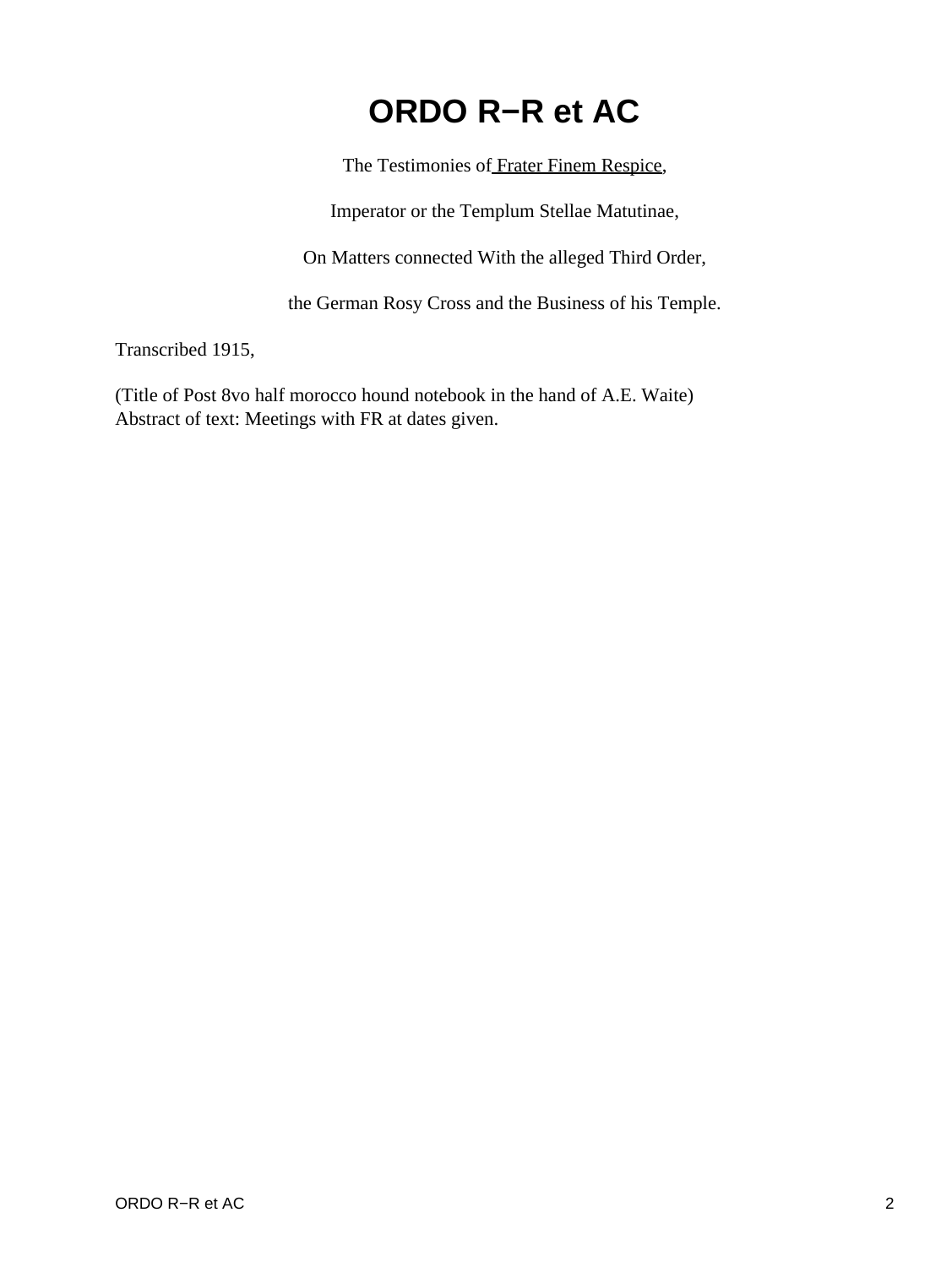#### <span id="page-5-0"></span>**1. Nov. 1906**

1. [SDA](#page-46-2) survived some years after her alleged death. [SA](#page-46-3) hoodwinked to the extent of believing this.

2. Niece of SDA still alive, living mostly in Munich. She is also an occultist.

3. SDA had influence with 3rd Order to extent of exercising control over its relations with DDCF

4. Karl Kieswetter (Rosicrucian library described in 1º Initiation) died in 1895

5. FR obtained key to cipher mss. by occult means via 3rd Order.

6. − 8. 3rd Order recognised no body not recognising it; knew of Independent &Rectified Rite, not keen to have it approached; decided that it might do so.

9. If I &R.R. recognised, might communicate with both orders but referred back.

10. Appears that FR approached [MWT](#page-46-4) and I as he had more on his hands than he could cope with.

11. − 12. A concordat wouldn't be much use to FR but unification would: if latter, FR, would succeed Frater Aryabatha as co−chief.

13. Didn't then mention to FR that if unif. did occur his 3rd Order must permit him to become a Mason.

14. FR open−minded over concordat v. unification − he suggested the former.

15. Concordat preferable to [SR](#page-46-5)

16. FR made authorised revision of  $0=0$ ,  $1=10$  and  $5=6$  grades.

17. − 21. FR invited [Lucem Spero](#page-46-6) to join his group: L.S. put questions to 3rd order, which questions FR did not fully understand (probably re Masonry) nor the answers; L.S. satisfied with answers but didn't join FR (Questions may have been re SCR, about which FR knows nothing.)

22. I told FR that our important rituals are Neophyte &Adeptus Minor

23. FR said that 3rd Order insisted on inclusion of Zelator grade.

24. FR &SR agreed that 0=0 and 5=6 were no essentially work o[f DDCF.](#page-46-7)

25. But 3rd Order thought DDCF interpolations in rituals too numerous

26. FR claims to have received syllabus of occult knowledge beyond T.A.M. grade

27. plus notes towards 6=5 grade ritual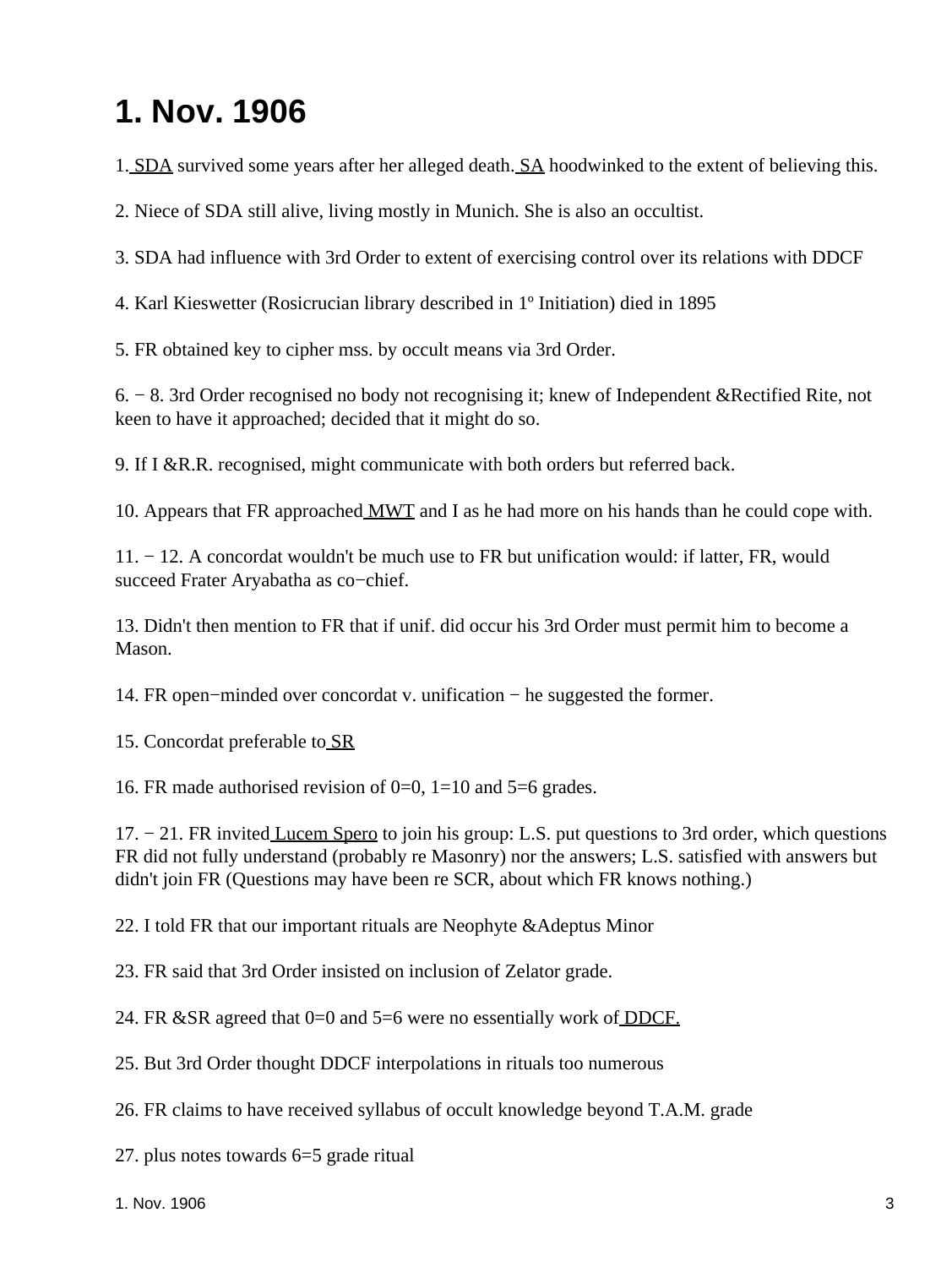#### Ordo R−R et AC − Arthur Edward Waite

28. "In reply to my direct question, these include information regarding the Hanged Man"

29. DDCF received communications forming basis of 5=6 grade

30. " supposed to be practising Black Magic: 3rd Order look on him kindly but warily, consider him not beyond reclamation.

31. FR communicates with 3rd order by performing ceremonies in a secret room in his house: answers to his questions come by letter in 3 or 4 days.

32. 3rd order reach him by being seen astrally and communicating what they wish (occurs anywhere)

33. Third method: FR sometimes writes via an intermediary in London. Letters reposted by interm. (who is an occultist) – replies take 7 to 9 days.

34. German adept whose name SR should know, is member of oldest R.C. Order . FR has not permission to give me his name.

36. *[indecipherable − AS]* mss. of Kieswetter's grandfather not yet dispersed.

37. − 39. [Sub Spe](#page-46-8) has no key to cipher mss. but would like one; Sub Spe's Order of Sun mss. Came into hands of Alta Peto who lent them to Sub Spe who did not return them saying A.P. had no right to them whereas he was in communication with the Order and had been received in.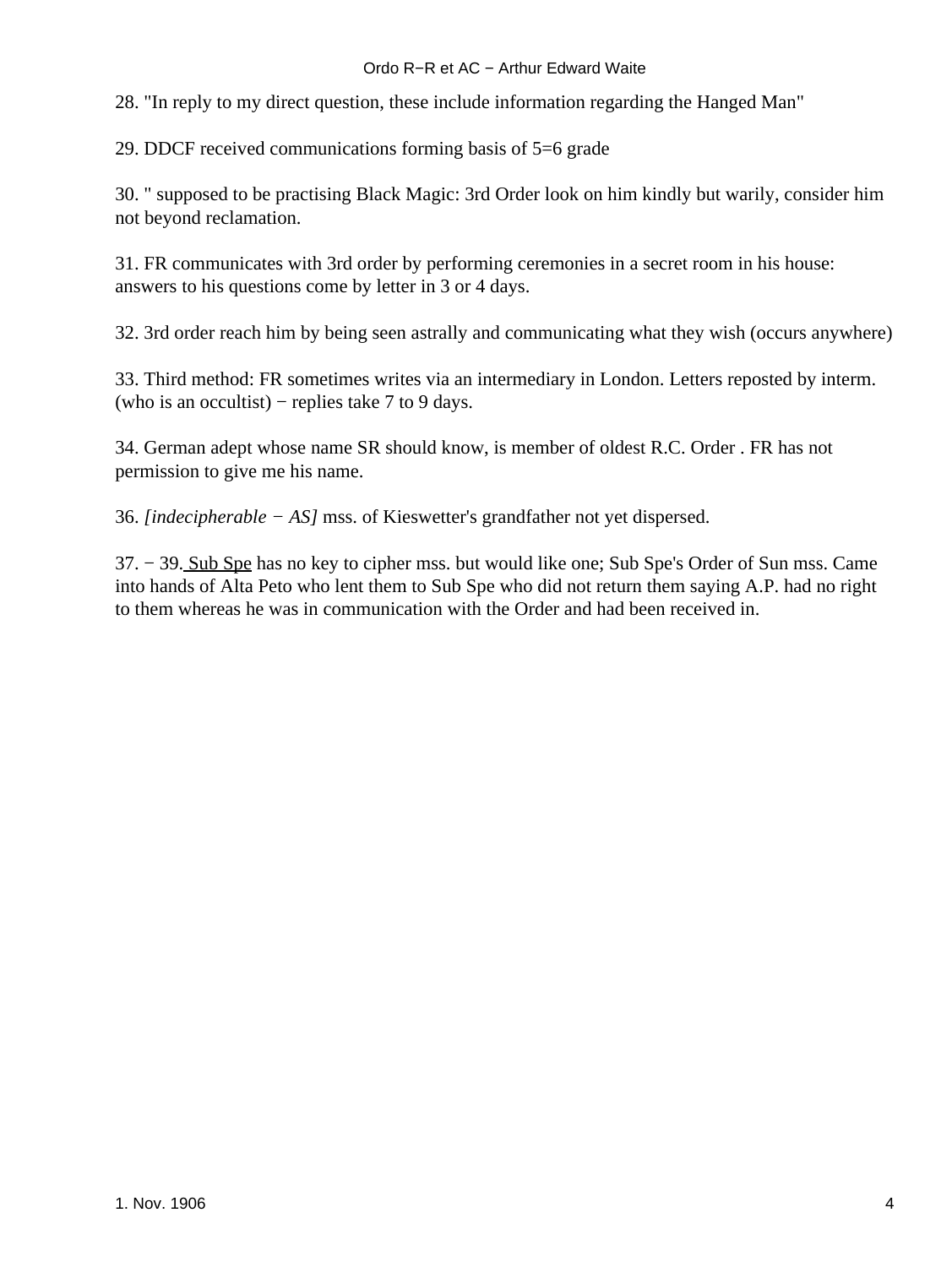## <span id="page-7-0"></span>**II. Nov. 16, 1906. MWT also present.**

*(From here on numbered paragraphs omitted by RG. Feb. 76)*

Concerned 3rd Order answers to questions (a) as to FR becoming a Mason should unification occur, (b) share of both branches in further knowledge from 3rd Order. 5.R./MWT not impressed by FR's comm. from 3rd Order − e.g. revised rituals to be set side by side with originals for members (c.f. Sub Spe's "revised rituals for study only") MWT said he would answer as to truth of anything regarding "Hanged Man". "FR held that it represented the position of Christ when he fell in carrying the cross up the hill of. Mount Calvary. He thought otherwise that it referred to the Passion" "This is only a half truth which our interpretation includes implicitly, as the greater includes the lesser (SR)"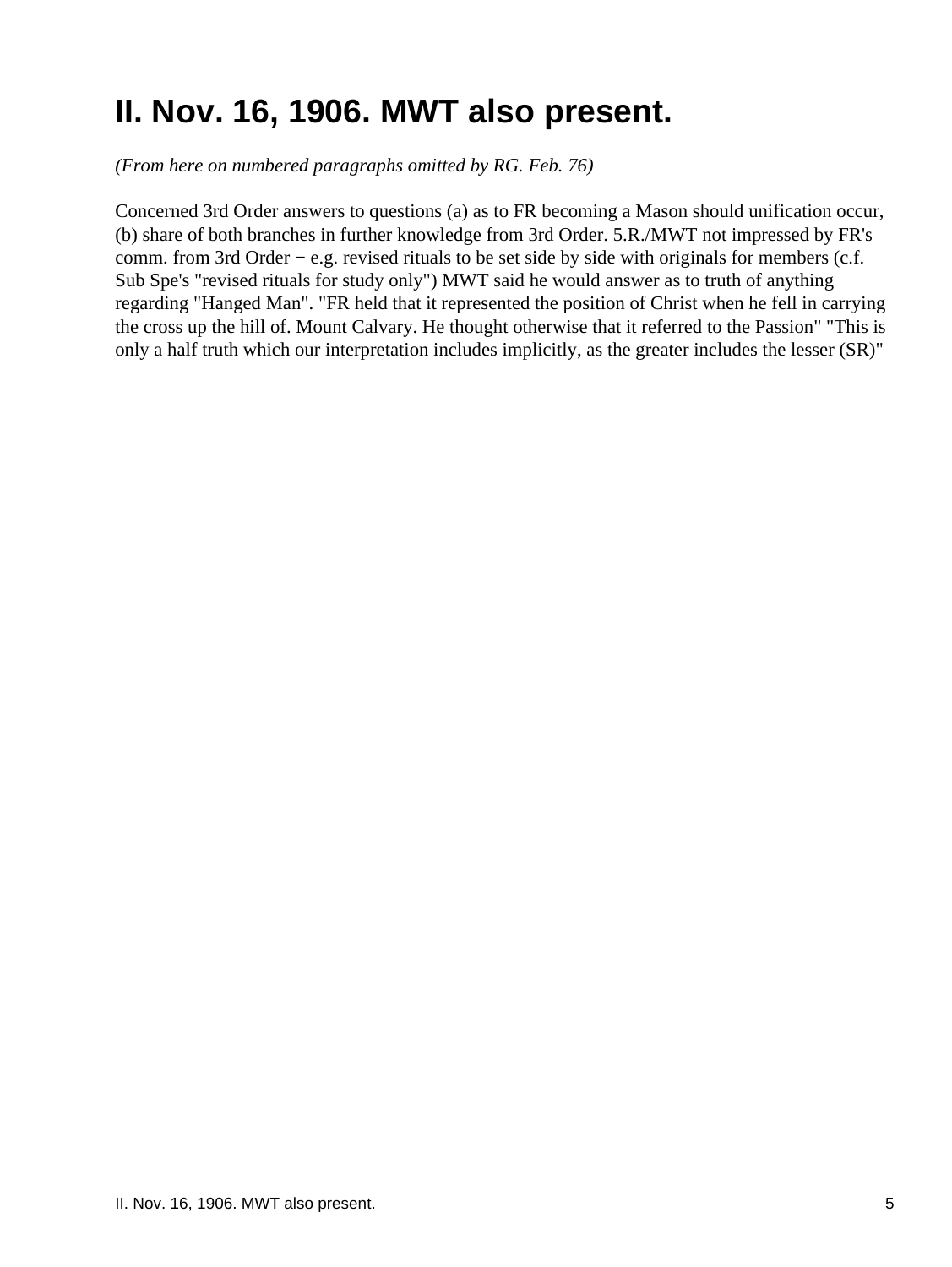## <span id="page-8-0"></span>**III. Meeting with Sapere Aude. Dec.15th 1906**

SDA's address not on cipher mss but an other papers. SA hopes to obtain Rosicrucian mss. from an acquaintance of Theodor Reuss who is supposed to have been a "Ros. of ths Old School." SR thought this referred to Kieswetter but was told no. Mathers sent 5=6 grade from France, obtained partly by his wife's clairvoyance[. Kenneth Mackenzie](#page-46-9) related to surname holding office at Grand Lodge, and [R.W. Little](#page-46-10) obtained papers concerning Ros. connections with FM from G.Lodge by connivance of this person; From papers Little arranged ritual of Red Cross of Rome &Constantine, A rumour of this abstraction of mss. led to trouble.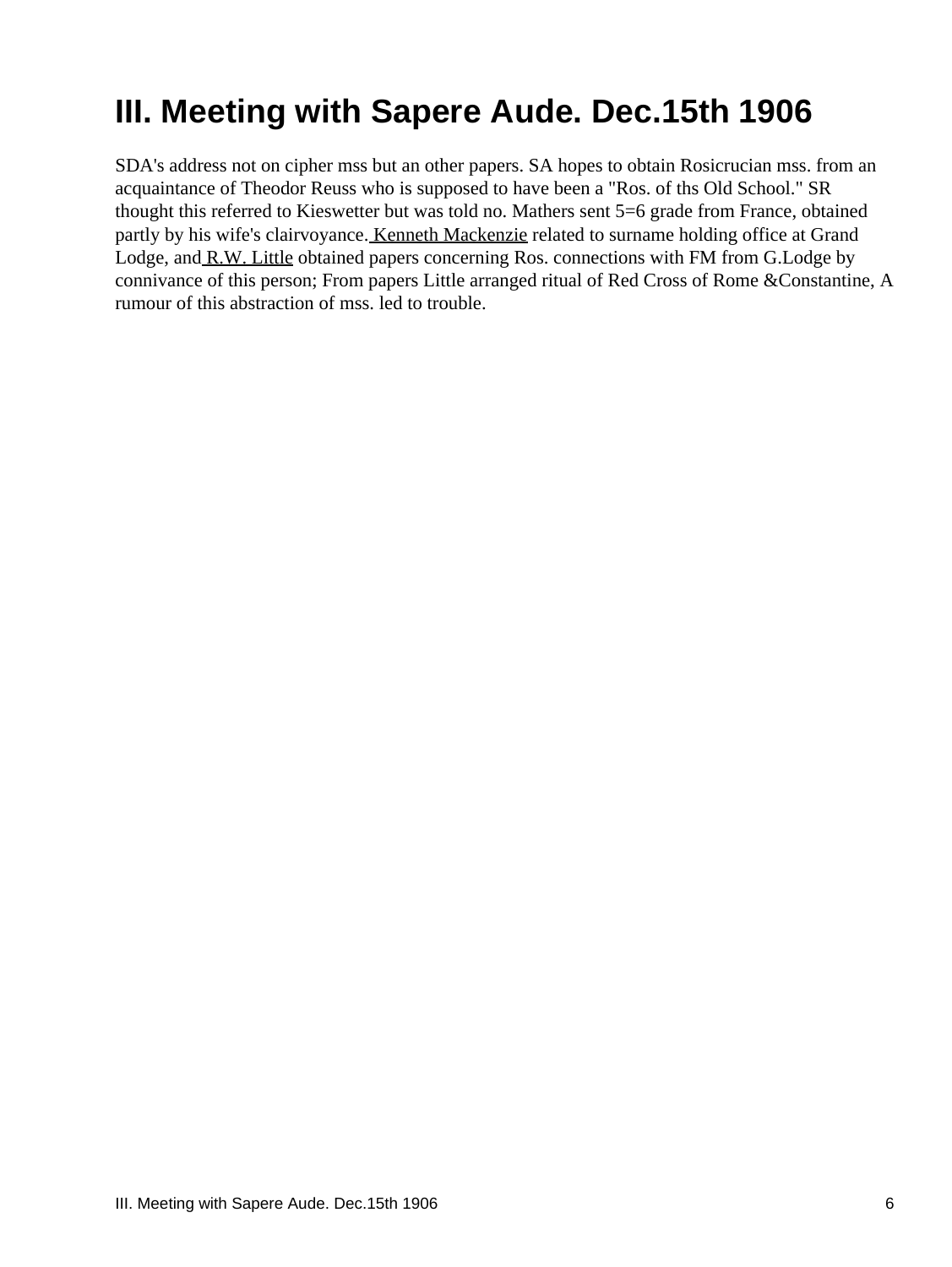## <span id="page-9-0"></span>**IV. Meeting with SA on August 10, 1906**

*(Brought about by SA's fear o[f Crowley](#page-47-0) exposing him with ref. to cipher mss. SA wrote to Waite, as did Gardner)*

AC presently living at 21 Warwick Rd. S.W. writing to SA from Paris. Mathers in country, some 40 miles from Paris. AC claims to be a mason but not known under what jurisdiction, poss. bogus claim to mislead SA. AC aims to frighten SA into placing cipher mss. in British Mus. where AC can copy them. Claims people have been cheated and he is ending the deception. Sent SA copy of leaf from book upbraiding SA for GD connections and calling SA "the traducer of the noble Eliphas Levi"

Old address at which "AC orgies took place" was 11 Chancery Lane. Many letters tram AC to SA − dealt with in his absence by Cadbury Jones. AC's family brewers of C. Alton Ales; AC called himself Lord of his farm estate in Scotland. SA described Fr. Aryabartha as collecting grades, enjoying chairing, talking of but not lending his books − contrary to SR's experience who felt this better described SA Fr.A. exposed Hermetic Brotherhood of Luxor under pressure from Pattinson. Sat Bahai invented by Archer. Pattinson's Order of Light combination of Sat Bahai and others − SA thinks highly of it. SA has Eliphas Levi ms. "Le Livre des Sages" 1870 (same period as Gates of Light), also has ms of coloured diagrams only. SA consents to former being announced far Hermetic Text Society pubn. Trans. of Soc.ros. Northern Coll. obtainable says SA, also one complete set of Met. Coll. Trans. available. SA thinks Woodford the greatest Hebrew Scholar he knows; Woodford showed him SDA's address an a loose slip of paper − not among others.

**IV (Cont.)** Mathers not the intermediary. SA has a number of curious mss. SA considers printed document issued by Second Order Council at time of Mather's expulsion as defamatory to SA although not so intended. Didn't no (sic) AC had been at Cambridge but thought he was warned to leave. AC has obtained much correspondence and perhaps other papers from Mackenzie's Wife's estate. SA always talked on Hermetic subjects with Woodford. SA says ciphers of Chymical Marriage decode into German − he has interwritten them in my book (i.e. R.H.R.) but it comes to nothing. Palladium of Sat Bahai came from an Indian Temple, as did the alleged mysterious ribbon.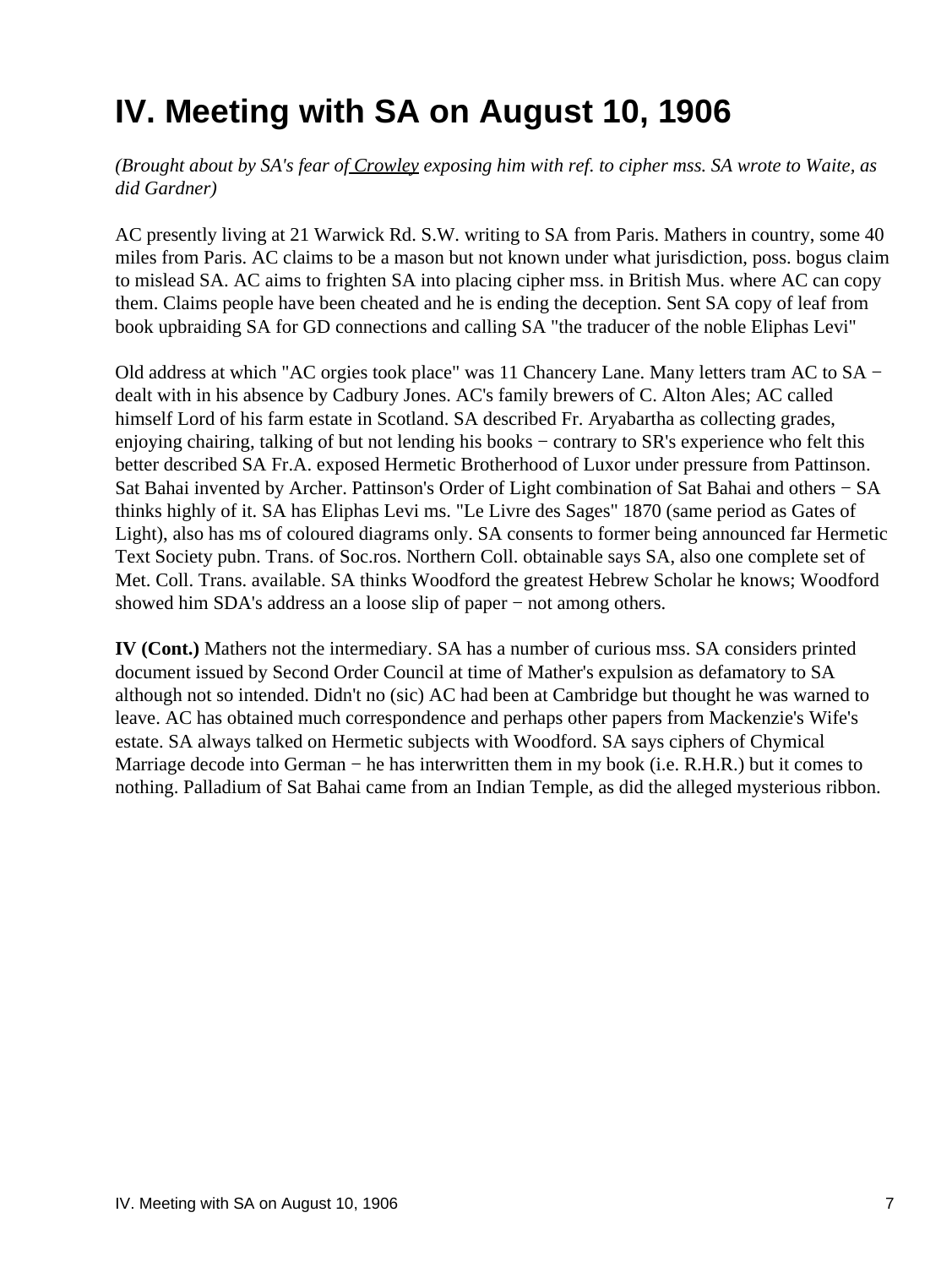## <span id="page-10-0"></span>**V Meeting with Sub Spe at his Office on February 12,1910**

#### *(Concerning infringement of copyright over Order rituals by AC)*

Simpkin Marshall (as pubs. of Equinox) have legal dept. and would fight any action. Bringing copyright action could be expensive unless successful. If writ could not be served on AC then threat of prosecution to publishers might delay delivery of next Equinox (said by SR). Seems printers (Ballantyne) might he glad of excuse to stop ptg. Eq− from course taken by Regnum Dei.

AC: Sub Spe doesn't think he would go into witness box: no−one knows where he is living; living again with his wife as the divorce was due to collusion with aim of getting money from Kelley. SR dubious about this as £1000 p.a. comes from AC's mother and money from Kelly to his wife. Scottish court investigating poss. of collusion. If a writ is served mould need £25−50 paid in bank as prosecutor (DDCF) lives abroad, so DDCF will visit England, staying with a woman friend to have an address. SA has told DDCF to be in England by March 1. [Resurgam](#page-47-1) will have nothing to do with the action as he could show no interest in the copyright. R. suggests that all existing Temples should recognise DDCF as titular head while remaining autonomous, also invited SS to be chief in R's temple; SS will join but not accept post of chief. SS admitted he is chief of S.M. Inner Branch but it seems there are wardens with titles as in Outer Order; he himself is Theoricus, very keen for "further knowledge". Said Vestigia became 6=5 ten years ago but hadn't qualified[. Vestigia](#page-47-2) said went through a ceremony but [Vigilate](#page-47-3) says this is not so. SS says he has heard from Vest. and she is ready for 7=4, so he has been in touch with DDCF. SS says only one side at case against DDCF was heard but at the time he agreed with expulsion and joined council to manage Order − probably DDCF and SS have been working to get Temples back under one head (DDCF titular and SS acting head in Britain). SS says anyone can be a mystic but one must be born an occultist or magician − I think that those who follow the Divine Path attain God while those who follow the path of perdition go easily to the devil. SR told SS that DDCF had nothing for his Temple.

Resurgam knows of other London Temples but is confused. Thinks that S.Keels(?) has temple at Acton with which SR is connected but not as head. SR doubts SS's word over this. SS talked as if many people (i.e. his members) had  $6=5$  and stressed the  $7=4$ , speaking as if he knew SR's Higher degrees and saw them as not the real thing. The talk was cordial save for SS manner. SS said he refused to tell Resurgam about Temples he knew of. SR thought FR would jump at Titular head idea; suspects SS may be Inner Wardan of FR's branch, thus voiding concordat, FR says SS is Praemonstrator of Outer Grades, SR suspecting he may hold this position in thn Inner. Not clear from what SS actually said whether this was so. SS said SA held full 6=5 but 7=4 only in honorary way. To serve writ on AC they will use a "safe woman" to act as inquirer into C.' AA and carry the writ with her.

(Addendum: "I took care that my Temple contributed nothing to the expenses of DDCF in respect of his suit which was duly lost" Something came from Resurgam and prob. FR's group. See correspondence (esp. SS to FR Dec 13 &16 1909, RB *[typing hard to read]* to Ballantyne, Hanson − re Alta Peto)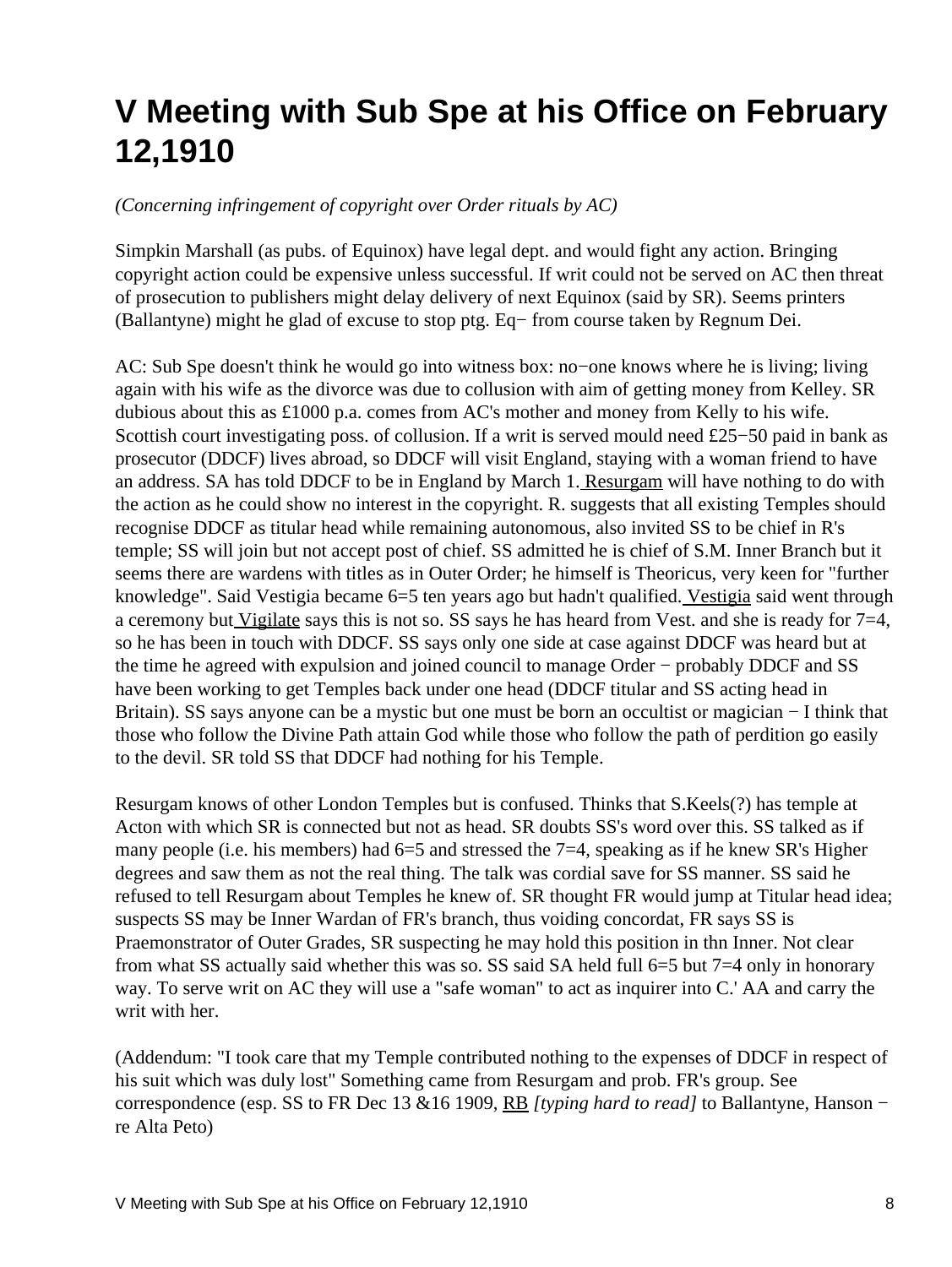## <span id="page-11-0"></span>**VI From undated letter received Feb.12, 1910**

*(written by SS − prob. shown to SR in confidence. recipient and writer not given)*

Resurgam asked SS if he still belonged to any branch, urged him to join his "Temple and become a chief, offering him all the advanced mss. so far as they had them. 5S said it needed great consideration (although he had already consented to join) Resurgam working for 7=4 but not yet there − could assure S5 that only DDCF held the 7=4, R understood that SR had a temple at Acton but being merely a literary man It counted for nothing. Also temple of one S. Keels, and another unnamed (SS's?) DDCF keen for recognition as sole source of advanced knowledge − but allows autonomy.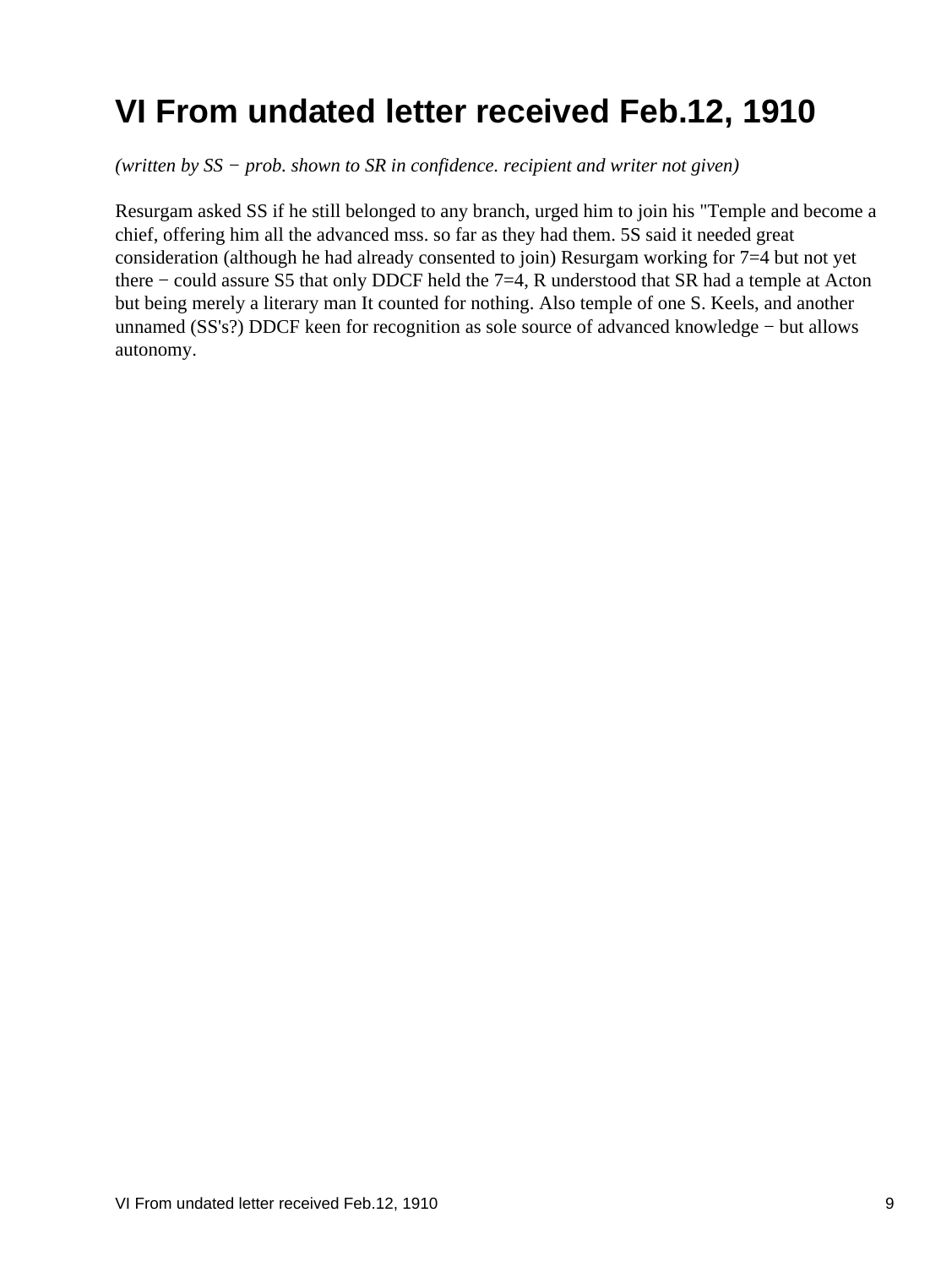## <span id="page-12-0"></span>**VII Meeting with FR on February 19th 1910.**

Hears that Resurgam works for 7=4 (prob. told by SS). Does not know that SS has joined R. Temple under DDCF, thinks he is still reflecting on FR's proposal. This last confirmed over telephone to SR by "Nobis est Victoria, speaking on the square" Heard of astrological knowledge issued by DDCF for 6=5 and 7=4, concerned somehow with fixed stars Aldebaran and Fomalhaut and others. *(Gives details)*

FR giving up much by renouncing this knowledge: but he thinks DDCF has nothing we could not get elsewhere. SR said that DDCF had long since ceased to have any connection with 3rd order so his knowledge of no value. FR writing to SS to offer choice between him or Resurgam − with Concordat in formner case, but he sees that SS may be out for supremacy over all temples in Britain with DDCF as titular head. FR has seen Mrs. St.John's £1400 opal, once in Spanish then French crowns, Mrs St.J. advised to make it an offering to Our Lady at some shrine or other as it belongs to Out Lady. Claimed to be unlucky in unlawful possession by Indian clairvoyant. FR thinks psychic opinions are being obtained to enhance its value.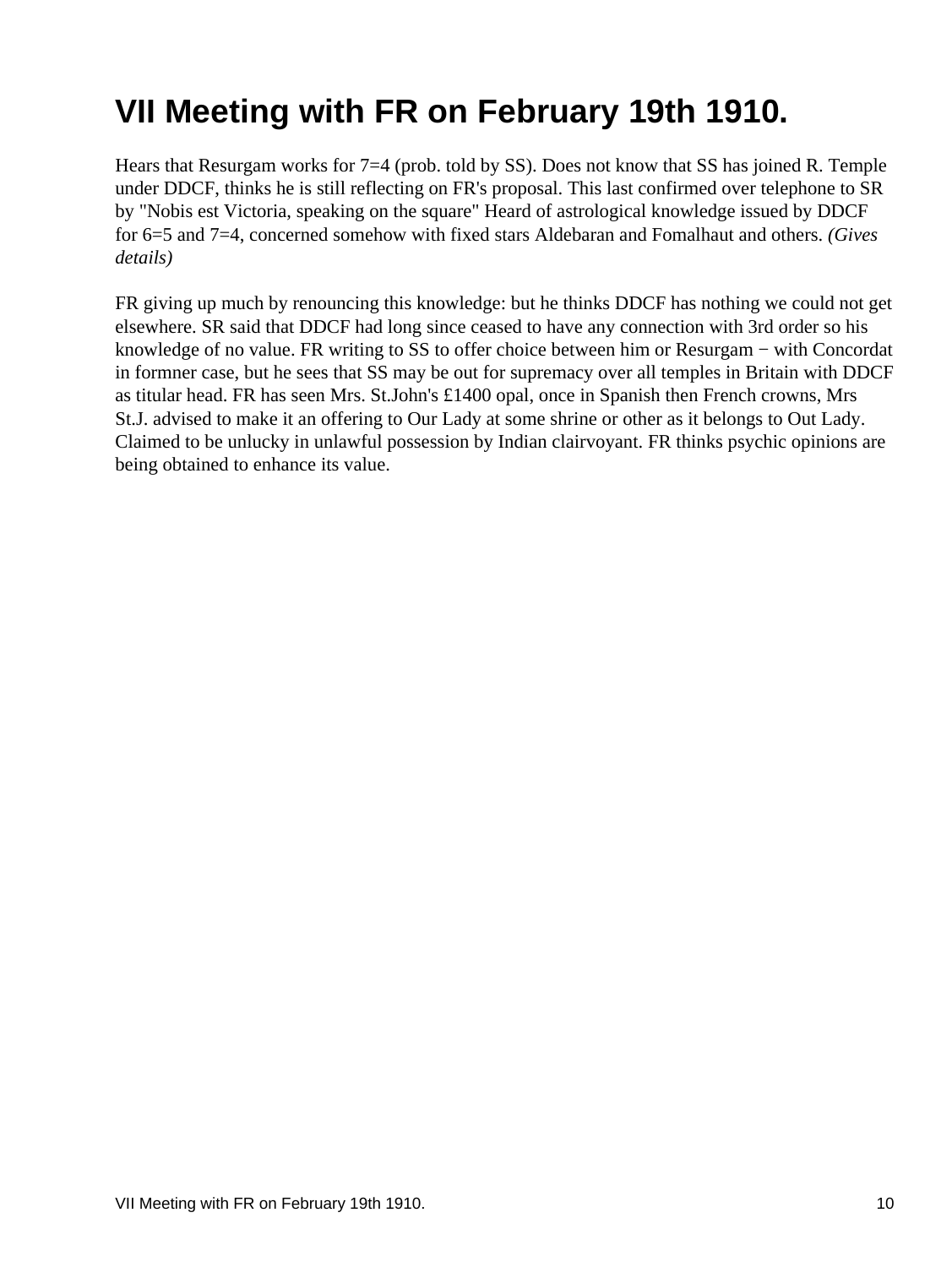#### <span id="page-13-0"></span>**VIII Meeting with Soror [Fortiter et Recte](#page-47-4) on March l2th 1910. (Soror Vigilate present)**

DDCF first mentioned order to Fortiter about March 1888. She took Neophyte grade at Vestigia's studios In Fitzroy St. in December 1889, present was Count Subna. *[or "Bubna" − typing hard to read. AS]* 1=10 and 2=9 in sitting room at Fitzroy St. Historical and Pillar lectures given to her but not allowed to be copied. "given with no orders" Didn't see it again until Clifton St. days when note about [Woodman](#page-47-5)'s death was added. Second Order Hist. lecture was also not to be copied. Enochian Tablets lecture given to Philosophi Tattwas lecture not intended for the ordor. Perhaps Fortiter put it into circulation when she gained important position.5=6 grade before 2nd Order completed; SA showed Fortiter single sheet with diagram of Cruces Ansatae over altar for the grade. Told by SA that much difficulty had in translating 5=6 grade cipher being in alternate lines of French, English and Latin (thus no translation needed !!) There was "red ink" on the sheets but SA did not say it was copy of cipher. At 5=6 grade DDCF told Fortiter that there were people above him. She knew Inner Order was under way. Took 5=6 degree at Thavie's Inn, no roof on vault and paint on Crook and Scourge still wet. Fortiter first to take 5=6.

DDCF, VNR and SA took obligation from each other. All arrangements of both orders there in confusion. F. had Hexagram and Pentagram lectures at Florence soon after with list of 2nd Order examinations. F. then went to Venice where Vestigia stayed with her. Had changed and developed Mania − told F. that they were mixed up in politics as would she be also. Weren't explicit about political work. Sub Spe came on scene about this tims. DDCF hadn't been to Paris when F. took 5=6. F. took it early In 1891. Her first payment to Vestigia as an art−student was made March 17, 1891. Second payment on June 29, 1891 after which DDCF joined V. in Paris.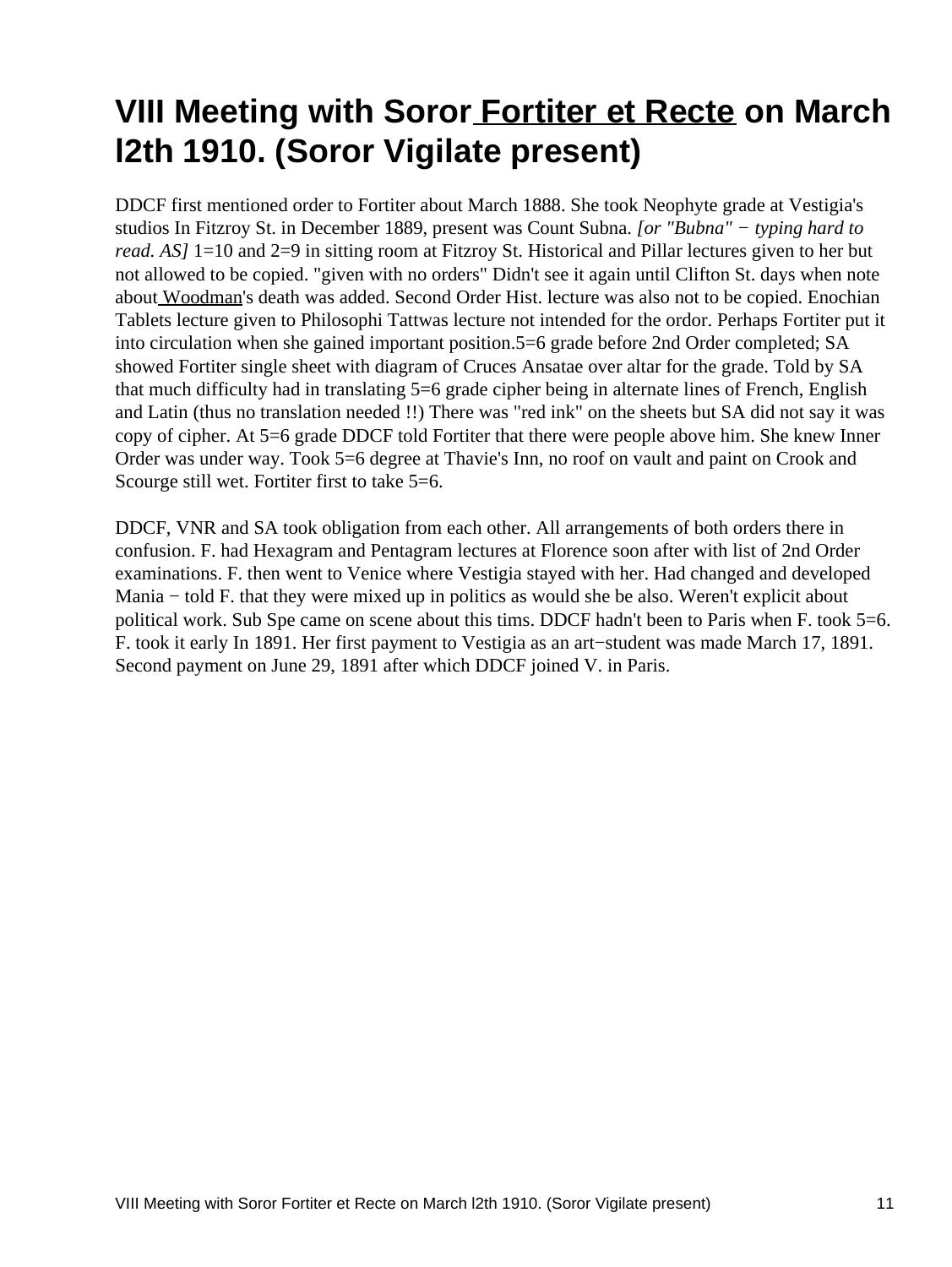# <span id="page-14-0"></span>**IX Meeting with FR on March 25, 1910**

There is temple under DDCF at Middlesboro' Called AO − name given by DDCF to GD after Horos scandal. Harley St. doctor setting up temple in London under DDCF, Not connected with Resurgam, DDCF dissuaded from appealing over his lost copyright action; he returns soon to Paris.

Great secret FR had From SA is: (1) Persons aiming to revive G.D. were SA, Woodman and Woodford. (2)DDCF co−opted later to work up rituals (3) Ciphers came first to Woodford. SR asked FR, on his Masonic honour, whether he was led to believe that the ciphers were forced − he said not. SR recited his own grounds far suspicion over ciphers: (1) Reference to Ritual of Dead (2) to Rose of Creation &thus to E. Levi (3) familiarity with Book of Dead, inferred from ritual of Path of Tau. Lawyer Cran talks of action against AC for libel in Equinox and contempt of court in reporting decision − absurd as no libel and report is factual.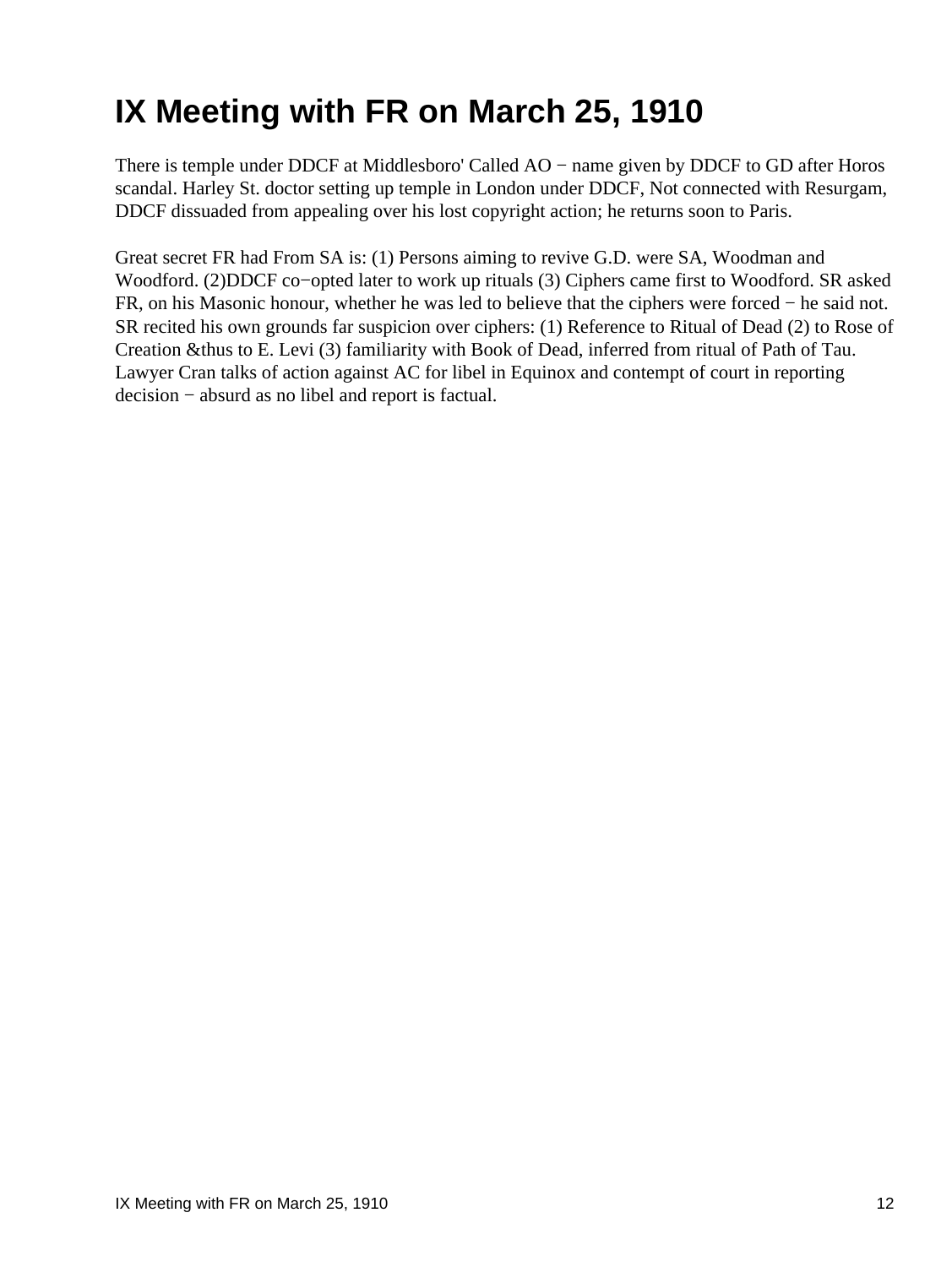## <span id="page-15-0"></span>**X Meeting with FR on April 11th, 1910**

 $\mathbf{.}^{\mathbf{.}i}$ 

FR sai[d CRC](#page-47-6) real person and he hoped to obtain certificates of birth and death to identify him, such certificates being kept in monasteries at the time. Hoped too to find the vault of CRC. Claimed that SR was being guided in framing rituals for recon. order, and that FR's office was to keep SR on Earth so that he doesn't rise too far − which is SR's danger whereas FR's is an over leaning tp material &occult sides.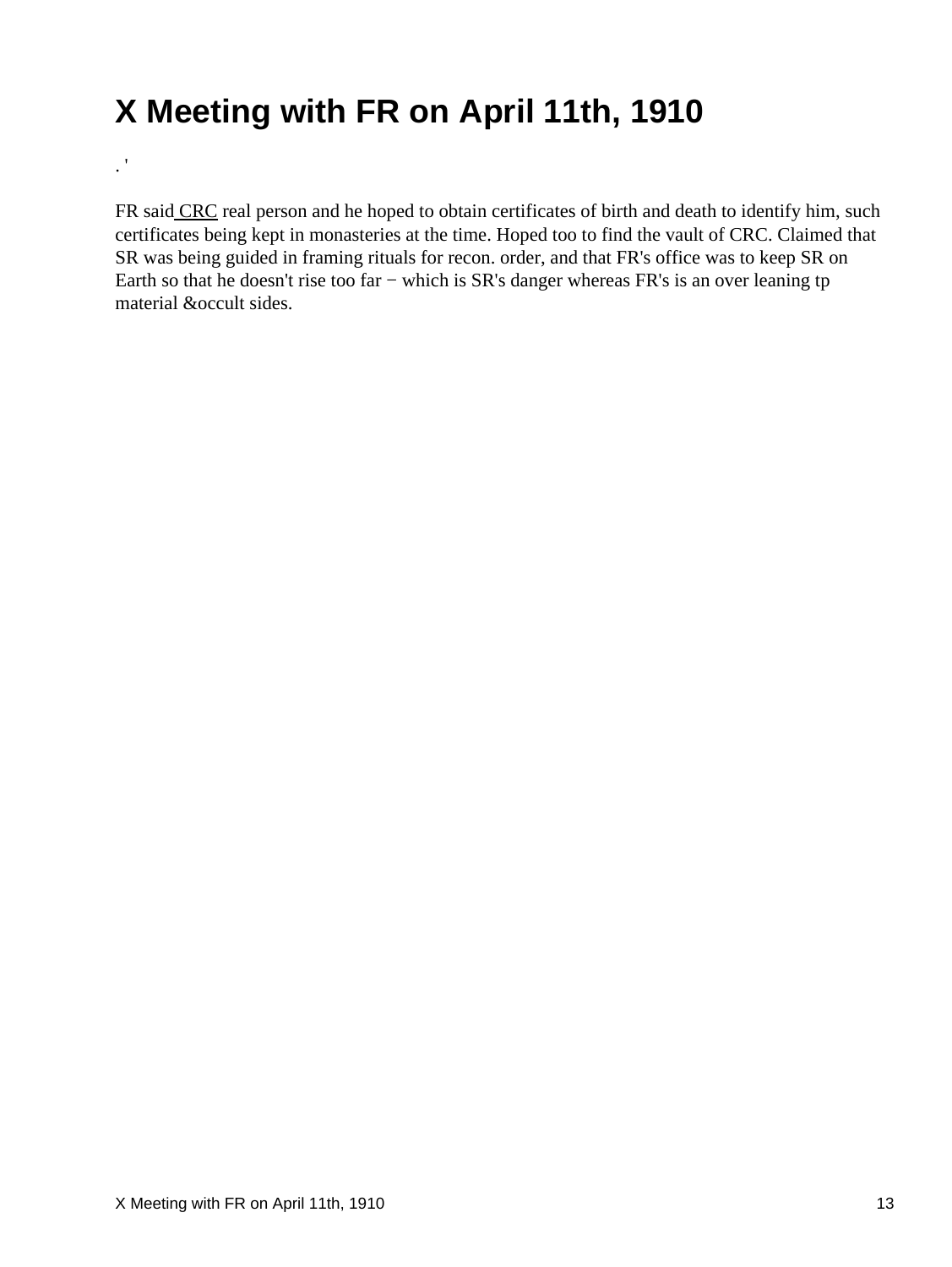#### <span id="page-16-0"></span>**XI Meeting with FR June 10, 1910**

FR had two,letters from SA (about June 1st&7th). SA had heard from DDCF who had offered to withdraw charges against SA, thus making SA think he could action DDCF for libel, this being a confession of guilt! With letter was tranalation (or copy) of document:

<sup>[1](#page-45-1)</sup> 8 January 25, 1888

To the Frater Non Omnis Moriar,

 I authorise you to sign my Motto "Sapiens Dominabitur Astris" to any papers which are necessary to carry out my wishes as to forming temples and carrying an the work of the Order.

 Faithfully yours, Sap Dom Ast  $7=4^{2}$  $7=4^{2}$  $7=4^{2}$ 

Sent to FR after asking for information as to warrant under which SA began to work. Letter with it referred to warrant of Isis−Urania − claimed by DDCF to have been forged. (Not in fact so.SR) FR said DDCF's charges mere forging letters &signatures of SDA and forging the warrant. Letter quoted supposed to justify all existing signatures, but SR knows only of those on old rolls. FR has original I−U warrant, allegedly from 3rd order but prob. from SS who could have obtained it at the time of the split. SA had referred an acquaintance of AC who wished to join the Ros. Order to FR; she called on FR who "treated her rather brusquely" – she seems to be wealthy. SR thinks that the SDA letter is spurious being uncharacteristic of a high adept.

SS is in comm. with DDCF and has received paper (prob. Theoricus stuff) which are promised to FR − but FR seems unaware of the risks of going in with SS and thus being under him. DDCF claims to have 3rd order material but FR doesn't believe this, nnr that DDCF has met 3rd order people in the flesh (wheares FR claims to have)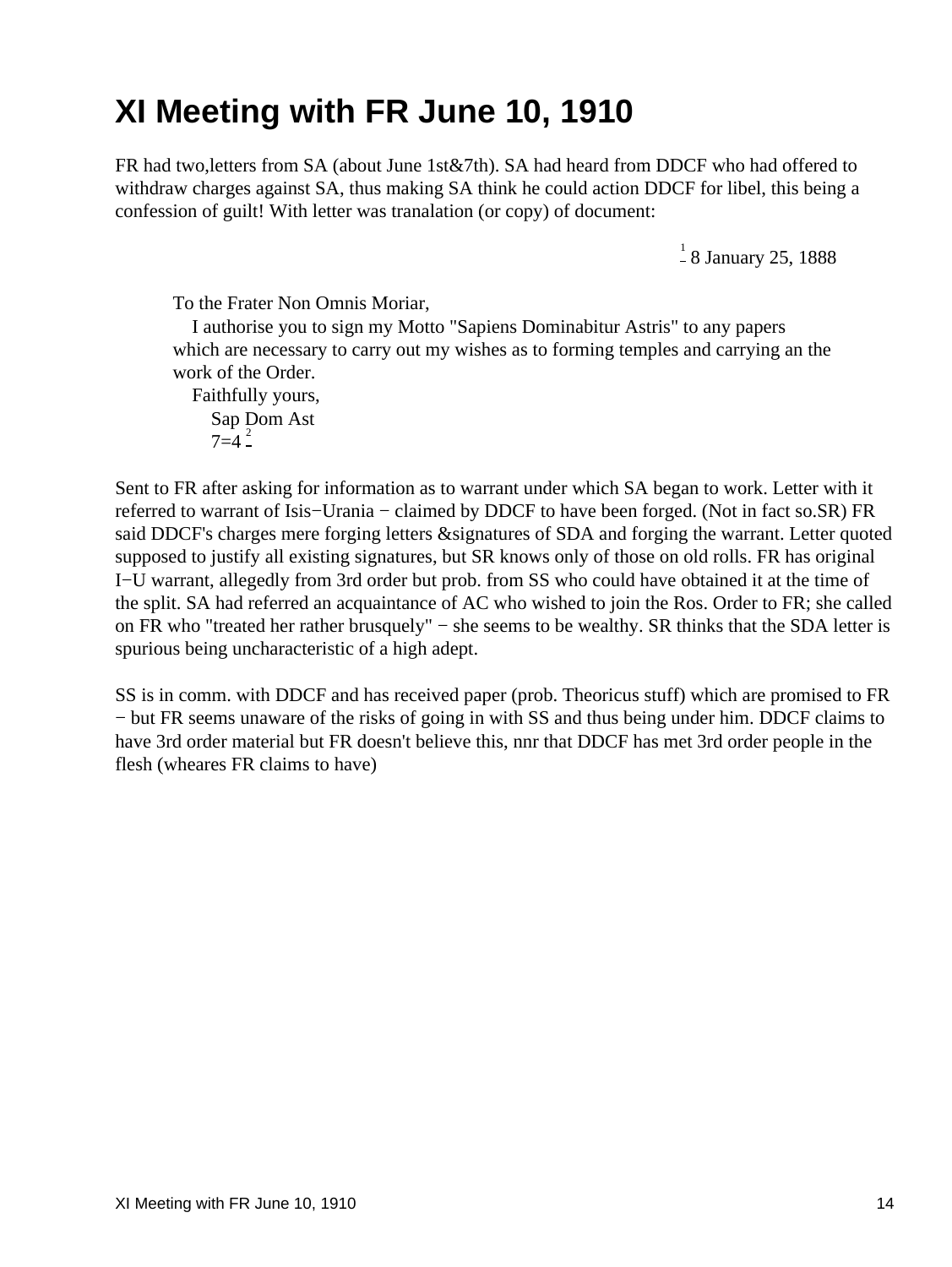## <span id="page-17-0"></span>**XII Notes of meeting with FR August 1st, 1910**

Concordat. FR would be sorry if it were terminated. He says that there are no Co−Equal chiefs with him in his Second Order and no chiefs who are not un−equal. Thought that NEVs contradiction of this due to NEV being Cancellarius in Outer Order and thinking he was thus a chief In the Inner. FR showed SR a pledge of two neophytes received into his branch last Saturday accepting FR as sole guide − but it is irrelevant to 2nd Order headship. FR has held no Inner meetings, save ceremonies, has never ornanised 2nd Order and has no constitution; has acted on his own responsibility and accepted whatever candidates he chose. FR read out letter from NEV showing latter's dissatisfaction, due says FR to his being nervous over reunion of SS and DDCF. Should this occur, FR would enforce SS retiring from St.Mat. FR showeed SR typed notes with signatures of SS and NEV saying that the concordat was solely FR's responsibility − this would support idea of single headship but why sign it if they heid no official position ?

Prob. SS believes he holds same position as pre−spilt, but NEV never held office save that of Scribe when general meeting at MMH had division proposed by SR.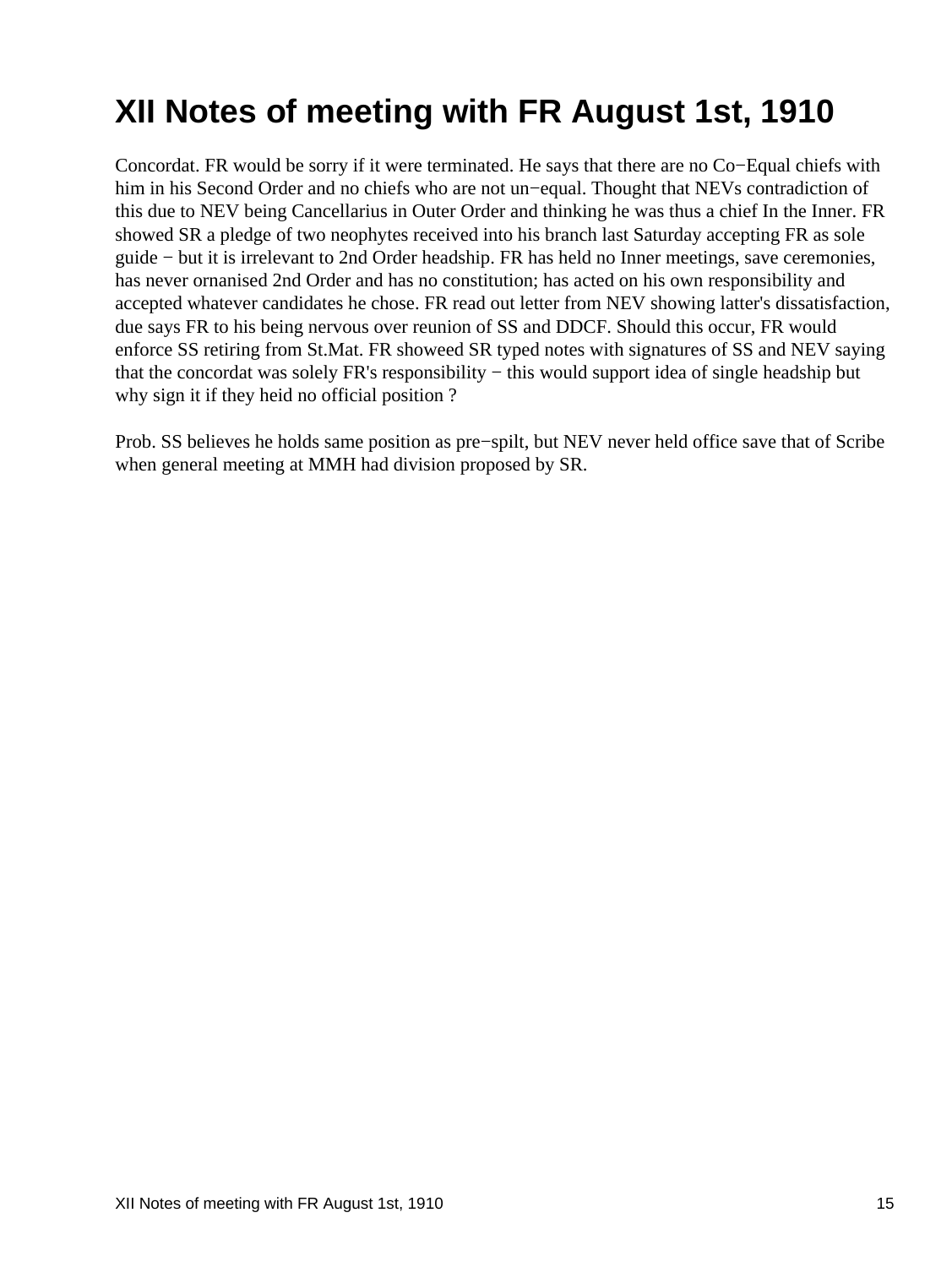## <span id="page-18-0"></span>**XIII Masting with FR October 14th 1910**

SR had talk with SA at Soc. Ros. meeting on 13th. SA said that SS was planning to restore Amen−Ra Temple at Edinburgh which SA thinks will not be under DDCF (though SR disagrees) − SS asked 5a for original Consecration Ceremony used for first Amen−Ra but SA says he has't got it.

FR had seen SS at Rebman's but nothing was said on the above. FR knows of SS intentions and has written saying that anyone joining a Temple under DDCF must resign from the St.Mat. – including SS, but he may not see it that way. SS has asked FR for loan or gift of Amen−Ra robes &properties; these had been given by SS earlier. FR will give them to him. Kate Moffat &W.Carnegie Dickson are keen to join the new Amen−Ra, both surprised that this would mean resigning from St.Mat. But FR would take FFJ back once he finds out how things are in Amen−Ra[. Ex Oriente Lux \(Meakin\)](#page-47-7) tells FR that he has heard that AC has been warned by police to be out of England by Oct.15.(SR sceptical). FR says AC stole 6–5 and 7–4 rituals from DDCF and will publish them in Equinox. (SR sceptical of this – thinks they are invented ones of AC)

SS has been to Oberammergau and on way via Paris saw DDCF – nothing said about it. In Germany, FR met Fraulein Anna Sprengel, c 65, supposedly niece of original and a patient of FR (treated at a distance) FR thinks Anna Sprengel may he name used by different people not related for occult reasons (one at a time). Meeting either in Amsterdam or Berlin, inhere SA was at time, but FR couldn't arrange meeting because QL (Mrs.F) wouldn't let FR out of her sight − SA saw her and wouldn't go for SDA meeting on account of Mrs. Westcott *(Presumably Mrs. W. &QL did not mix well* −RG) In tha same way QLs presence stopped FR meeting 3rd Order people. By having to postpone Saturday meeting to Monday FR lost chance of meeting those from whom he would have got Kieswetter mss. But he did, allegedly, meet some mysterious people.

News from 3rd order is: Old retired London clergyman belongs to conclave in question FR has his name and address. Another name and address were given him, but he is to wait until approached by this person. FR was believed by 3rd Order to be involved with AC. Other info. from Third Order hindered by presence of QL.

Alleged by others (not 3rd Order) that original GD (pre 1885) still exists in London − once included DDCF, SA &Panus. They have true cipher ms. that of DDCF being an imperfect copy "improved" by him, and arranged to fall into hands of Woodford. (SR says that this implies DDCF being deliberately after imposture because of faked watermark of 1809) Perhaps this is astral information.

being the book copied by CRC in Arabia<sup>[3](#page-45-3)</sup>

**XIII(Cont.)** //FR maintains that there is Vatican ms. being the first matter of Rosicrucianism, also another Vatican ms. stolen and now in London. FR hopes to locate site of Damcar. He missed Equinox meeting of SM being fog−bound hack from America. In his place EOL acted as Imperator and told people that FR was sole head in London, also that concordat was his sole responsibility. FR thought 3rd Order was magical which SR believed did not make far Divine Union. They agreed to differ over the question or the Way.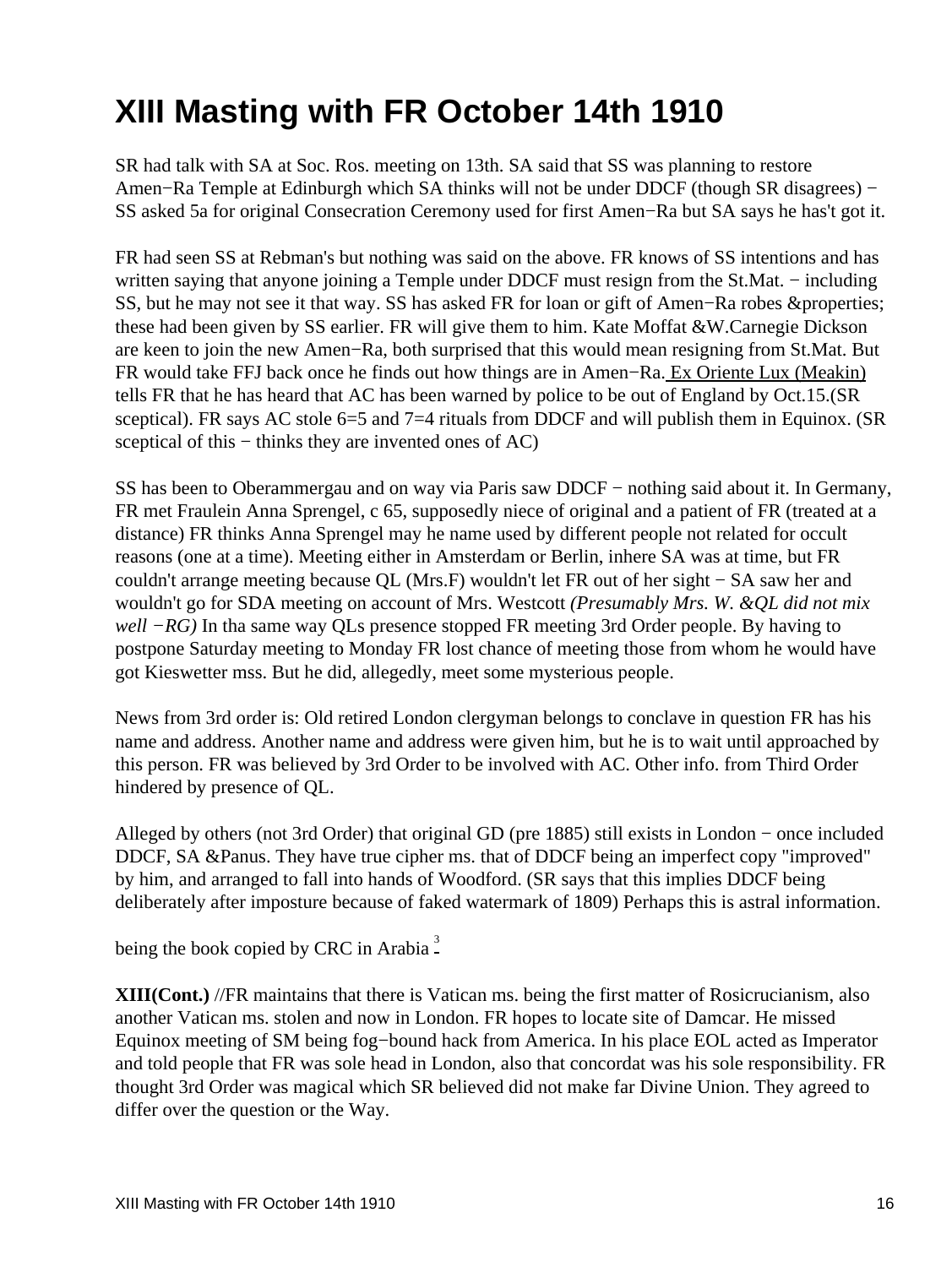## <span id="page-19-0"></span>**XIV Meeting ulth FR December 12, 1910**

One Prink, a theosophist of Amsterdam, claims to know SR, publisher of TSoc. there is Ginzel. TSoc people &3rd order object to SR revising rituals, because they feel nothing Rosicrucian should be printed (nor had been on their part). GD rituals thus not Ros. SR pointed out that English GD was no concern of theirs; they agreed so but said they did authorise GD. One original pre−l885 member was East end clergyman mentioned in Life of Anna K. (later edition only) − members included HPB,SA,Papus, Anna Kingsford &Maitland. Original CD cipher In Brit.Mus. 5=6 ritual sent to DDCF by Belgian doctor at Liege. There is a Hungarian Count claiming to be St. German and to have the elixir who is to visit London; he writes to Mrs. Drummond. Order now carried on under another name, unknown to FR. Woodford'ss mss including address af SDA were Ros. not GD; orig. GD had no German connection. 3rd order works Outer Temple in Germany on GD &Sephirotic lines. Thus SDA neither did nor could licence a temple. Story of how DDCF got 5=6 ritual told independently by DDCF to SA and by SA to FR. If true cipher is in BM, which is copy of which ? And from which did DDCF make his imperfect &dishonest copy?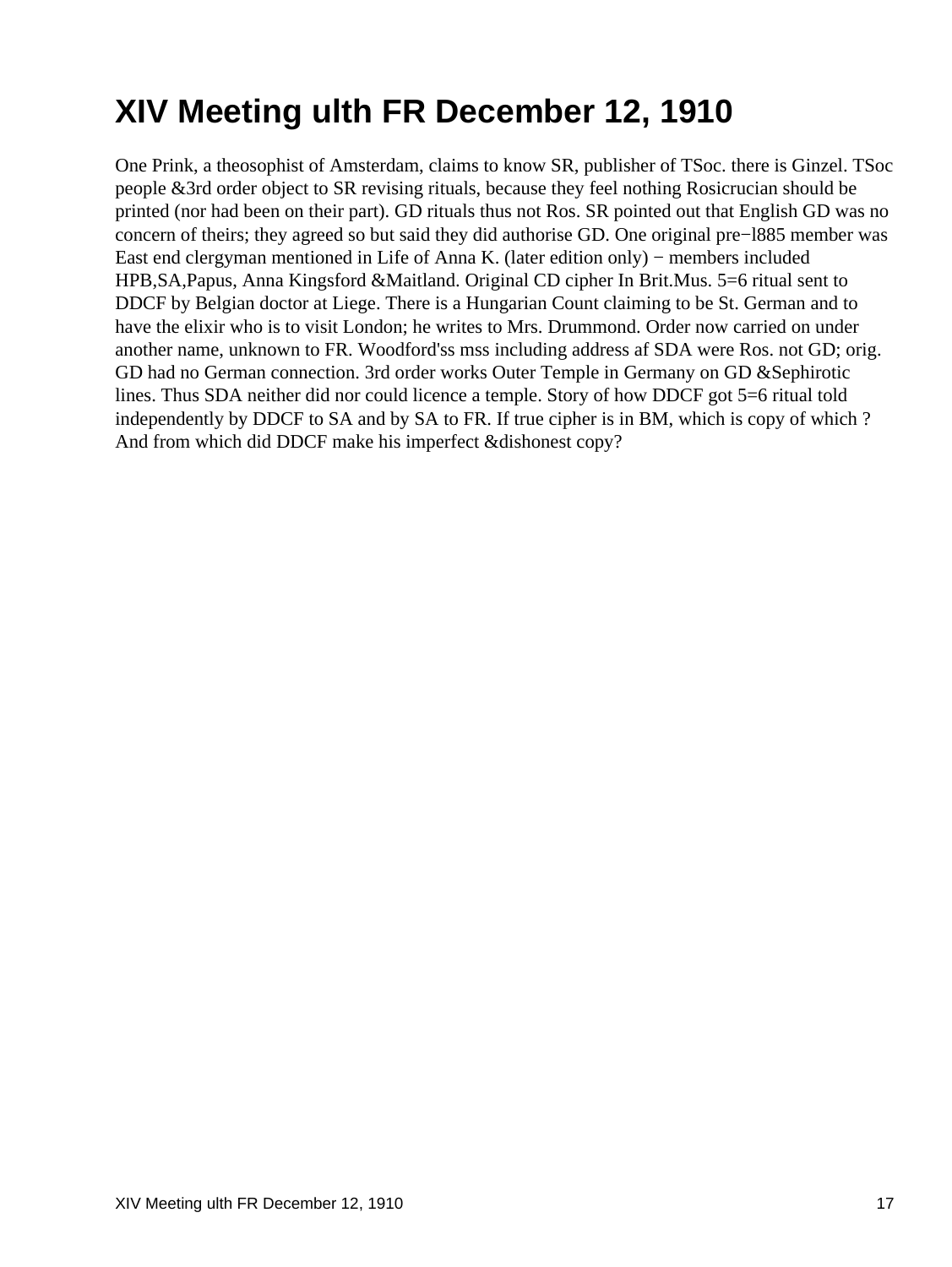## <span id="page-20-0"></span>**XV Meeting with FR December 23, 1910**

SS claims that I do not possess the 6=5 and 7=4 rituals on the basis of his testing me. He alleges that I told him I did not know about the Tarot Trumps. Those statements are untrue. When SS &wife went to Paris they were met by DDCF &V and given dinner and a concert. DDCF lives near Paris and carries out German (military) tactics an a large table. SS made honorary 7=4 but hasn't had the 6=5 or 7=4 rituals but has received 60−70 pages of Theoricus stuff. Has held first meeting of revived Amen−Ra, Kate Moffat present (see photocopy of members list. RG) Mrs Brodie−Innes has resigned from St.Mat., SS not yet. SS has received alleged outer order signs given by outer members (?) to 6=5 members. Differ entirely from Ordinary Signs. What does this mean? SS under DDCF although he denies it. Brasch people have started Temple independent, of Resurgam – paying 2l/− [4](#page-45-4) of each entrance fee to DDCF. When In London SS attended a reception at Resurgam's house, allegedly worked well but cf. what said by Soror Mystica. FR affirms his determination to have nothing to do with DDCF – as becomes him with regard to German 3rd Order who have severed links with DDCF. Position is: DDCF alleges links with a 3rd Order but he lied; FR has succeeded in his links, but perhaps the two 3rd orders are not the same ? BUT: Up to recent times no German sequence of rites worked on a sephirotic system. SDA's grade of 7=4 should have been, on 1777 ritual basis, 7,3.

FR says there are several German external temples; the Second order begins with a ritual corresponding to 5=6, it has six steps or degrees. In 3rd Order is nothing beyond  $8=3$  (SR says this is Daath) The 5=6 used by DDCF is not correct. FR does not know how original GD people got cipher or how it came to be in BM they have no 2nd or 3rd order. 5=6 sent to DDCF b[y Dr. Thiessen](#page-48-0) of Liege who died in 1909. FR did not know why the DDCFs cipher copy was supposed to be fraudulent. But DDCF's fraud was in usin 1809 watermarked paper.

On basis of March 25 statements of SA and FR. Either Woodford, QSN &SA gave DDCF the ritual to work up in which case he didn't produce them. If this is not true, SA has lied to SR. If DDCF showed rituals to the three who asked him to work them up then again SA has lied to SR.

**XV (Cont.)** FR's statements mean that DDCF has faked all second order papers unless others came from Thiessen. FR has seen warrants etc. signed by SDA FRs American trip on account of EOL's claim about Graal. He has entered something and got further than EOL − more later.

FR has heard From London 3rd Order person − meeting difficult, person lives in a "distant part of London" Hindered in meeting by QA (meaning QL ? RG) Now FR says DDCF not in original GD but SA was − if true, SA has lied to FR and SR. If FR has found original GD society in London then Amsterdam Theosophists are telling truth. No 3rd Order in America but in Germany at Nuremberg and somewhere near the source of Danube.

#### **XVI** (see photocopy)<sup>[5](#page-45-5)</sup>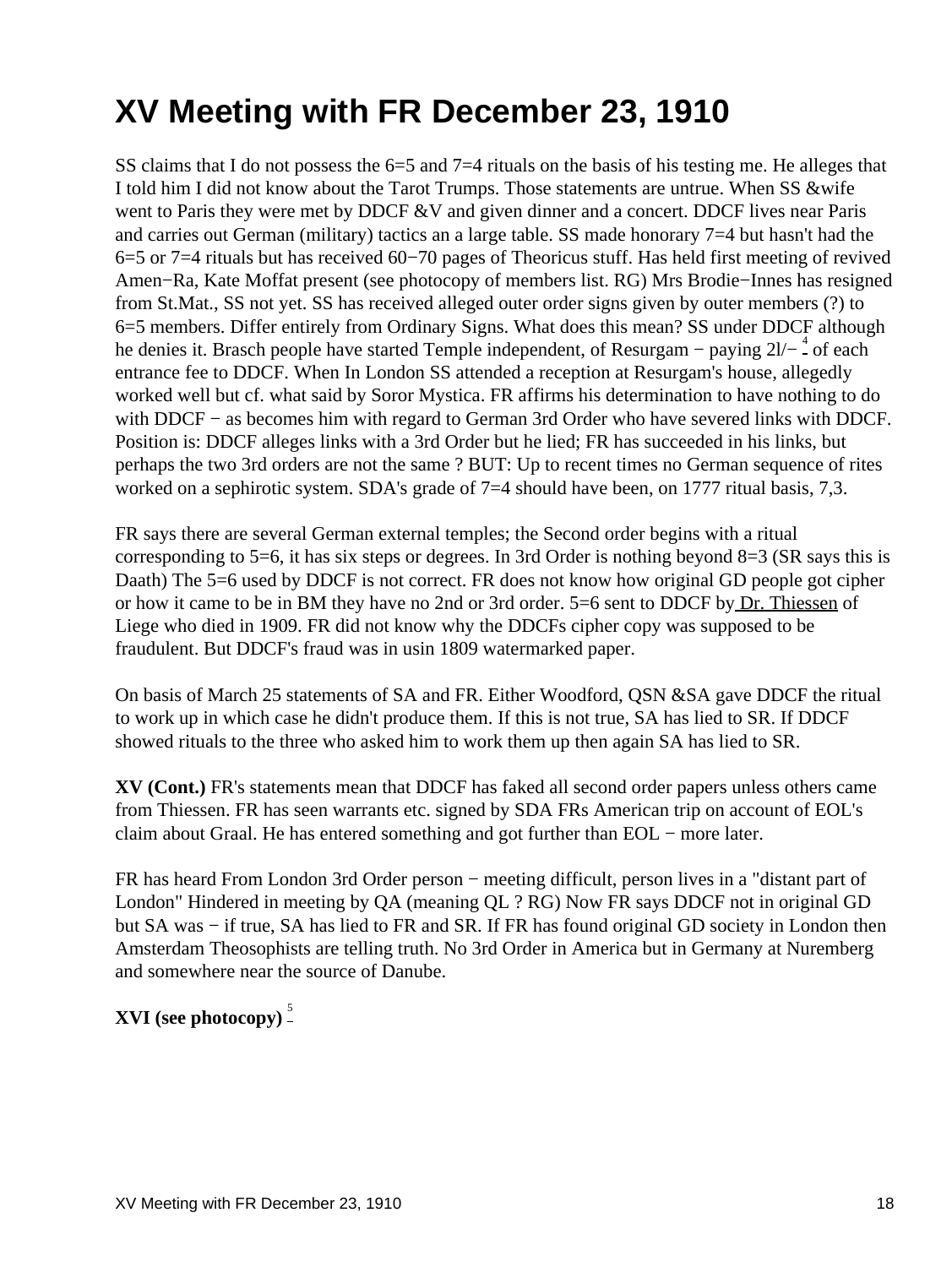## <span id="page-21-0"></span>**XVII Meeting with FR March 16, 1911.**

Original GD assembles at Vegetarian Restaurant of Eustace Miles then goes to another place. EOL gone to Cairo, largely on Bahai business, but has had 3rd Order papers on Tree of Life. These to he transcribed and shown to SR.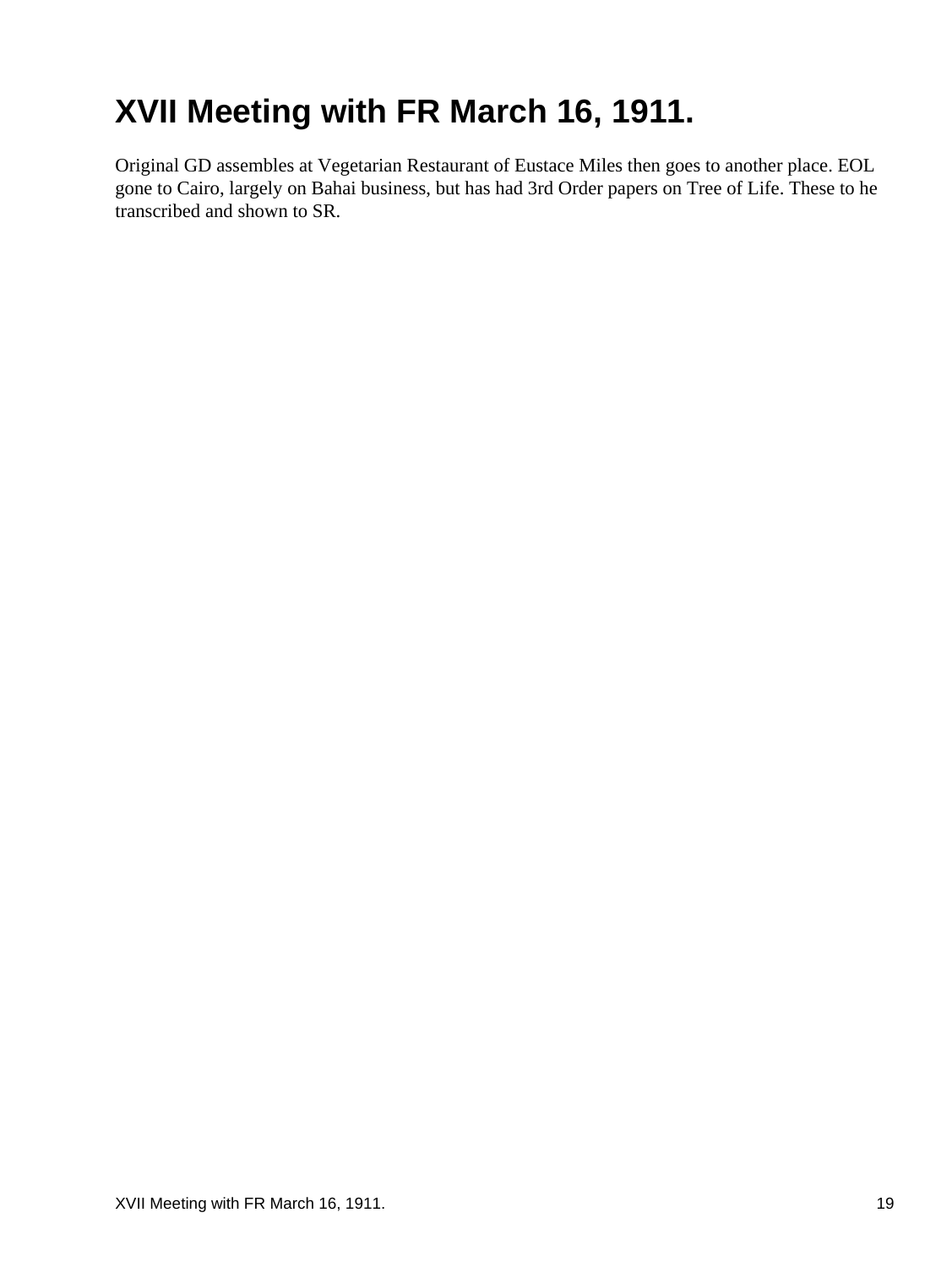# <span id="page-22-0"></span>**XVIII Meeting with FR July 24, 1911**

FR had been to Soc. Ros. study group to hear about Egyptian things. There he was asked by SA what he had done about Mrs. Hartleben when it transpired that she had been referred to SR by Cadbury Jones instead of to FR − which made her "utterly sick" SA brought in Cadbury Jones but what was said is not known.

FR says Mrs.H, in 2nd Order in Paris by communication under promise of 8=3. Her husband transcribed occult ms, in a Paris library, but lost the first copy by occult means. Mrs.H. will tell of this to heads of Order in Secret as said in letter to SR. This news came either astrally or via C−Jones in which case Mrs.H. had been talking outside the Order. FR disgusted by way SA discussed GD with C−Jones and Songhurst. FR intends to hypnotise Mrs.H− to gain information − SR will not allow this.− allegedly for info. on DDCF but prob. after the occult ms. Mrs.H. allegedly obsessed by a serpent (astral) after transcribing of ms. SA also wants to know. SR opposed to giving SA any information.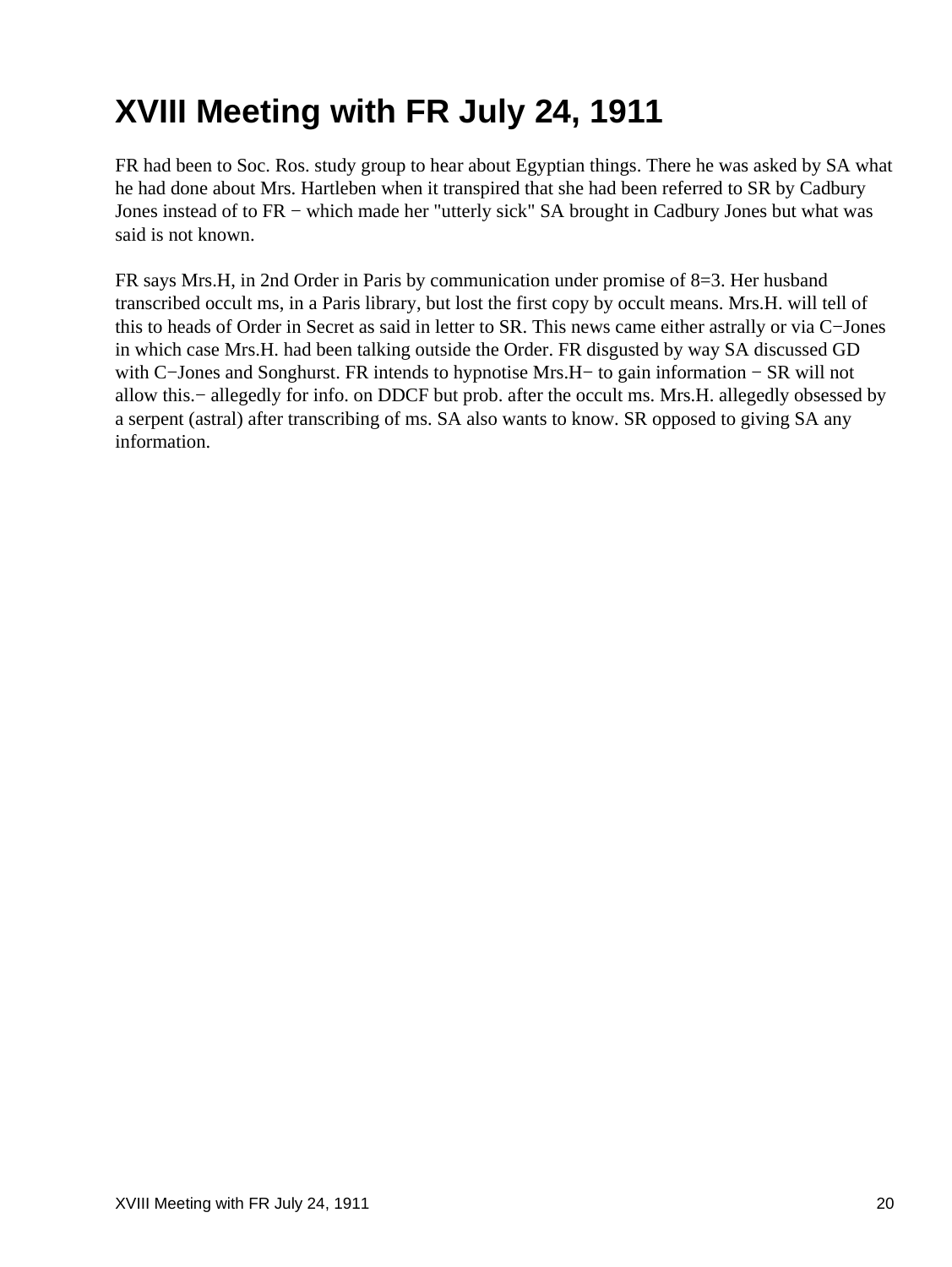# <span id="page-23-0"></span>**XIX Meeting with FR July 31, 1911**

FR now says had hardly heard at Mrs H. up to SA &C−Jones episode, but may have heard of her from A.P.S. The serpent was good and she didn't mind it but "some of her obsessions are dreadful" due to the occult ms. or to treatment by DDCF which was "bad". Mrs−H. connected with DDCF during Miss Major &Bennett period.

[Bennett](#page-47-8) made relics genuinely hut of small size. Bennett fled from Paris at end of Ruby period on account of killing someone (with DDCF ?) in the Bois de Boulogne. Mrs.H. must tell her story to a male member of the order. SA &Jones meeting at University College where Petrie relics were shown by Mrs. Aitken to whom SA talked openly of working, she saying she didn't "work" any more.

EOL may get professorship of history at Southampton on return. Now in Constantinople Will get 1st degree of German Ros. initiation from the 3rd order at end of August. SA didn't know identity of "English clergyman" referred to before − suggested it may be Aryabartha; thus story seems to be apocryphal. FR trying to get written statement from his 3rd Order that DDCF was never connected with them – they hedge.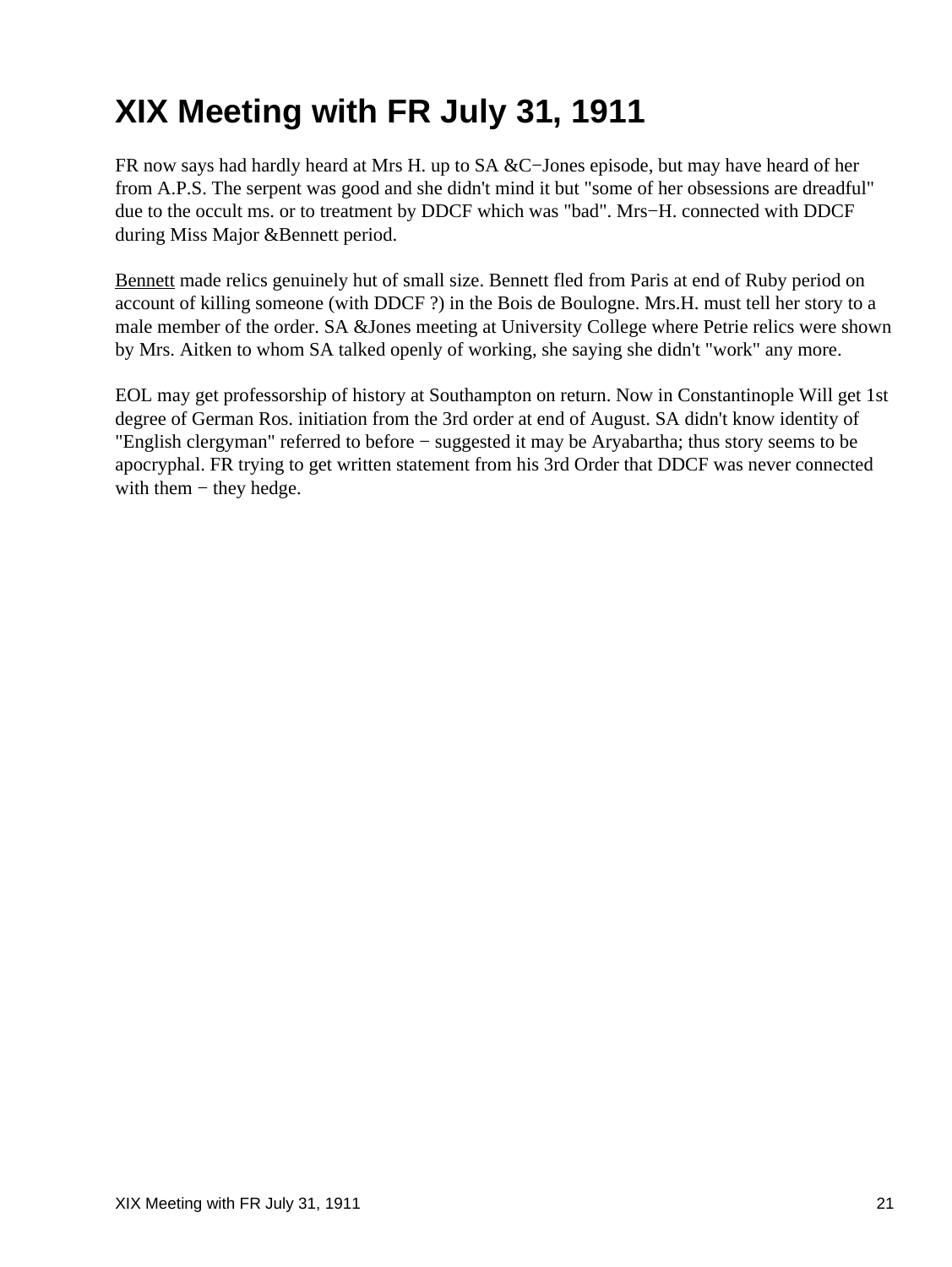## <span id="page-24-0"></span>**XX Meeting with EOL at house of FR Sept.15, 1911**

3rd Order will allow EOL to talk to 3R on some things as thoy know of SR. EOL at Grade corresponding to Tiphereth. System is ascent of Tree by Middle Pillar− Grades are Malkuth, Yesod and Tiphereth.

**XX (Cont.)** Following grades are Daath &Kether or (if direct line abandoned) Geburah &Chesed. Rituals revised following leaks in France c 1840. EOL heard terms like Malkuth &Yesod in ceremonies. The rituals have become more Masonic and are removing those things leading to lower Magia, thus paralleling changes made in England by SR. Due to the same pressures . 3rd Order aim at reducing ritual. EOL has me[t Steiner](#page-47-9) &trusts him but says he veils things. There was a leakage in 1777. EOL told of old Passwords etc. Says he met over 1,000 claimed Rosicrucians, but only 100 genuine.

Addenda: (a) EOL saw no vault or pastos. Grades are mainly Christian, officers' clothing like that of Royal Arch, Masonic postulants preferred. They regard English order as derived from external Temple. DDCF had mss.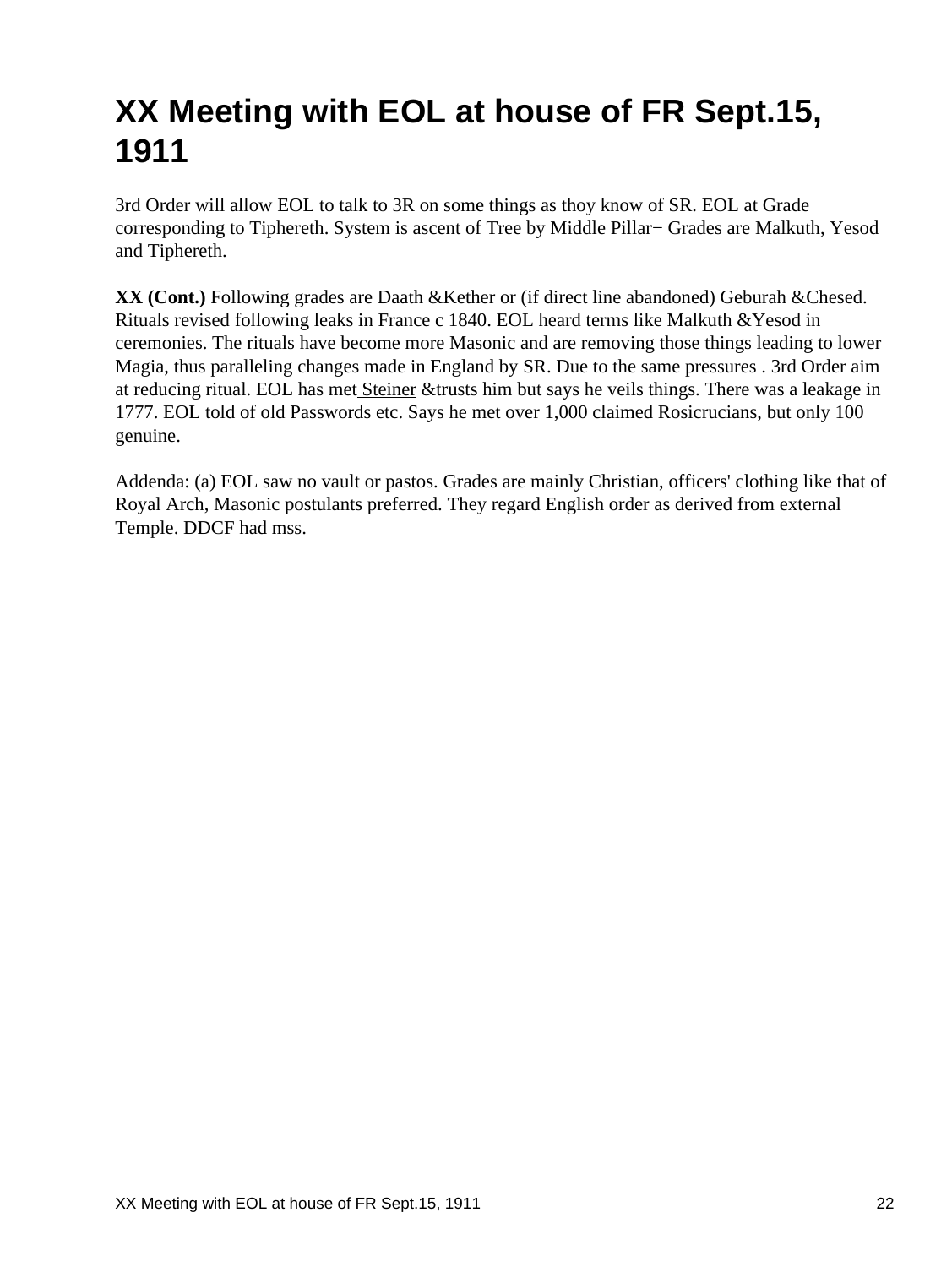# <span id="page-25-0"></span>**XXI Meeting with EOL &FR Sept. 25th 1911**

German brotherhood does not wish for jurisdiction over English temples. EOL named FR &SR Temples, plus Edinburgh and Resurgam's. EOL's initiation took 3 hours but in full would have been 26 hrs. Despite FR's wish to have SR shown that the 3rd Order existed and was ancient, SR said that all EOL could do was describe the initiation he had received in Germany via FR. Words "Rosy Cross" come from Rosa and Tau, which is Provencal for rose, or they were Ros−Taw, i.e. Dew of the Rose (hut no Provencal connection shown).

The one Head Lodge meets when required in various places. Inner Grade people start temples in various countries − numbers are largely German but also French, English, Danish, Austrian, Italian &Russian. As original Inner members died out same temples were left to die away, others became purely outer. No set archives. Link between Head Lodge and others by "Etheric currents", occult practices depending for success on such currents and on its good intent. DDCF thought of in France as simple impostor. Members, largely Fourth degree &equivalent to 6=5, called together hurriedly for EOL's initiation, which was a shortened form of 3½ degrees; third like Tiphereth using our implements, fourth something like Geburah apparently involved coming out of a tomb. They divide [Annie Bessant](#page-48-1)'s 33 degrees into 9 because 33 was a blunder for 3\*3=9 (which says little for their Occult knowledge). EOL says SR's folding Ros. diagram correct but they have Zelator equal to Malkuth (he thinks) and Theoricus, Practicus &Philosophus arc put together in No.2 as a portal to no.3 – all very muddled. EOL thinks they don't keep minutes, not needing them being occultists, Their promised teaching is a kind of marriage of occultism &Mysticism. IF they are genuinely old it would be fine to have material not had by SA. 3rd grade has no vault but mise−en−scene provided astrally; ritual was in a small chamber but EOL was hoodwinked and moved about often so had no idea of size. At one point he had impression of being thrown down but only a short fall.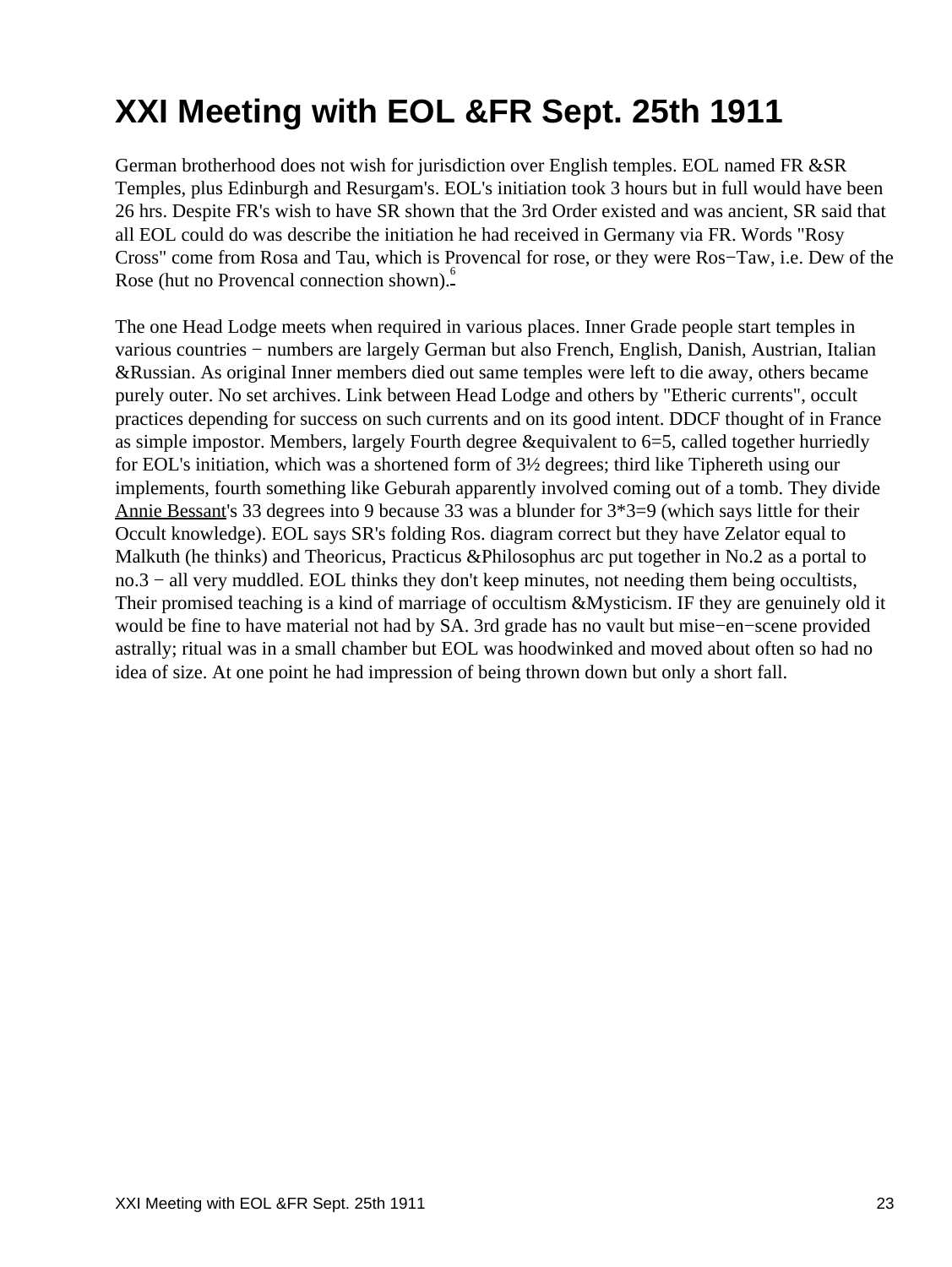# <span id="page-26-0"></span>**XXII Meeting uith FR Sept.26, 1911**

EOL chose to take a year's exercises rather than immediate initiation. FR saw 3rd order man &his daughter in Hanover after postal comm. in London. Nothing then as he wasn't a mason but once he was went again to Berlin &Amsterdam. Then took Meakin (EOL) to Germany with previous result. EOL had final preparation of 14 hrs. with 20 min. break. EOL then took proposals from German 3rd Order to FR who turned them down. FR asked SR to join him and go to Germany for initiation. − the year's probation not being needed for SR. SR would get the trun initiation. But SR said his members were of different calibre from FR's "babes" and would need evidence of 3rd order. FR thought 7 or 8 of his people could be linked up in the chain. Would call one morning at P.R. *(Penywern Rd. ? RG)* to give facts to Vigilate. Didn't want to tell MWT personally. Germans say SDA story (i.e. Woodford &SA) true but will send no more warrants as they have been lost. They recognise I−U which is in FRs hands.

**XXII (cont.)** No temporal password given to external temples but a word goes etherically. Novitiate Exercises very simple. DDCF thought in France to be a worse impostor than Comte de Setlac exposed by Laura Finch. Nothing ever went from Germany to DDCF. In answer to SR, FR thought that entering chain didn't involve risk nf astral control.

Since no connection between German brotherhood and Cipher mss. SDA had no power to warrant a Temple working non−German order degrees. FR has met the London 3rd order person who has only the 3rd degree now held by EOL. SS gave password to FR received from DDCF. IF Dickson leaves SS, FR will give him a warrant and receive Mrs.D and one Smart into the 2nd Order. DDCF charges l,000 francs for admission to his Paris Temple. FR stressed he would always pass on what he knew as agreed in concordat. After leaving FR, SR saw QL who agreed his opinion of EOL's proposals − SR said his people would want evidence. SR suspects that FR is concealing part of his plan, (statement re SDA's mss may be fraud on part of Germans − the watermark question shows it all up).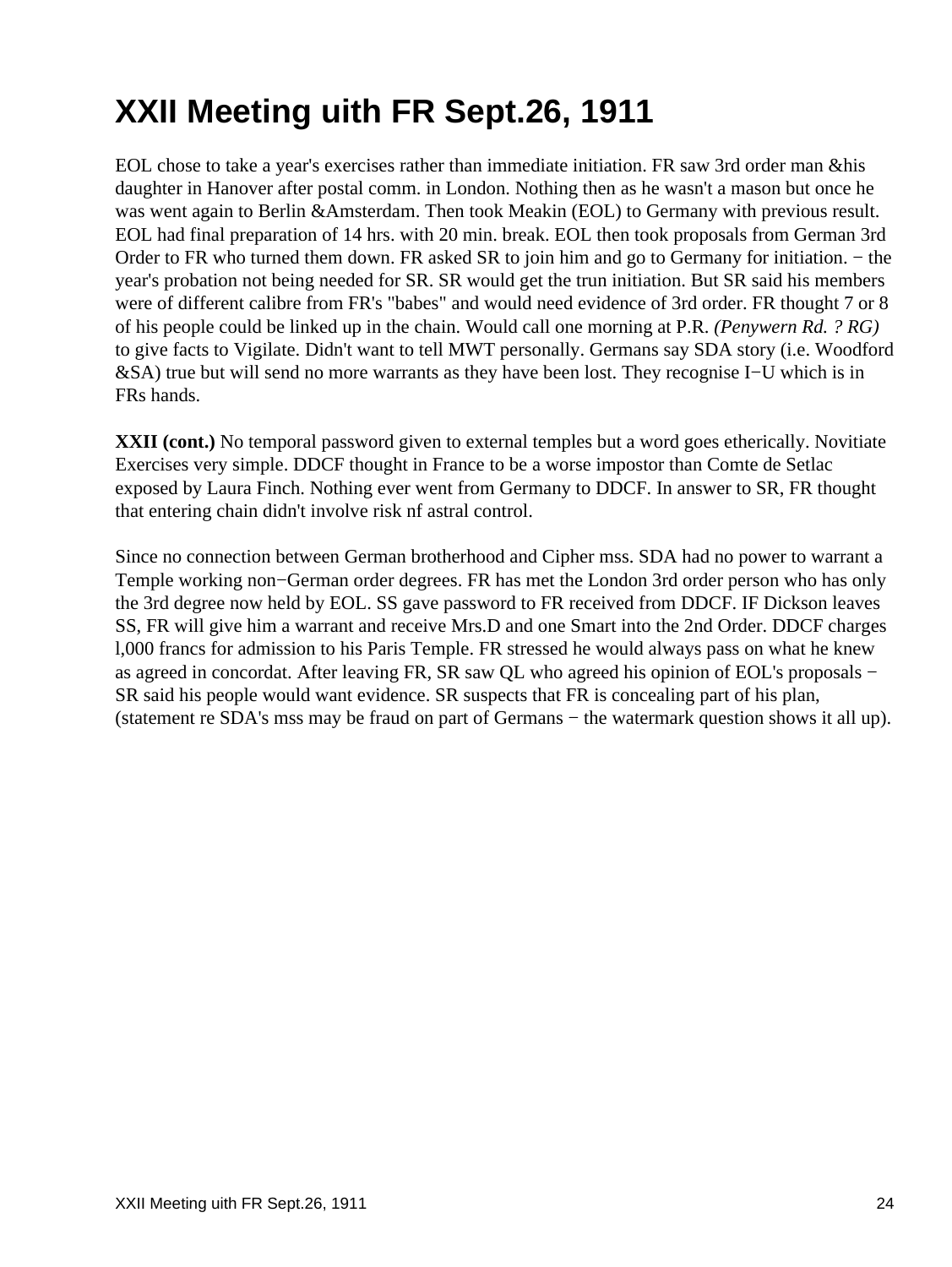## <span id="page-27-0"></span>**XXIII Meeting with FR Oct 9, 1911**

SR met FR at Sancta Maria Preceptory and they went part of the way home together.

Conditions (preparation for Entrance) must be met before anyone can enter German Brotherhood. FR would make everything clear to SR's people. Four of FR's put up for entrance into German Br. If SR joined he could put forward his own candidates. Must join the single Head Lodge − no subscriptions mentioned. Meets twice a year, lately at Genoa soon at Prague. FR will send photo. of cipher mss. page to Germans though it doesn't concern them. SR would wish to bring in (should anything come of it all) MWT, Regnum Dei and Vigilate. Connection at SR's temple depends on nature and objects of German order. FR still awaits papers, London agent not yet authorised to give him any.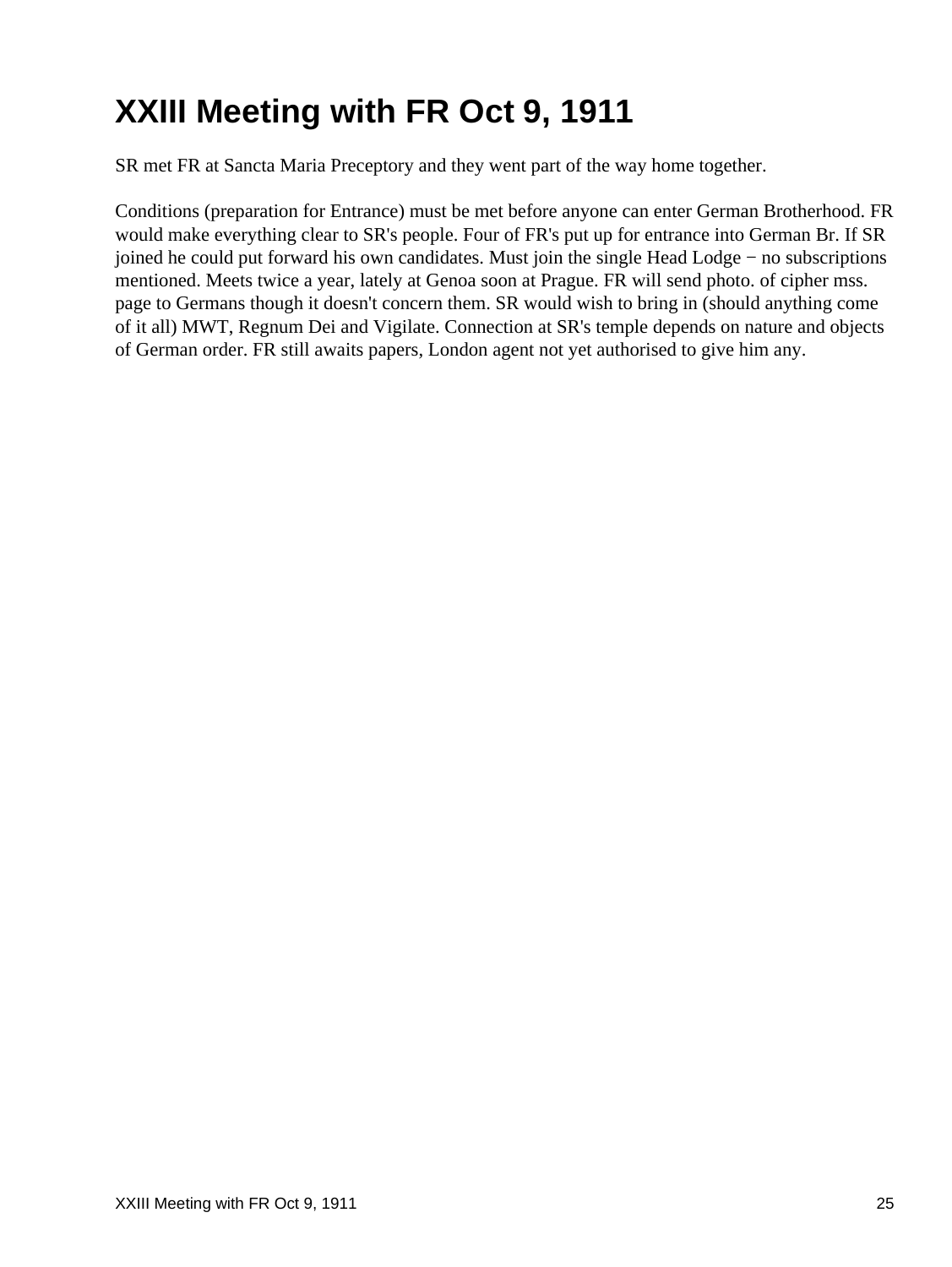## <span id="page-28-0"></span>**XXIV Meeting with FR October 12, 1911.**

FR called on SR and Vigilate unexpectedly bringing curious pack of Tarot Trumps. SR could only identify three of them − Sun, Moon, possibly Venus & the Hermit. Also brought various Sephirotic Trees, redrawn from rough sketches of EOL. One with GD attributions may have been "improved" by FR. FR knew nothing of the Trumps. Dickson saw SA when returning papers to him and mentioned as advised by FR Amen Ra warrant reiceived from DDCF (signed by DDCF). SS said it was the original, SA said it waa a fraud. Dickson has sworn not to work under DDCF. The German Br. has reps. in various countries who bring postulants to Head Lodge.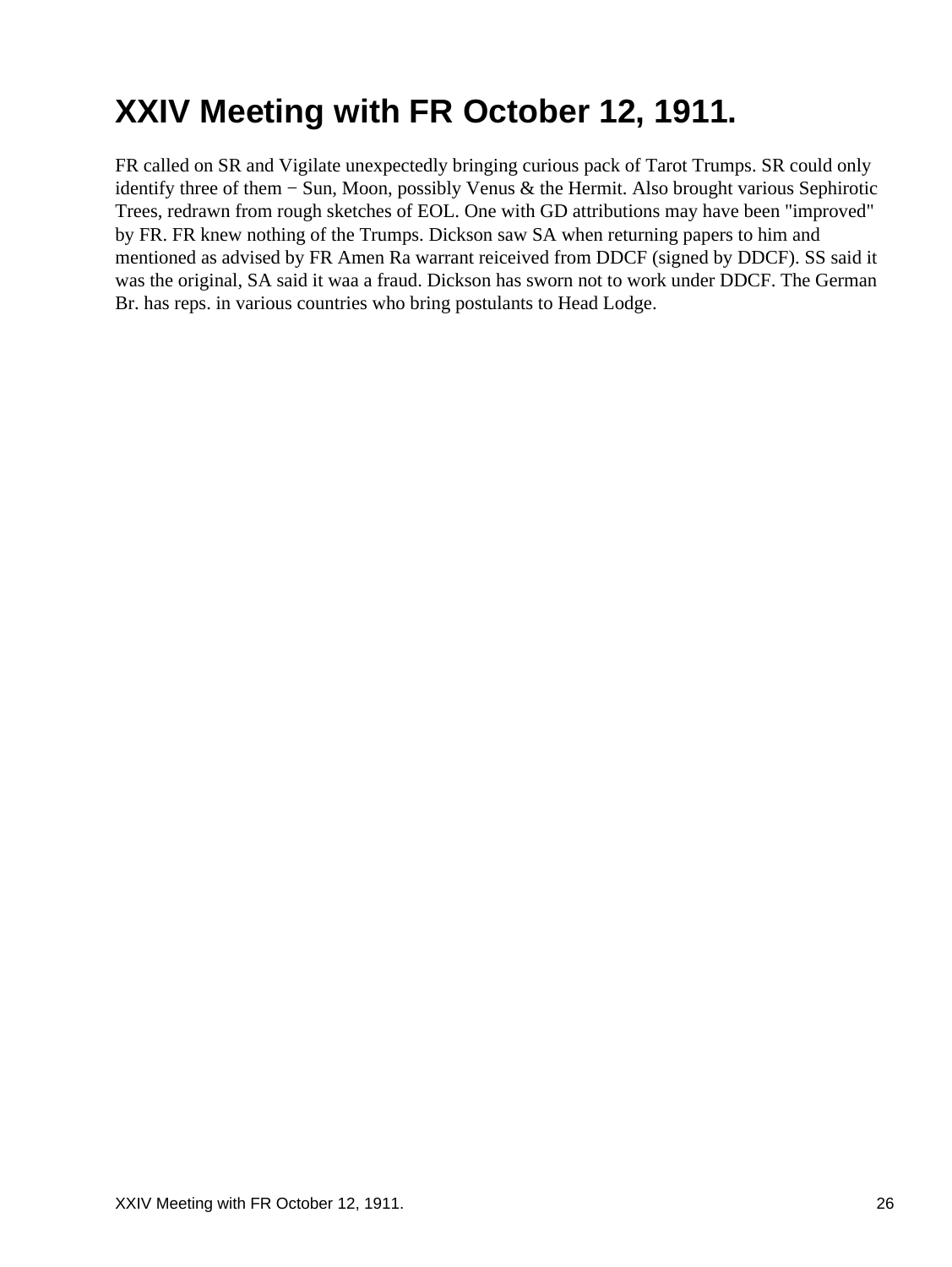## <span id="page-29-0"></span>**XXV Meeting with EOL November 10 1911**

German fraternity only 10 or 11 years old. Prob. connects with ancient orgs. as do English Temples. Has no early archives. EOL showed SR Tarot cards made by him to order attributions. Showed Sephiroth in form of Cubes made from numbers derived from the letters of the Sephirotic names; also series of Figures allocated to Tarot. derived tram magical squares of planets. Advised SR against going to Germany as he would have to wait years for each grade. EOL has taken pledges, and is under obedience of German Br. FR taken no pledges. The probationary practices produce equilibrium; Tattwas used in Germany but not (he thinks) Enochian system. Colour systems used. Aim was to read Akasic records. SR asked, and EOL agreed that final aim was Divine Union. EOL spoke of some German Br. as Holy men; thought occult practices wouldn't hinder Divine Union. (SR is sure old grade sequence abandoned). EOL sure that German 3rd degree is our 5=6 in some form. He spoke or the tomb (and thus  $6=5$ ) but may have meant the vault, though the Temple itself is seen as the v. EOL interested in historical side but not other German brethren. FR only can give out knowledge from Germany. Candidates of 5=6 grade would have to be instructed by FR.

**XXV (Cont.)** EOL thought this instr. could be in either SR or FRs temple. SR assured EOL of his and Vig. interest. EOL assumed SR would approach them on his own initiative. Exercises easy for the clairvoyant, but FR said exercises easier if one was not clairvoyant. Germans have old passwords: they cosm<sup>[7](#page-45-7)</sup> temporal passwords at solstices not Equinoxes. Fraternity connected with ES of Theos.Soc. and thus with Co−masonry, but this unofficial. Members may be in both. Theos. connection has led to stressing of Eastern ideas, this now discouraged.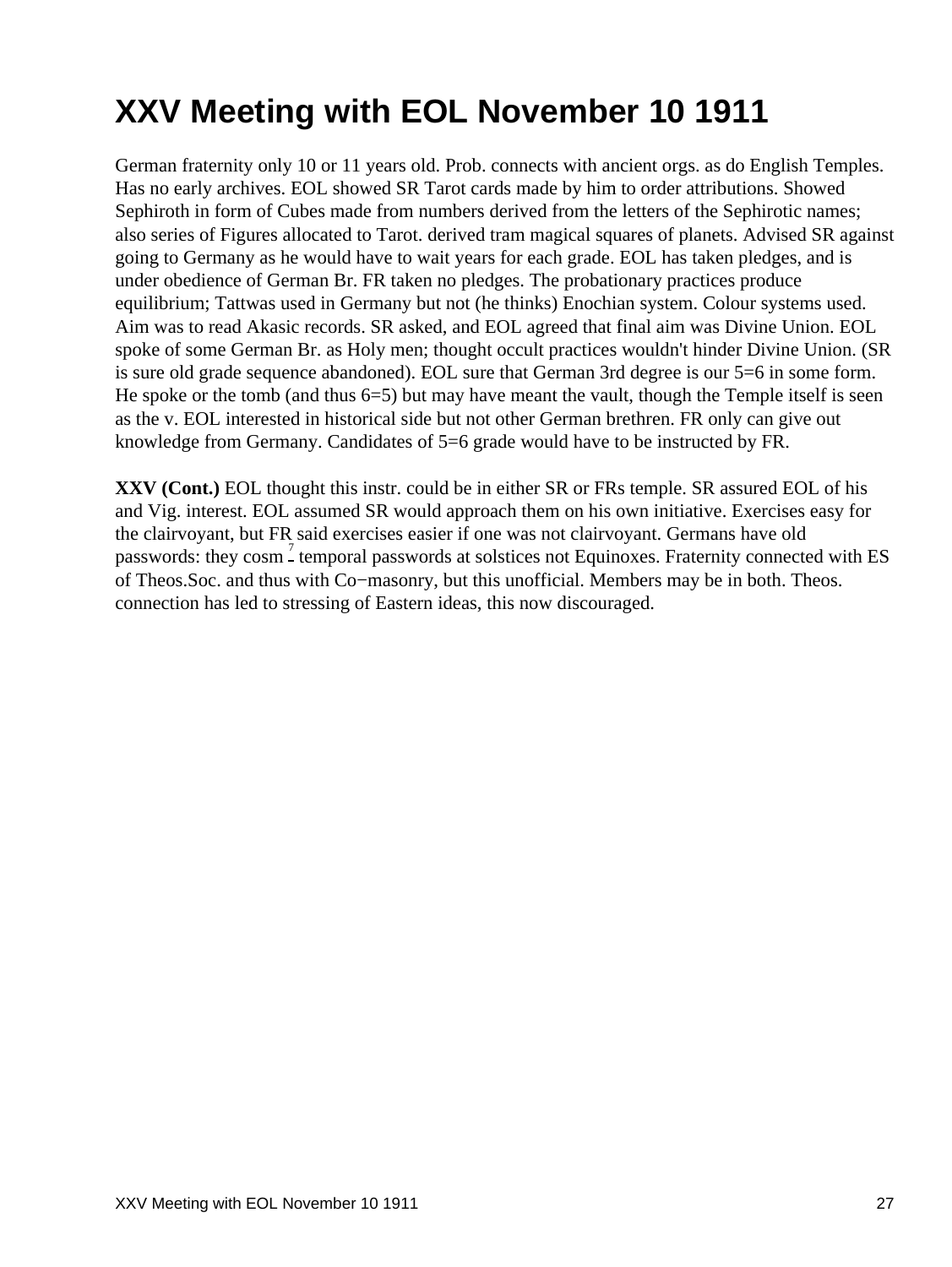# <span id="page-30-0"></span>**XXVI Meeting with EOL November 13, 1911**

EOL doesn't know about Tarot attributions in German Order; thinks they differ from ours. Fraternity called Rosy and Golden Cross; Steiner is a member but EOL doesn't agree with all he says (some or which is wrongly reported). Germans Chief not known to SR but thinks reorganised in 1890 by Steiner. Germans would rather EOL was their channel than FR but he has stayed loyal to FR (which is a pity) French members would be known to SR but Sedir not of themn. English member is one Piper. Germans wanted EOL, FR and SR to form a triad in England. Word of the Order is Ros−Tau; sign similar to first part of Adeptus minor ritual of 1777; Point of left index finger against left side of heart, 2nd finger out at an angle. Second part of sign unknown−in to EOL. Some masonic words are used (e.g. Shiboleth) and masonic signs (as EAD). Sign of 3rd degree referrs to solar plexus and contemplation. Their first degree \*has word alluding to Fire like 1777 word of Zelator and Fire pillar is shown. 2nd degree (water)\* shows water pillar, thus pillars are separated − which would be wrong in our symbolism. Death symbol, in 3rd degree, – how can this fir - Tiphereth ? But they may not use Sephirotic system. SR believe Ros. connection begins with his 5=6 and they prob. have little of earlier sequence. German ES of Theos.Soc. is Co−masonic but they have had an overdose of A.B. Lower grades wish to break free of Theosophy yet they are keen on Atlantis! No alchemical activity. Concerned with healing through Steiner's influence. Last reformation was 1900 so Steiner may be behind it all. Older members carried aver (one French one is 70+) Schure prob. a member. EOL thought SR should inform his own people; will be seeing English member of German order soon and would take questions from SR. Healing by Colour − EOL in red one of the coloured rooms. FR has told his members and pledged them to secrecy − anxious that SS shouldn't know.

EOL promised to tell SR about the other order he is in for which he went to Germany.

\* Thus no GD Correspondence.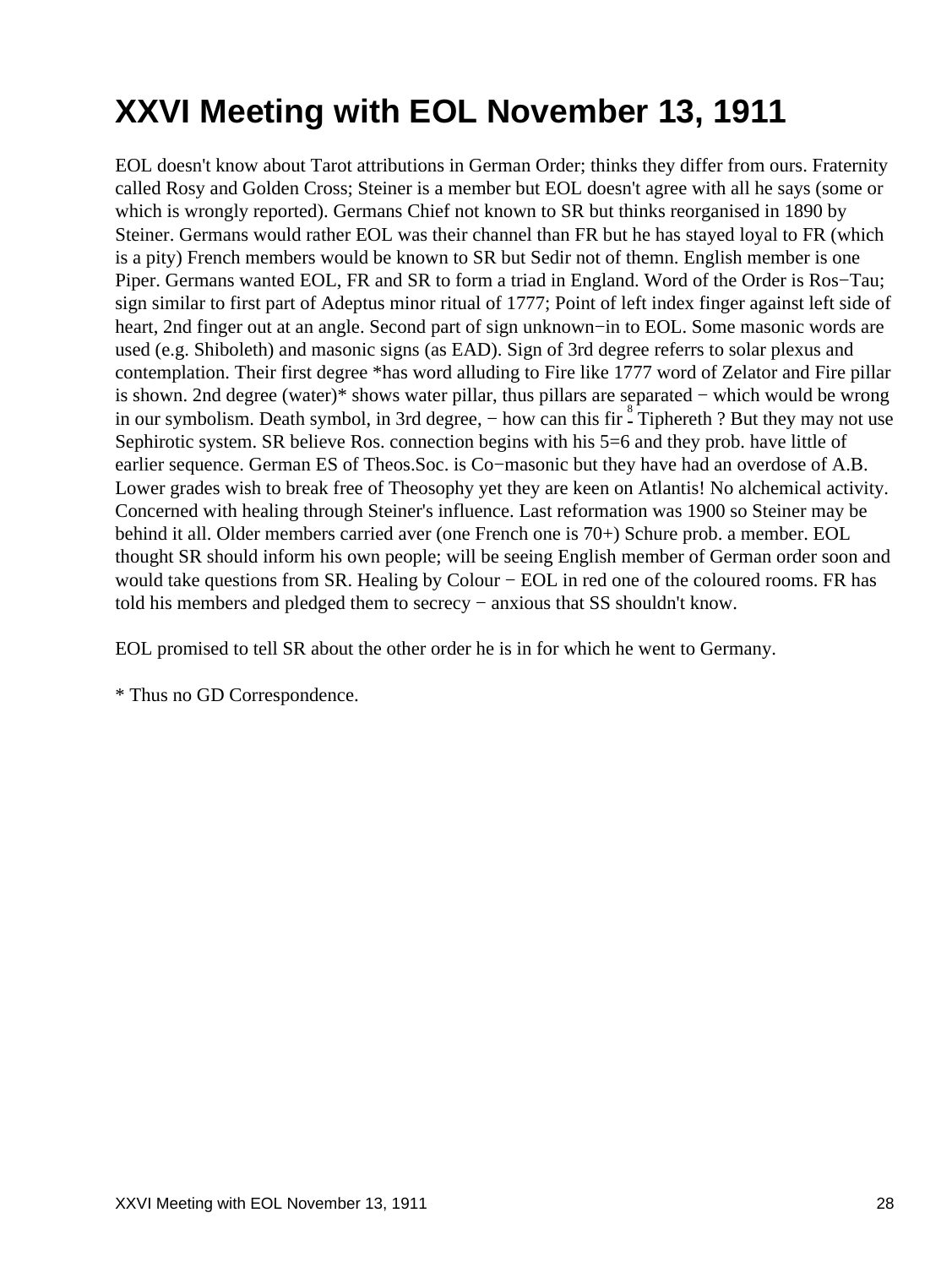## <span id="page-31-0"></span>**XXVII Meeting with FR November 24, 1911**

FR claims to have seen tomb of Phrygian at Haarlem and other tombs haveing RC and hexagram on them. Germans claim CRC real person, FR says of 13th cent. FR told Vigilate current solstitial password was CEHURUDWIN meaning of which he knows not.<sup>[9](#page-45-9)</sup> FR doesn't know how psychic and occult practices can lead to Divine Union but believes that is the aim. FR agreed that Steiner prob. at the back, even poss. a Chief. FR admitted that he had before said he knew not of Steiner connection − he has met S. in parson. FR agreed that headship bias prob. 7 plus 8th in Heaven (CRC) to make ogdoad. FR agreed that Sephirotic system seemed absent. Germans have grades equal to 8=3 and 9=2 but not 10=1 (in 1777, still recog., 9,1 is Magus) Our own system connects with number ll. No grades corr. with Daath but FR thinks our supernals Sequence may be rep. by a Daath degree. Germans have 3 processes, each a triad with occult interpretation of Craft signs, attributions to centres in the body. Thus  $3x3$  (=9) processes, the 33 of Scottish Rite being a confusion of this.

References prob. to 9 1777 grades however, FR confused. Germans use ERO signs instead of LUX, which Vigilate says is Gnostic corr. to AUM. Signs thus: hand uplifted, thumb & forefinger uplifted=E; hand down, th. & ff ext.=R Hand over middle of body, th. &ff. joined=O. How first two correspond to letters not clear.

**(XXVII Cont.)** Steiner said to have mission to take Theosophy from Eastern hold. Convention of TS shortly prob. will break with A.B. Letters from FR are long in replying as all three chiefs must see them. Each period is 120 years, last ended in 1890 (but why not 1897 which would follow 1777?) FR has more info. from Theos. about GD cipher story, He is one Ginkel, says DDCF had cipher to transcribe: and used watermarked 1809 paper. G. once belonged to Ros. Frat. not linked with Steiner. EOL received at Munich. EOL &FR wrote to 6 people in Berlin, Munich, nr. Paris etc. German lecturing to FRs people was old GD member but progressed nowhere; joined at same time as Crookes. SR stressed importance of historical connection, but while SR was out FR told Vigilate that Germans wouldn't like mere historical interest. Steiner occult concerns with Akasic records, Atlantis etc. SR said how unlikely a B.M. ms was. FR has sent cipher copy to Germany (of P.l) 3x3 processes should he given in 9 instalments, involving a simple ritual:

In any Temple. Hierophant seated in E. Another officer (corr. to Hiereus) in W. Two pillars, blue and red, in N. Candidate between them. Blackboard in S. with sign on it. Process is (a) visualising, (b) transcribing the symbol within one, (c) placing certain letters on the symbol. Triadic division of process I. This or later process used to ascertain cosmic or general world−events of past, present or future.

Another process: In early morning find rose in garden with dewdrop on; remove it with tip of tongue where it is retained while pronouncing 3 certain words. (!!) This rubbish is supposed to be true and ancient occultism!. SR suggested to FR that position of red &blue pillars could be worked out from ours − black corr. with blue; black is Queen scale Binah colour, while in SR's scheme Binah is deep sea blue (Mary blue). SR pointed out paucity of ritual in 1777 higher grades. QL told SR that FR had been seeking German Order for years but only last year had found it.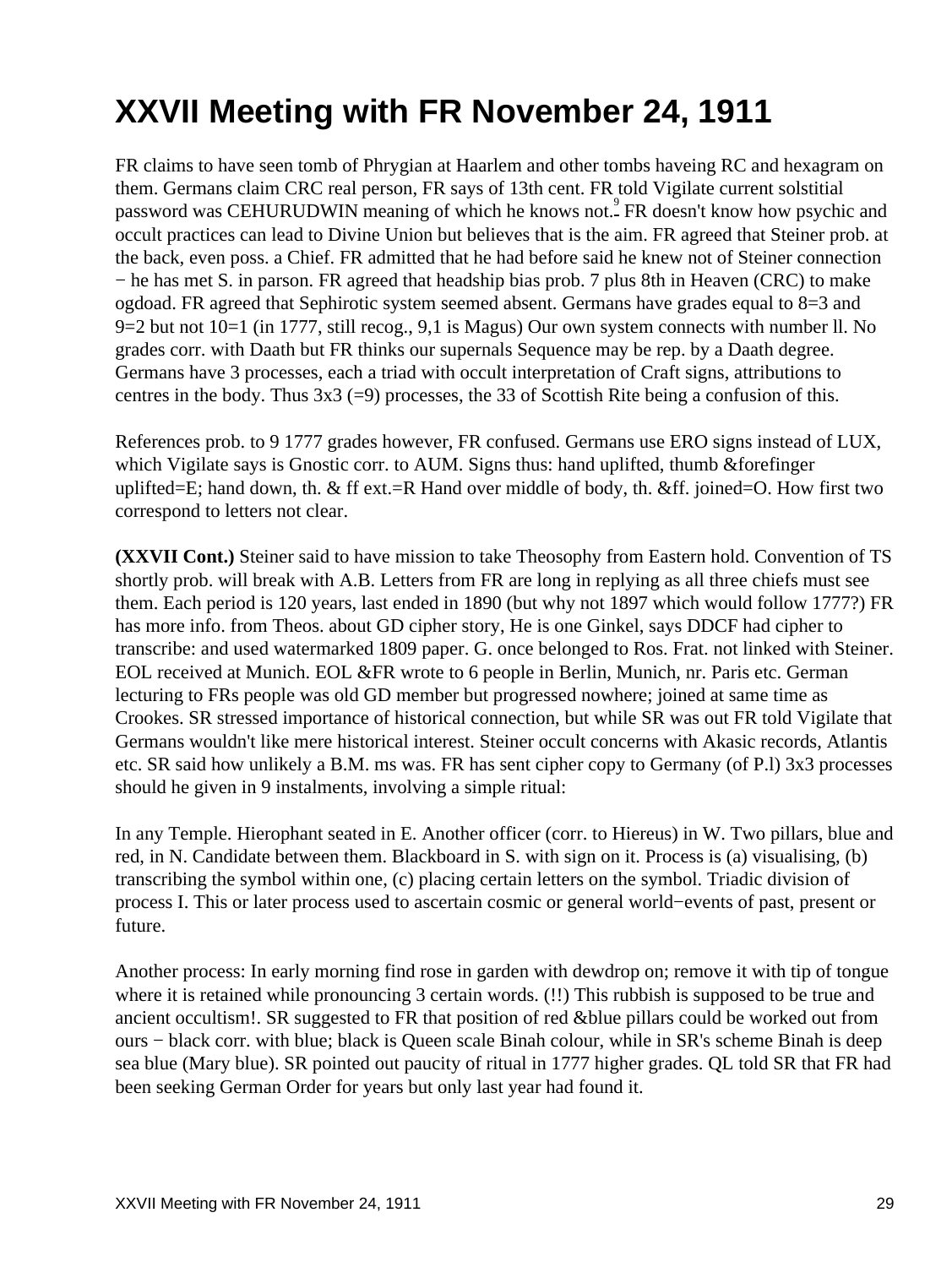## <span id="page-32-0"></span>**XXVIII Meeting with FR December 14, 1911**

SR suggested that working with German fraternity should be on a Masonic basis; recognise respective claims, mutual acquaintance of rulers, and nature of grades. SR asked FR how he could still use DDCF originating rituals when both are anxious for this connection to be done with. FR hopes to have rituals from Germany but SR pointed out that they would be no use unless Sephirotic. SR again pointed out that SDAs Hanover fraternity would give her no power to warrant London Temples, unless German grades were also Sephirotic. SR wants to know how it is that DDCF could have had no German connection if Germans use similar rituals? (e.g. Adonai Ha−Aretz process) FR has seen Alta Peto in Bournemouth and says she was in A.K.'s Hermetic Soc. Germans told FR that DDCF worked up ciphers and began GD with the Hermetic. Soc. Papus being a member. Alto Peto says Papus not in Herm. Soc. Thus German Theos. story collapses. prob. due to confusion − DDCF may have found pringted cipher alphabet in BM. If not confusion then SA is unqualified liar which SR thinks is not so.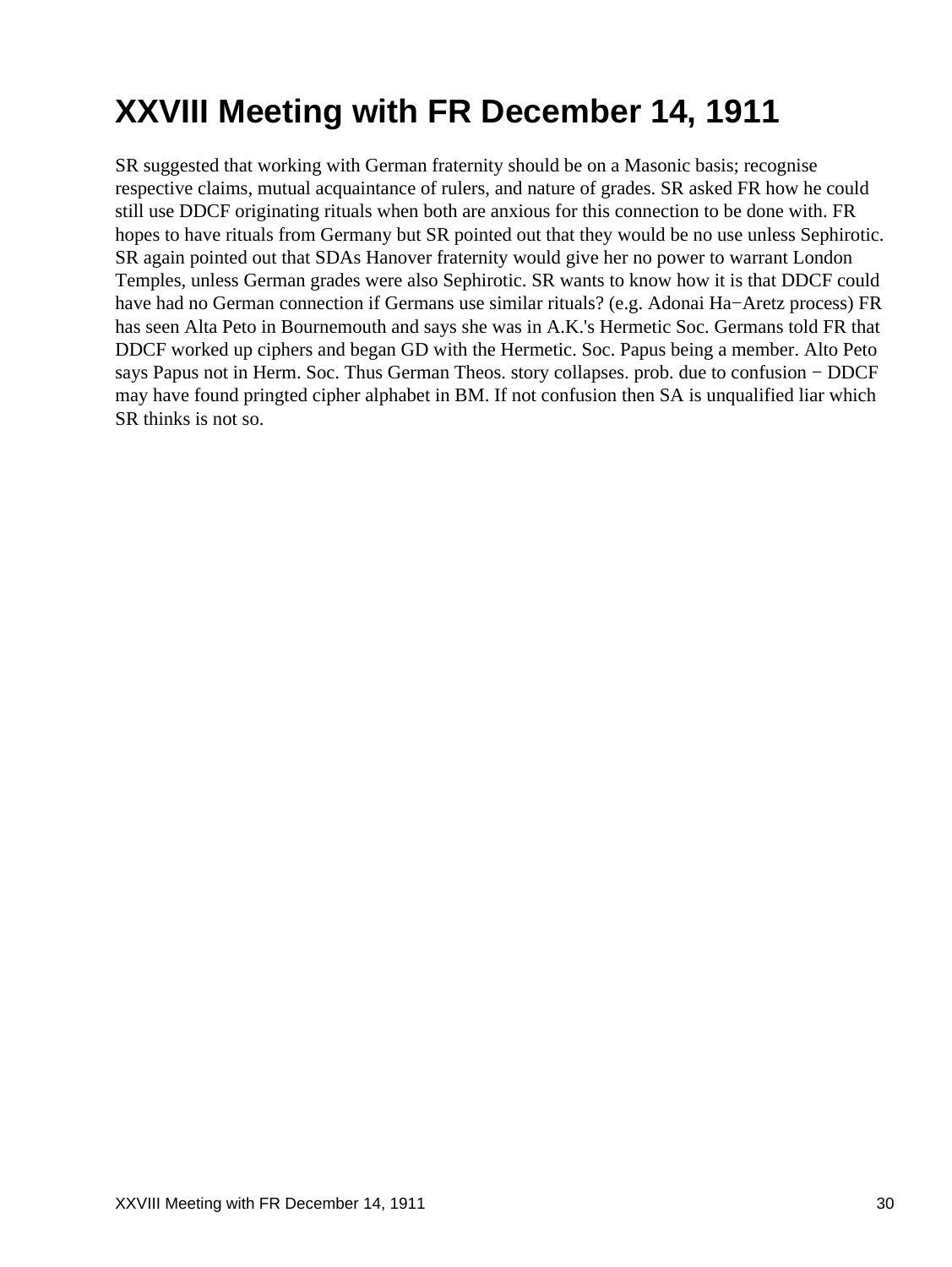# <span id="page-33-0"></span>**XXIX Meeting With MWT Jan 27, 1912**

MWT thinks 120 year story rubbish; recognises only two etheric currents − of Marconi and Christ. Serman should say what they want under seal. Occult practices close gates to Divine Union (SR thinks they don't open them at all). Doesn't believe in pre−1885 London GD.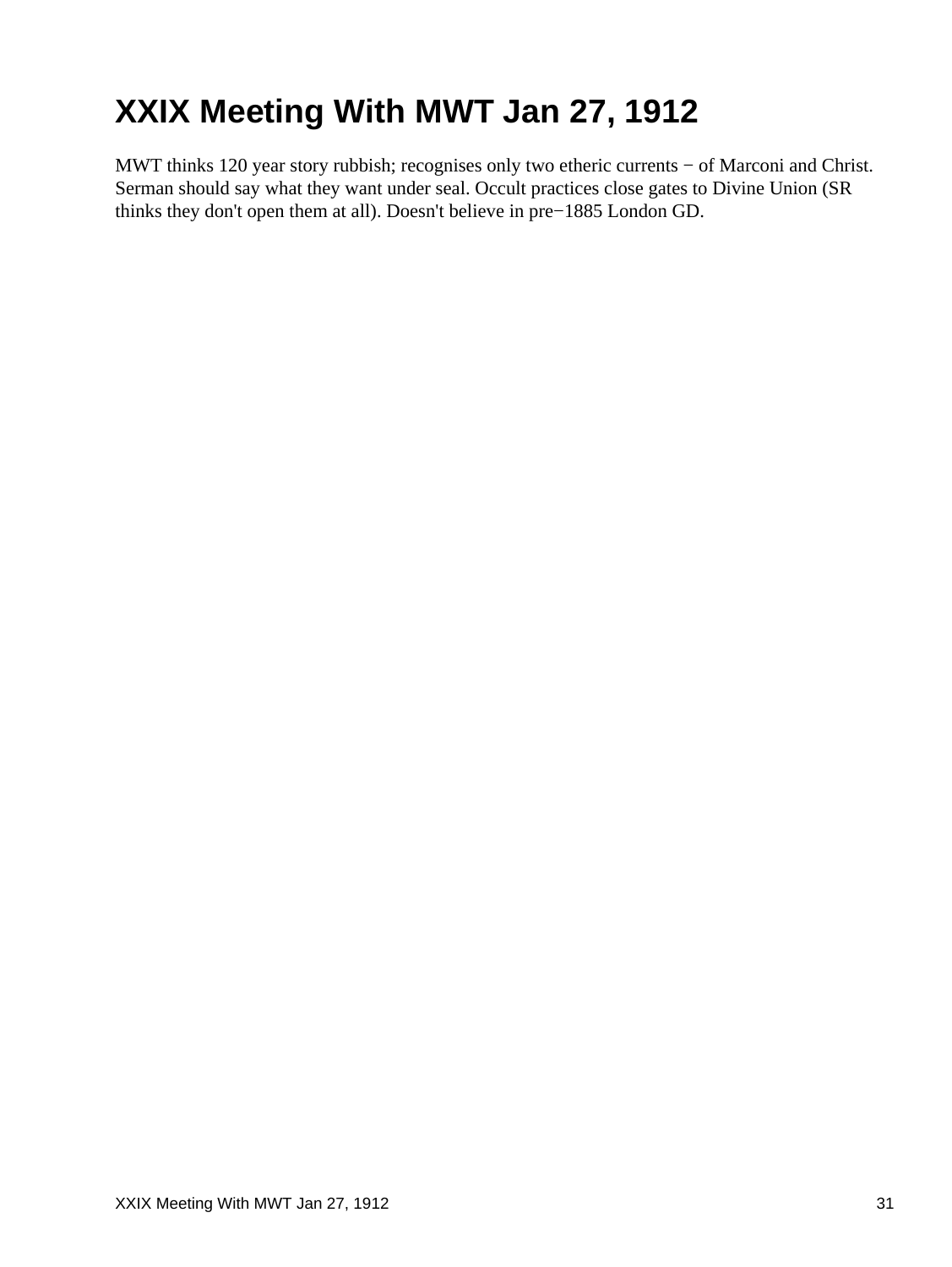# <span id="page-34-0"></span>**XXX Meeting with FR February 16, 1912**

Has sent SRs letter to Germany. Smith of Steiner mission in London not in German order. Ros. Lodge prob. to foward aims of "The occult Wisdom" student soc− aimed at freeing German Theos. from Besant. At German Theos. Convention December before this was proposed by Baron Walleen. They wish to quit Adyar because:

**XXX (Cont.)** Prominence of Eastern traditions, attitudes of A.B.(and that she isn't a true occultist), dislike of E.S. and of A.B.'s claim to be John the Baptist, as of claim that Alcyone is Christ − who cannot reincarnate. Dislike of Leadbetter and his alleged incipiant divinity. AB attacks German theos. in Vahan. Walleen in outer German order, but soon taking 4=7. His no, in 66; FR trying to arrange for us to meet him. FR has received some documents at last. Both QL and QA now TAM in FRs section. FR hasn't read Steiner and knows not of pan−spiritism hypothesis. FR thinks Steiner hostile t[o Leadbeater.](#page-48-2) German Ros. meeting next Whitsuntide in Sweden − FR to attend, with QL. FR has said nothing of Germans to Non Sine. Smith working in London Ros. Lodge with one Collison.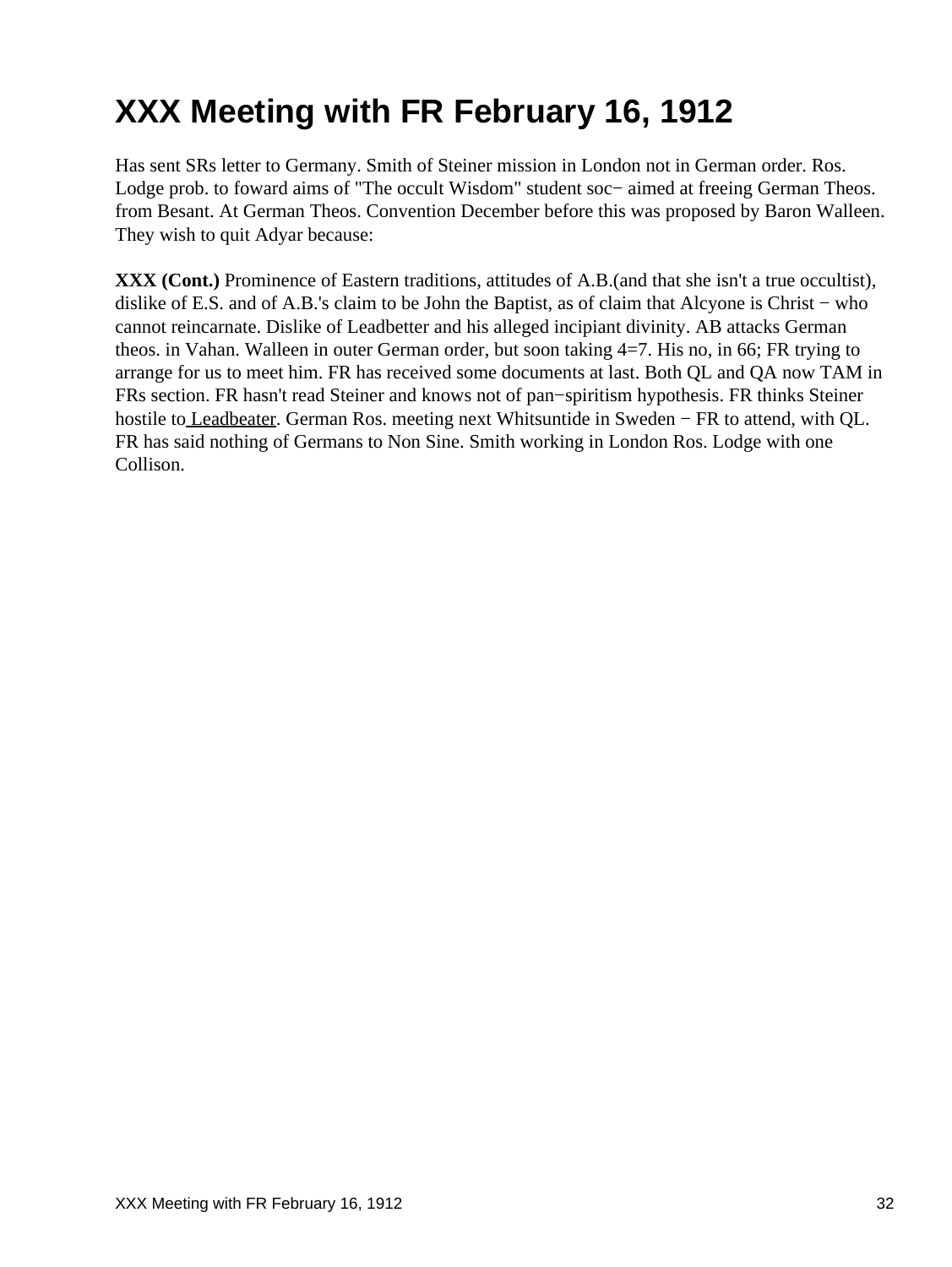# <span id="page-35-0"></span>**XXXI Meeting with FR April 26, 1912**

Dr. Thiessen had supported SDA's action over GD, but FR doesn't know how he got in touch with DDCF. FR thinks Germans unwilling to put things in writing and they find his German difficult. He has had no German rituals but has had planetary diagrams, long ms. from Austria with Tarot reference in it and a typed document he will show to SR. Germans haven't answered over photograph cip or over SRs ideas on Masonic connection. FR has all materials for first German practice; SR should have practice details in June and should tell this to Vigilate. EOL's presence necessary as QL knows nothing, Germans don't like SRs seeing CRC as a myth in his book. SR said that if Ros. came into being historically then it had a founder, but Fama was a Legend. SR said evidence needed if German claim that origin was 13th C. was to he accepted. SR had to be careful in his book because of his Masonic pledges. FR agreed that there was difficulty over SR's great interest in historical reality question but they agreed to differ over occult side. SR doesn't think much of German Rosicrucian intelligence as a result. FR denies that SS heard anything from DDCF about source of 5=6 ritual. FR hasn't yet had a photo from Dickson of the Edinburgh Temple warrant.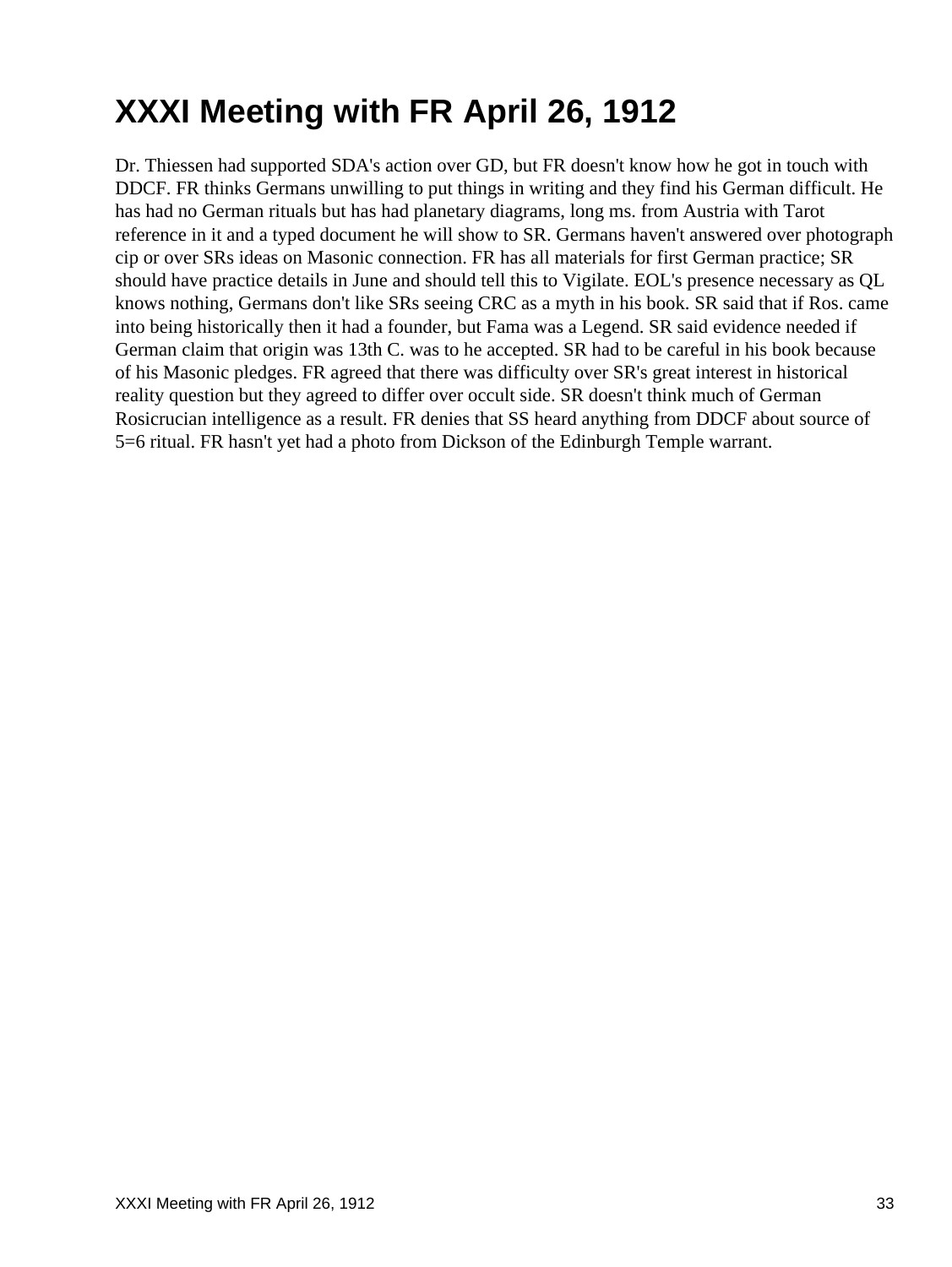## <span id="page-36-0"></span>**XXXII Meeting with FR Monday June 6, 1912**

FR came to QVs Nursing Home and related important talk he had with SA, who had sent for FR − saw him first at Soc.Ros. Library, then at SA's house while Mrs W was out. SA worried about fate of his order papers after his death; FR thought he is afraid DDCF would get them. SA told him that they are in the Chancery Lane Safe Deposit Co. SR suggested that he should get from SA the safe key plus authorising letter to C.L.S.D.Co. FR expects he will do this. SA showed mss. to FR: Some cipher mss. on 1809 wmkd. paper, other unwmkd. − paper from BM authority gives opinion that undated paper is c1780; also saw orig. SDA letters plus affidavit from the translator, and receipts from DDCF for sums paid by SA for developing the ciphers into rituals. Promised papers from SDA didn't come because she died. SA knew nothing of 5=6. SA has two variants of the "Secret Symbols" DDCF told SA that 5=6 came from an adept, altered by DDCF.

FR told SS he couldn't attend SM C.C. ceremony. FR treats NEV as demitted. Father Fitzgerald − Deus Meus Deus − has come up to London and there was an early Celebration at Prebeddary Denison's Church, in a side chapel. Prayers desired for EOL, SR and another. New Portal Ritual introduced into SM Temple, created by FR with help from visions of QL. On medical grounds FR is to winter in N.Z. going by sea with QL and QA − announced at CC ceremony, which has been altered to conform with SR's early revision of 5=6 opening and closing. Outgoing CA goes into vault with the SA who came out as CA bearing the light. This is our old form used at Albion Road.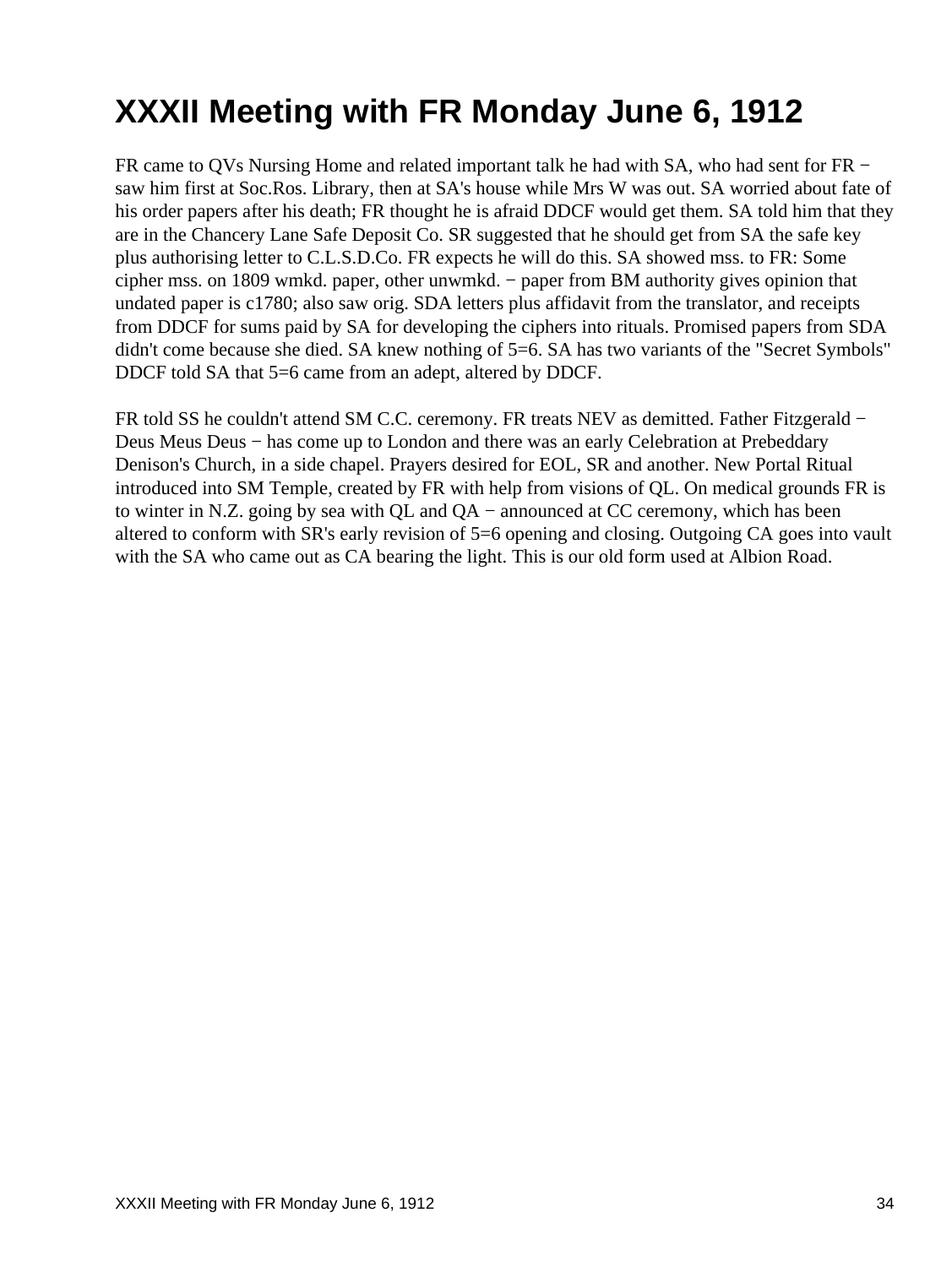# <span id="page-37-0"></span>**XXXIII Meeting with FR June 11, 1912**

FR brought letter from SA with copy of cipher letter from Liege adept to SA. Cipher was GD, signature was Lux ex Tenebris. Letter said SA shouldn't fear as DDCF was cut off from communication, no date or address but SA says he has dated envelope. SR said this went against German claim that DDCF had never had dealings with them. FR said Liege Doctor acted on his own. Letter dated about time of first split in GD. Cadbury Jones is executor of SA but SR said he must put intentions into writing regarding safe deposit. By arrangement with QV, SR mentioned guardedly that FRs portal ritual was changed; reminded FR that he had said Paroketh veil should be shown in Temple. FR did not remember, but "changed colour very much getting his white and old look." FR said change was to conform with German sequence but refused to show ritual to SR as he didn't accept the Germana. SR said he still had open mind but needed evidence, should see FRs ritual under pledge of secrecy − FR to think about this.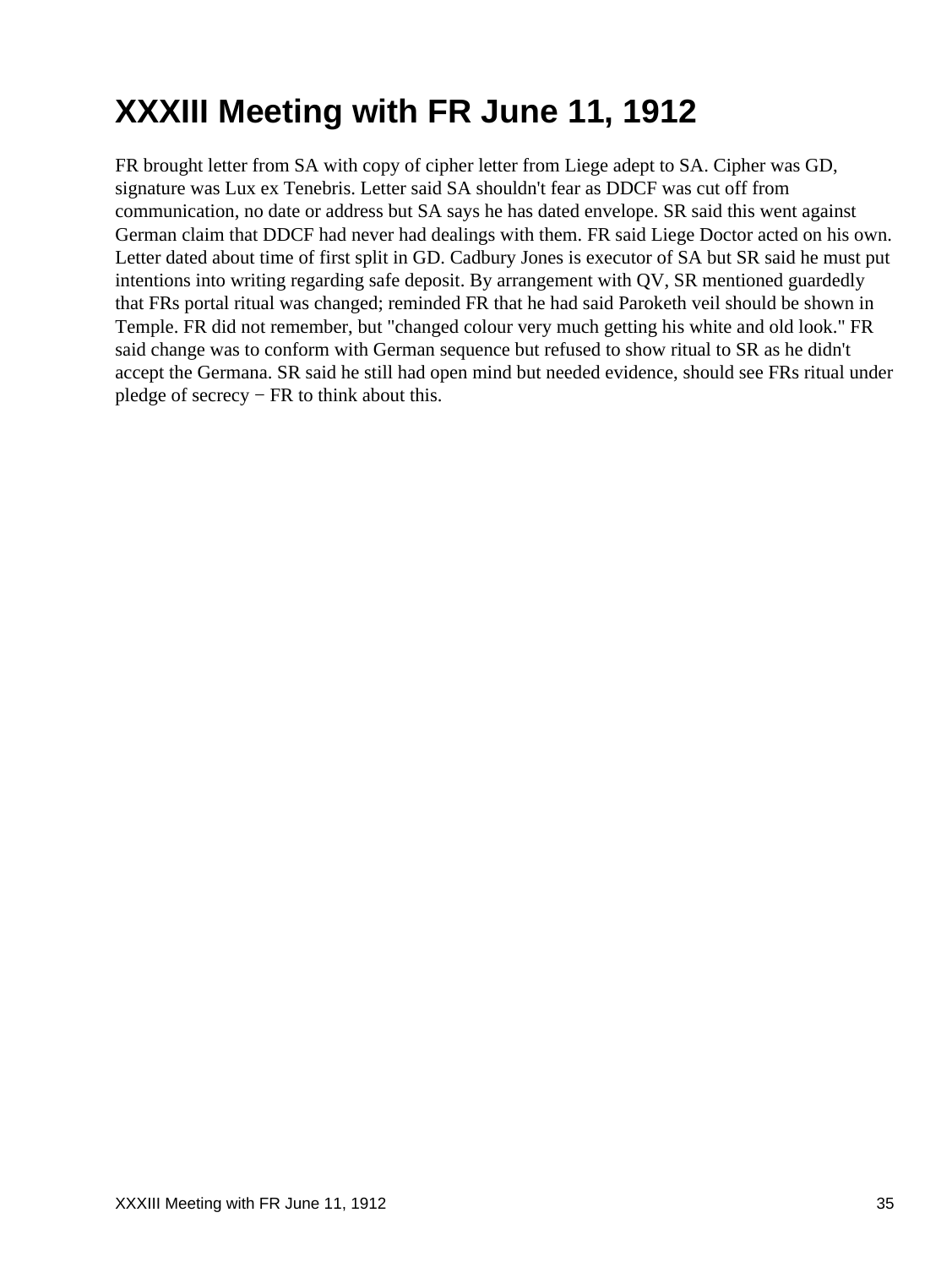## <span id="page-38-0"></span>**XXXIII (sic) Meeting with FR August 1st, 1912**

FR and QL visited on their Journey: Cologne, Ulm, Stuttgart, Munich, Vienna, Passau, Regensburg, Nuremberg and Berlin. Both received into 4 grades &something said quietly to FR alone so that others, inc. QL should not hear. (SR couldn't see how unless they were deaf) QL is as consequence a Master Mason ! 4th grade corr. to Master Mason and our 6=5. 1st Grade is Entered Apprentice and grades 0=0 to 4=7; thus 3rd grade prob. 5=6 and Fellow Craft. 3rd grade has trial by 4 elements or corr. with Neophyte. What of 2nd grade ? Pres. Portal. Although shortened, ceremonies took 5½ hours. FR is now, says SR, pledged to secrecy over this affair. QLs presence hindered FR. 4th grade: candidate given 3 blows by persons rep. (a) WM, SW &JW (b) Hierophant, Hiereus &Hegemon (c) Ormuzd, Ahriman and Lucifer. After struck doing, candidate placed in Coffin which is screwed down. Organ plays, loud voices; brought out, sees fire then darkness and he is alone, Then sufficient light for him to see he is alone; glass for reflection in front of him. FR received 5th and part of 6th degrees, QL didn't. 5th degree (like our 7=4) is that of Teaching Adept. Candidate placed in coffin, taken Into vault, then brought out so that all see it is empty then candidate shown at a height above people as risen adept. Chief Adept higher again in cloud of incense which is driven away and celebrant revealed. Gives T.Ad. warrant to candidate. Both FR and QL preferred their own degrees. Nothing is put in writing. SR thinks rituals modern because of Akasic records ref. FR admits revised c 1900. FR argreed that Steiner's manner might not−be liked; Steiner is uncouth, not so pleasant as DDCF, after power and has great occult power. FR saw three temples, only one purely Ros. One had crucifix and Lords Supper + Madonna on walls. Here go German Theos. who want Steiner knowledge − when they go further enter another roam and have 1st grade. These must be Steiner creations, being German T.S. places save the one purely Ros. On Ros. matters Steiner under direction of inner group, through whom pres. he was initiated. Doesn't fit S. claims to he overshadowed by Christ and CRC or are these claims made only by others ? All this contradicts FRs story of one Head Lodge. Reincarnation of CRC to take place between 1936 and 1950 ( so much for [Count Rakocszi](#page-48-3) !) Germans demonstrated clairvoyance to FR, describing SS to him. Both FR and QL felt a presence during their receptions, people were excellent, FR and QL seem to have benefitted. They called DDCF a paid clerk of SA, Woodford and QSN. DDCF has manufactured 6=5 and 7=4 which SS has &one of them is 40pp long. Thus Germans correct about higher grades. FR asked by SS whether he would bring SM temples under DDCF. FR still doesn't know how Woodford came by cipher mss. or when he parted with them. FR thinks Egyptian Elements due to DDCF, but SR pointed out that may be so with 5=6 but if with other lower grades then DDCF must have produced the Cipher. Either Germans not clear or FR vague. Germans maintain GD came from worked up rituals of DDCF under the triad

**XXXIII (Cont.)** Germans also say there was no AC connection at first; both DDCF and DEDI were in other society; DDCF went to Paris, got mss. from Arsenal for 5=6 and worked it up with Vestigia by aid of clairvoyance. DDCF saw "Secret Symbols" in Arsenal. But, says SR, they could have been seen at BM; doubtful story to account for non–English sources other than Germany. Thiessen gave DDCF only obligation upon the  $+$   $\frac{10}{2}$  How long has SA had his copies ? Info. re grades could have come from Soc. Ros. grades ar 1770 grades given by Mackenzie's encyclopaedia. Prob. wrong also over DEDI; may have been SS about whom Vigilate heard in this connection (prob. Jacobite). Germans hopeless over dates. Thiessen allegedly wrote to DDCF first. Lord Lytton was member of now defunct Hanover lodge. FR says new Theosophical Rosy Cross uses GD rituals taken from Equinox pub. − but could have come; from Theos. members of GD. Story of 3 Temples and part or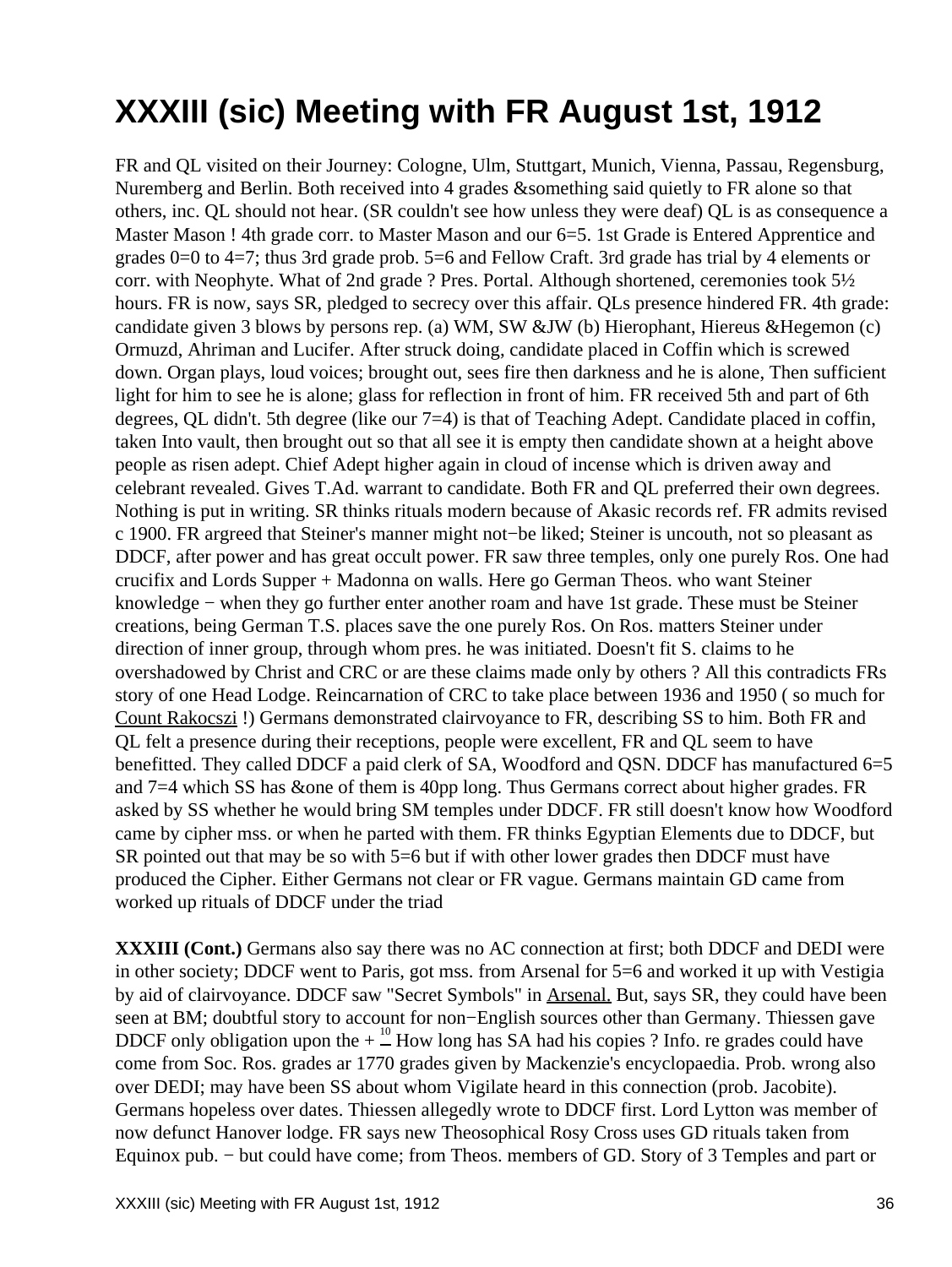8=3 (6th) grade repeated by FR to QV.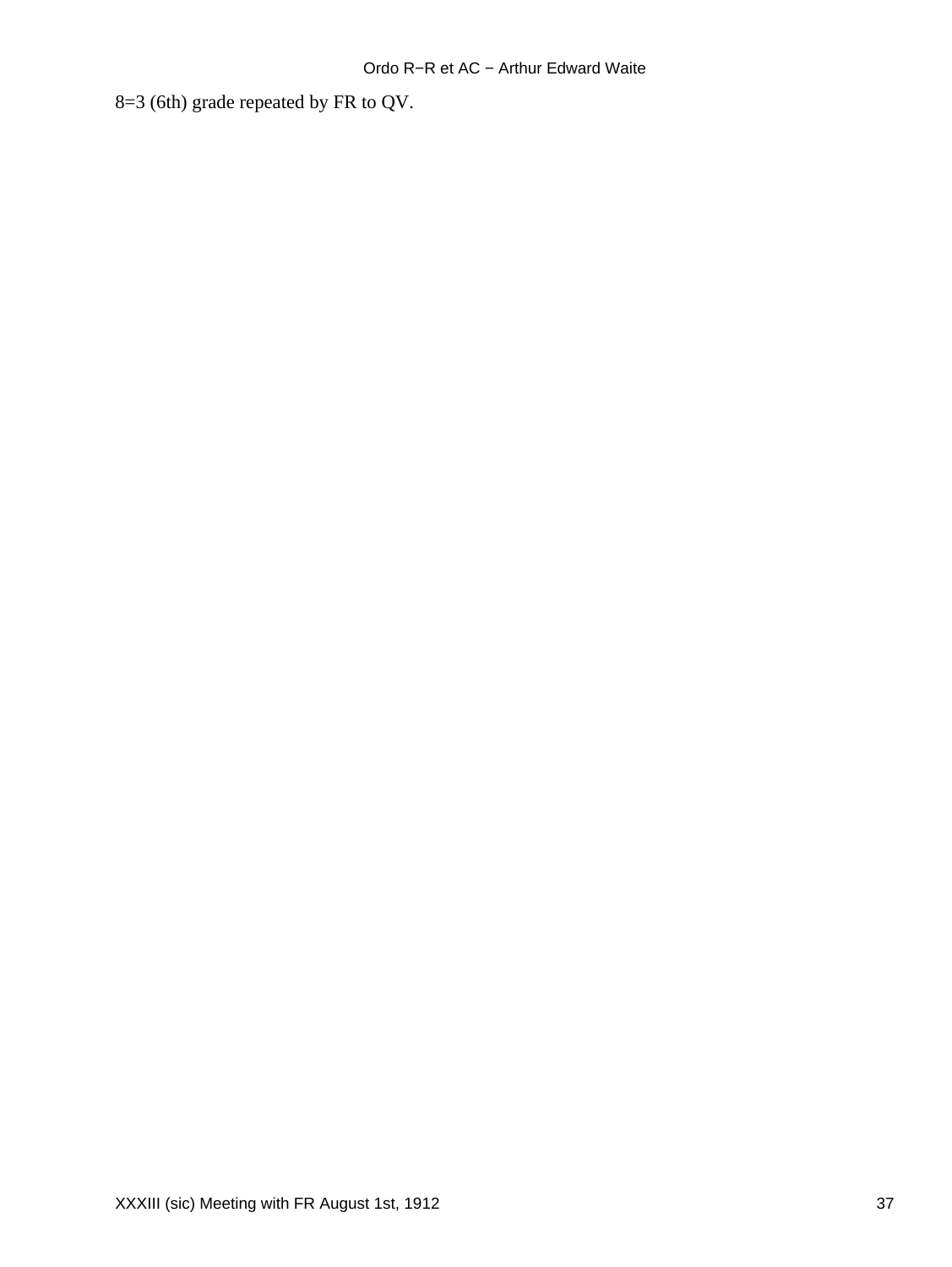## <span id="page-40-0"></span>**XXXIV Meeting with FR August 13, 1912**

5th grade given to FR in whispers, 6th grade account given privately. 2nd grade corr. with Fellow Craft and Portal. Teaching warrant verbal only. 6th grade enables Adept to communicate power, via unseen forces with whom he is linked. CRC relnc. from 1939 ta 1950. FR hadn't heard of Lalcovich In German Ros. FR will try to find intermediary between Thiessen and DDCF − postmark on envelope to SA is Liege Station so could have been sent while passing through. Grades in Germany meant to represent progress into manifestation. From unmanifest state, via development in manif. through Lemuria &Atlantis − first circumamb. is done backwards to rep. going back through earlier states. Masonic unclothing rejected by Germans. Thus new idea, as suggested by MWT. Collson in Germany, prob. taking degrees equivalent to what he has in SM.

**XXXV &XXXVI** See photocopies  $\frac{11}{n}$  $\frac{11}{n}$  $\frac{11}{n}$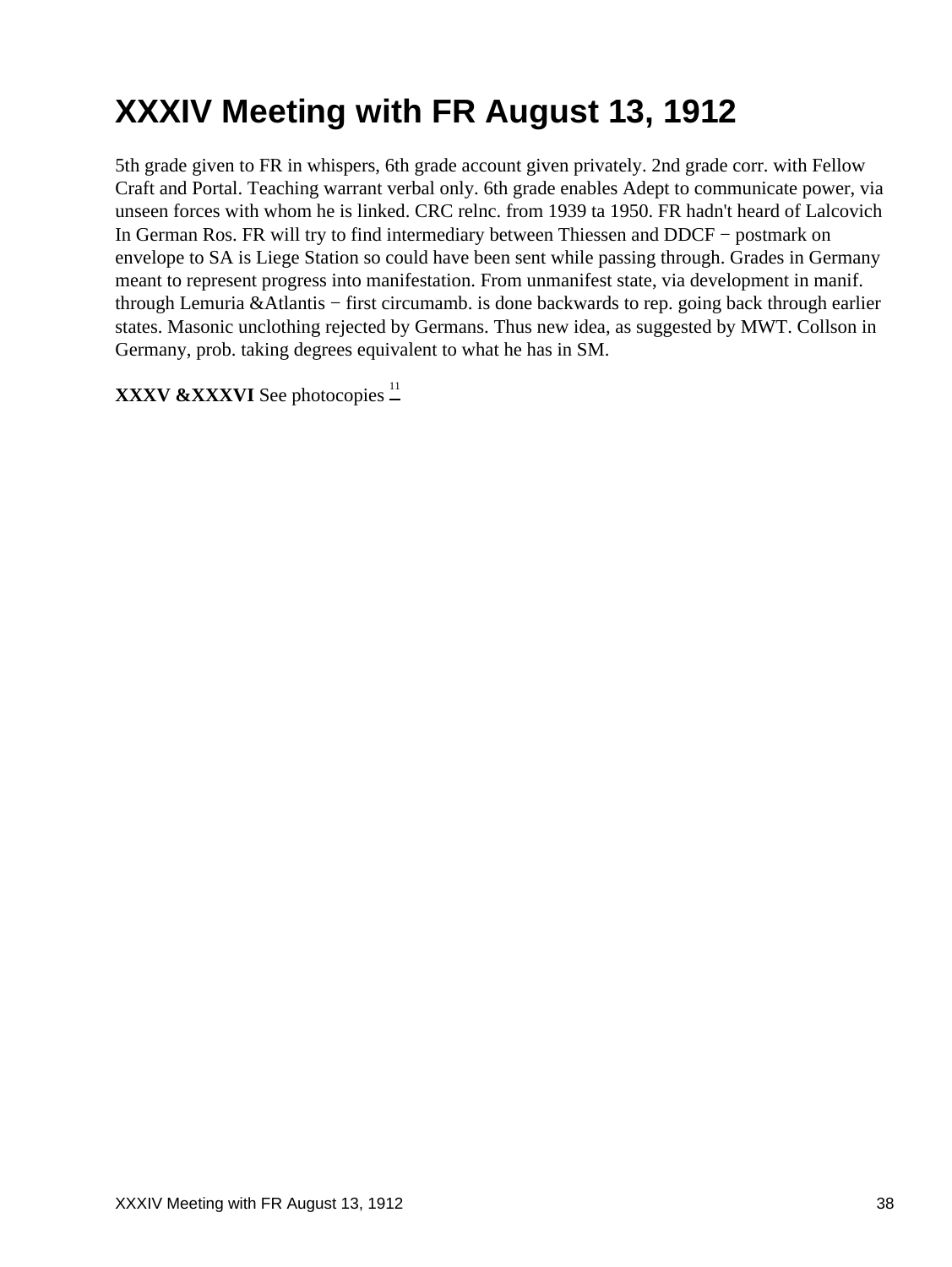## <span id="page-41-0"></span>**XXXVII Meeting with FR October 8, 1912**

Smith told to change his Rosicrucian Society to Anthroposophical, he wanted Supremacy among English emissaries who couldn't thus work with him; tried to get help for building hall but nothing From Germany. Baron Walleen exceeded instructions; Meebold unauthorised. Above from QL.

To stop SS getting hold of SM while FR is away, latter has left letters with Cephas (Peter Birchall) and Quis Separabit ?(Miss Childers) − they must refer to SR if SS pretends to have renounced DDCF. Any doubts or new members to come to SR. No 5=6 meeting; FR back from N.Z. for Vernal Equinox of 1913. SR given details of death of EOL, which death was itself painless. SR shown photo. repro. of warrant for Amen−Ra given to Dickson by SS −(signed by SA, Vestigia and prob. DDCF in the original) this copy dated 1893, signed by Macgregor Comte de Glenstrae:, SRMD as 5=6 and DDCF as 7=4. Great show of secrecy made, SS now out of SM Temple for opposing concordat about which he knew. Because of diff. between NEV and FR, letter attached to oid Rolls re−typed and signed again with Cephas in place of NEV. Three copies: one with FR, one with SR, one to go to Alpe &Ward, as does triplicate typed letter signed by FR and SR. Following EOLs death, FR now has many German papers; he may have not been sent them because he may not have been persona grata (as sugg. bv Lucem Spero) All these docs. placed in tin trunk at FR's bank. Cephas present Hierophant of outer grades.

Laurence Felkin has joined Crowley Society; attended evocation of the Phoenix<sup>[12](#page-45-11)</sup> that FR thinks was some kind of Black Mass (SR wonders why) – it included long invocations dancing etc. and operator (not AC himself) stripped to waist and gashed in form of cross; but blood didn't raise phoenix, ended in failure after 3 hrs. AC wants Laurence to go with his party to Davos.

Heard more of Order at the Graal:

**XXXVII (Cont.)** Order of Graal: EOL 40th Grand Master, his father was 39th. Datea from King Arthur, had suspension of some 300 years down to days of EOL's grandfather. Three chief grades: Page, Novice, knight. Also many subsidiary grades. Much occult material hut FR says there is nothing special concerning Graal. 3 Magi and during EOL's lifetime, FR was made Senior Magus. (FR had earlier told SR that he was far beyond EOL − but how could this be with EOL as Grand M. ?) No strangers to join unless there are 3 Knights in one Family (as when FR joined − being EOL, his father and his half−brother). Since EOLs death Order is in hands of FR. Thus FR is 41st GM but he doesn't wish to be; in which case GM will be a relative of EOL's in Scotland. Had EOL lived he would have made Denis Felkin a page, also would have knighted his Scottish relative, whose name FR wouldn't give to SR. Still wants SR to be the Second Magus. Complicated and difficult rits. In Knighthood grade 3 (or 5 or 7 ?) archangels clothe the candidate. *(SR sceptical about whole thing −RG)*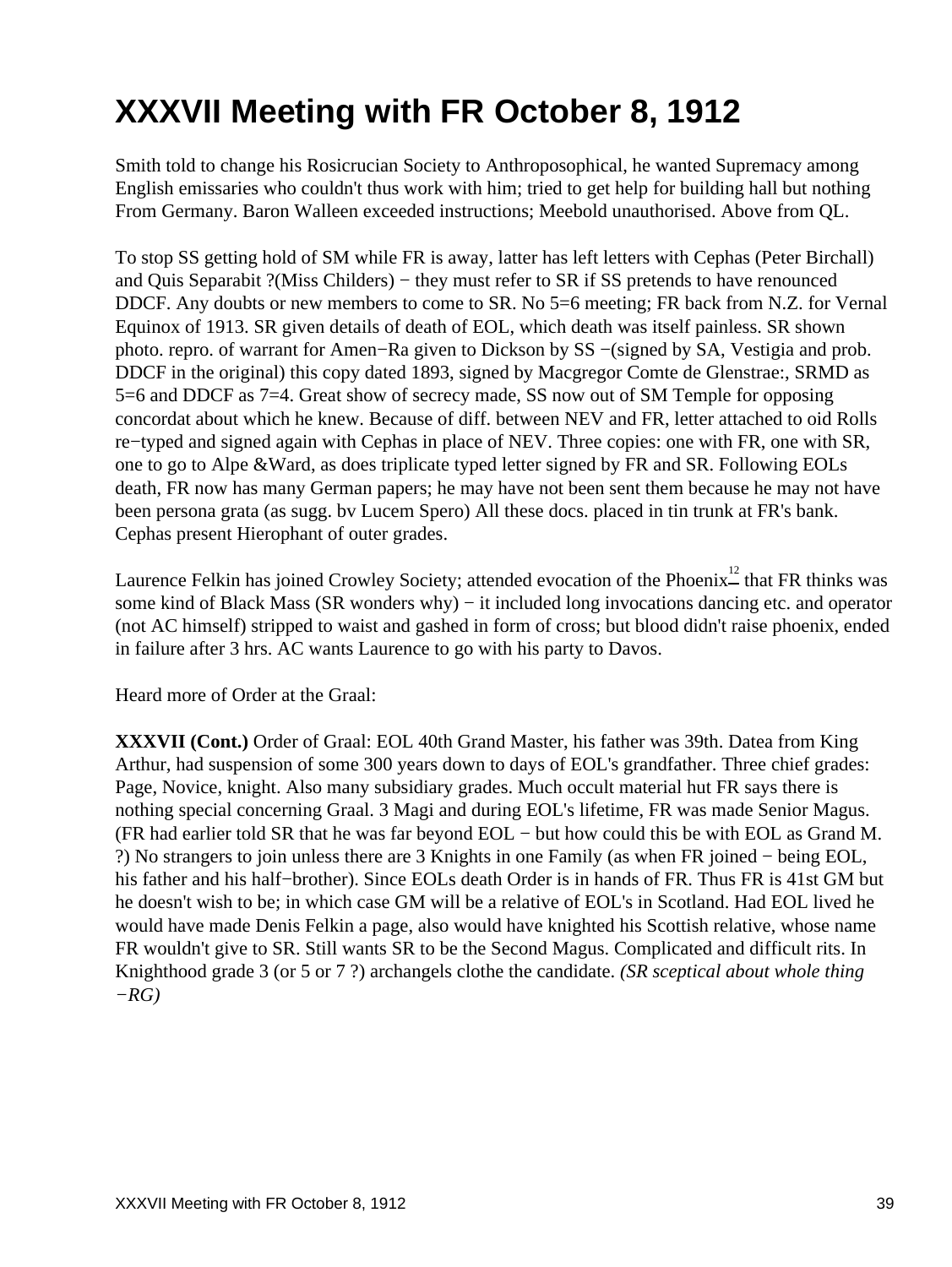## <span id="page-42-0"></span>**XXXVIII Meeting with Henry Brasch (not dated)**

Brasch into Resurgam temple via Mrs. De Bashe Brasch? Some 2 years ago. Both resigned. Founded own Temple after visit by DDCF− came to nothing, so rejoined old Temple B. as Sub−Cancellarius, she as Cancellarius. Wardends of Temple are: Imperator − Resurgam; Praemonstrator − Sub Spe; Cancellarius – Soror Mystica. They ahey<sup>[13](#page-45-12)</sup> have renewed many properties as stuff at Cavendish Rooms is verminous. They had 6=5 grade by letter, asked by Resurgam to send £5.5.0  $\frac{14}{10}$  $\frac{14}{10}$  $\frac{14}{10}$  to DDCF; they refused and had insulting letters from DDCF so resigned once more. Prior to this Dr. Parrish resigned he had held 2nd order meetings in a Flat. No 2nd order meetings for 2½ years so Braach hasn't had 5=6. Two medals for 6=5 but no ritual. If neophyte pays  $3\text{gns}$ .  $\overset{1}{\sim}$  then 2gns. goes to DDCF. Resurgam up to something with a Nurse Graham brought in by Soror Mystica whom he visited continually. Resurgam has 3 spirit children by an astral intercourse with on affinity. Bro. Brasch talked of Book Amash, extended by DDCF. For two years has worked an Claviculae Enochi. Worst book is Book of Concourse of Forces; Resurgam gave evidence against Crowley in Looking Glass case. Brasch has seen Faust magical mss. which he has translated partly; Brasch and Mrs. B both seem to he annoyed at not having offices in Resurgam's lot. Lamen of Chief Adept in 5=6 differs from that of SR. Temple Consecration ritual of DDCF includes obeisance to Isis. Brasch doesn't like Egyptian elements, prefers Christ Life. SR told him how his rituals were on the side of God. SRs order a path of symbolism, hence no knowledge promised. Soror Mystica's maiden name was Smith, daughter of late High Sheriff of Somerset and a Bristolian. Had unhappy marriage, has two children one a son of 28.

Brasch offered loan of German Ros. work to SR and says Three Globes lodge lib. has many mss. Told SR much about German Freemasonry, 4th &5th grades; high grades Christian, derived from Sweden and Zinnendorf. Brasch's Grand Lodge is Kiel in Holstein Brasch is about 40. Had garbled idea of what Resurgam calls SR's rebellion. SR gave true story and about AC − many scandals put out by Resurgam about SR. Brasch embittered by Mrs. Sheffield. Brasch has had financial difficulties. Very high opinion of Soror Mystica with whom he is going to Australia. May stay there. Hadn't answered past letter of SR because of the return to DDCF. "He is of course not a Gentleman" *(!! RG)*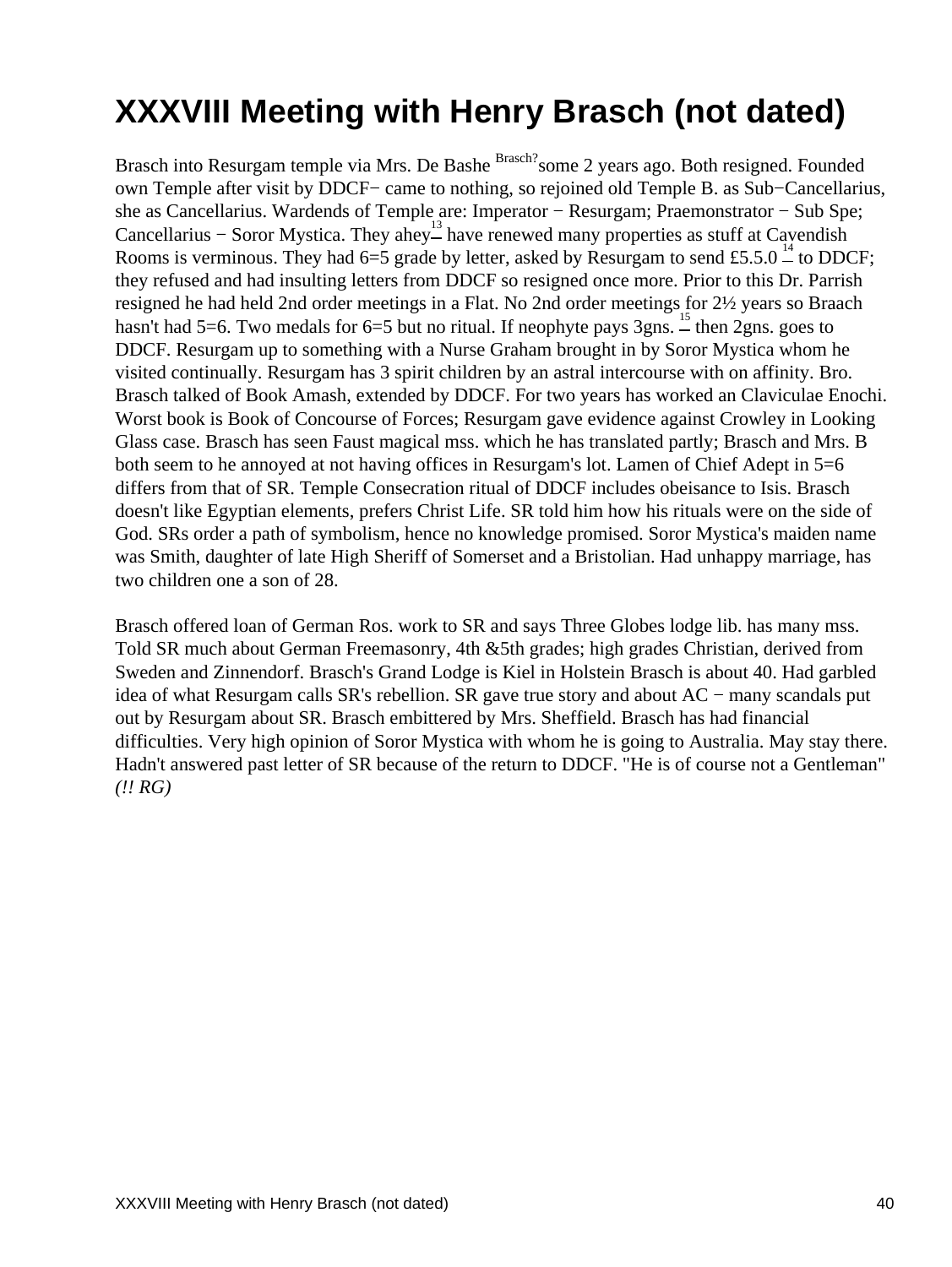## <span id="page-43-0"></span>**XXXIX Meeting with Mr. Meebold May 7th, 1913**

Meebold Emissary of Steiner, very keen to propagate Steiner views in England. Belongs to Steiner org. known to FR who had openned comm. by writing to Steiner. Thinks FR didn't understand what he saw; FR felt he couldn't carry on his group and appealed' to Steiner. Mss. from Germany only those sent by S. to anyone. CRC date is 13th cent. but gained from Akasic Records. As long as FR keeps his Order he will get nowhere with Steiner.

**XXXIX (Cont.)** FR is not link between English and German Ros. FR's mss. can be bought in Germany by Steiner students − told to SR by a Steinerite member of his own. Meebald says Steiner casts aside old systems, hence math. attributions not from him. Prob. done by EOL. Early in Steiner period, Meebold became a Ros. in Rome but broke up order by disputing their knowledge. People concerned emotional but well−meaning and serious. M says we can get reality by disbanding and joining Steiner. To M. only Steiner possesses truth. M. insisted on reason against emotionalism; also need for inspiration which S. has. (yet SR knows no−one more emotional that Meebold) SR asked if Germans were on point of discovering real tomb of CRC (as claimed by FR) – M. scorned this. SR repeated to M. tale of Steiner's being old school Ros. sent to wean Theos. back to Christianity. Prob. says M. reincarnated Ros. saw in Steiner a person with knowledge. Meebold staying with Mrs. Dalby who has sent Vigilate her resignation, this being imperative. (Insisted on by Steinerites says Per Deus to Vig.) Either Meebold exceeds his instructions or Steiner's statements to SR do not represent his rule. Question of Miss Maryan arises − but prob. not taking instructions from M.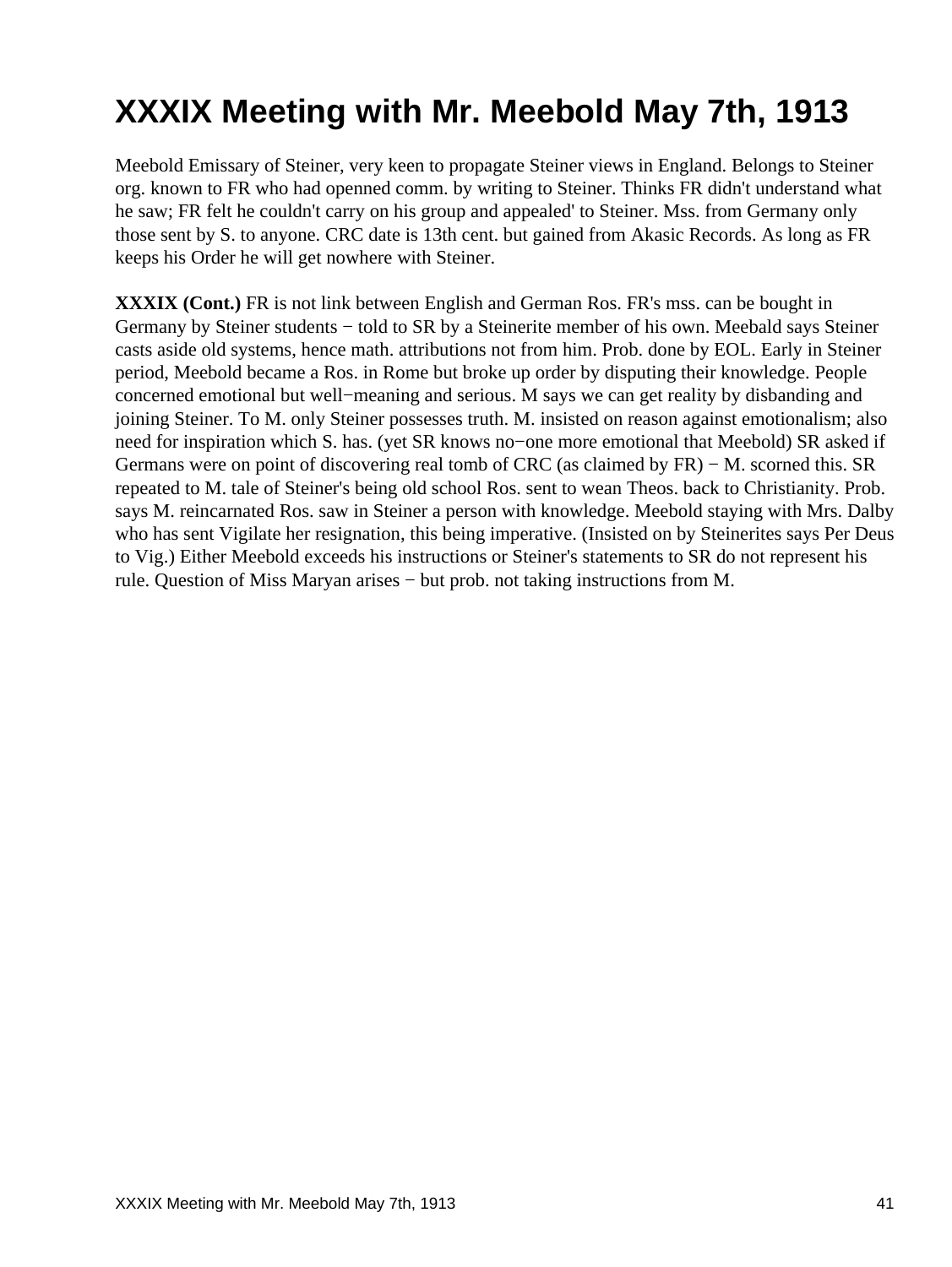# <span id="page-44-0"></span>**XL Meeting With Mrs. Hartleben (undated)**

Told 5R story of magical ms. in Bib. Nat. or Arsenal. She said it was copied by DDCF who lost his transcript, which she saw as occult intervention, but he returned and recopied it. At this time he became worse end of 1897 to Spring 1898. Heard story from Nisbet, whom she didn't like (nor his wife − both being members of Paris Temple) She liked Durand and wife. Other Paris member was Charles E. Price of 9, Charterhouse Street. Mrs. H. left Paris in 1898 being then 4=7.

DID THE STEINER INFLUENCE LEAD TO THE BREAK−UP OF WAITE'S I–U IN 1914  $?_-^{\text{16}}$  $?_-^{\text{16}}$  $?_-^{\text{16}}$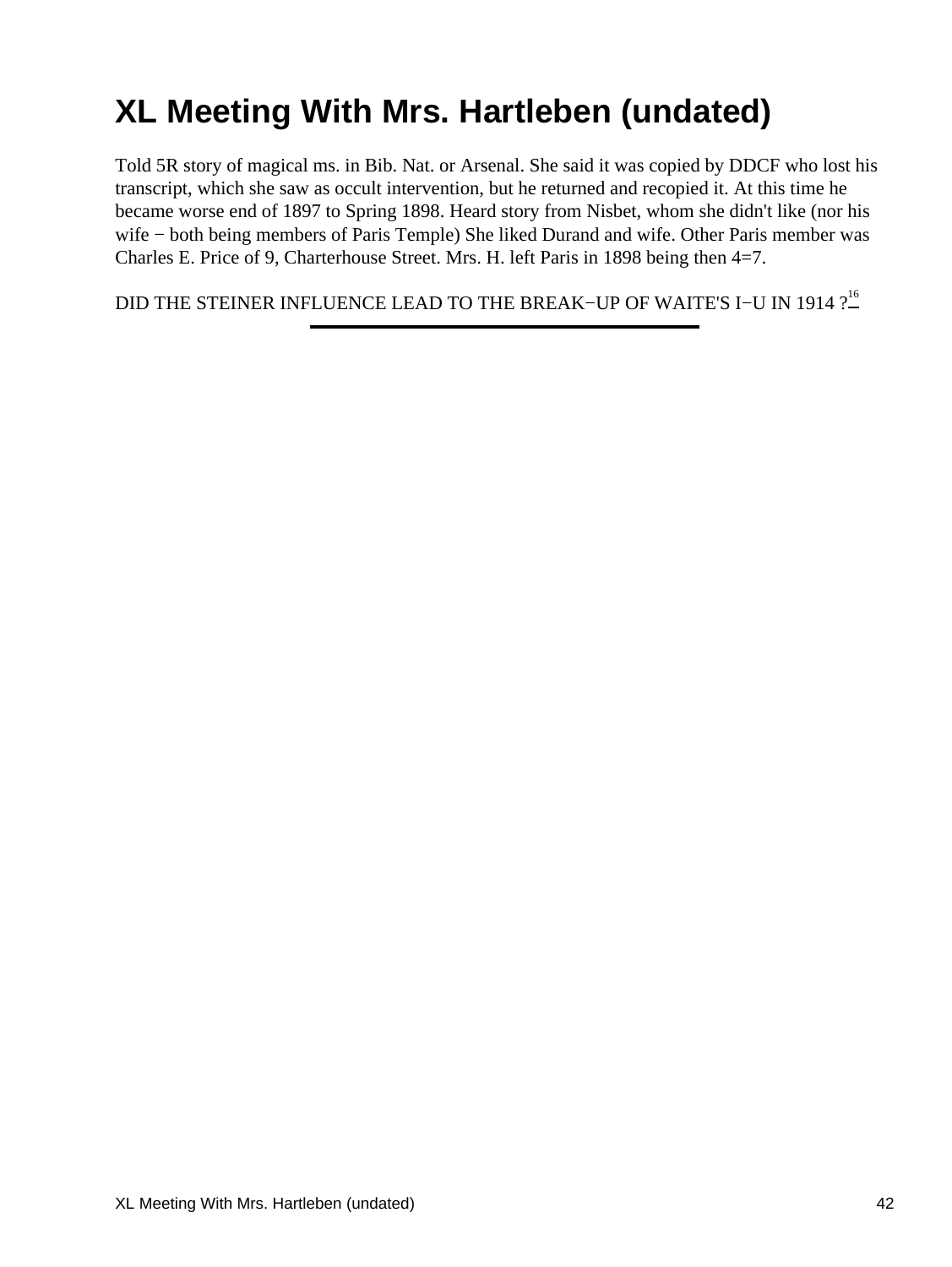## <span id="page-45-2"></span><span id="page-45-1"></span><span id="page-45-0"></span>**Notes by AS**

- 1. At this point on the typescript there is a handwritten Mercury symbol.
- 2. Handwritten: 7 in circle, 4 in square.
- <span id="page-45-3"></span>3. sic: there must be a page missing, or Waite is being incredibly ironic.
- <span id="page-45-4"></span>4. To those not familiar with Britain's pre–1971 (non–decimal) monetary system, this is Twenty one shillings or one "guinea"  $(\text{\textsterling}1.05)$  – probably worth  $\text{\textsterling}100 - \text{\textsterling}200$  (\$150 – \$300) in today's money (i.e. 2003). Note how the amount of money going to DDCF changes later on.
- <span id="page-45-5"></span>5. Photocopies not supplied.
- <span id="page-45-6"></span>6. Coincidentally – or even *not* so coincidentally! – **Rostau** is the name of the fifth duat of the Egyptian underworld, the location of the *Library of Thoth*, wherein is obtained *complete knowledge*. More prosaically, Rostau is the old Egyptian name for Gizeh, the site of the Great Pyramids. Perhaps "Ros−Taw" points to the origin of Rosicrucianism in Hermeticism or the Egyptian mysteries?
- <span id="page-45-7"></span>7. Sic.
- <span id="page-45-8"></span>8. Sic.
- 9. Surely this is Cerridwen, the Celtic goddess?
- <span id="page-45-9"></span>10. Here there is an arrow and a line drawn from "Arsenal" two lines above.
- <span id="page-45-10"></span>11. Photocopies not supplied
- <span id="page-45-11"></span>12. ? Perhaps he means the "Mass of the Phoenix", a Thelemic ritual of daily observance.

<span id="page-45-12"></span>13. Sic.

- <span id="page-45-13"></span>14. Five Guineas − worth approx. £500 − £1000 (\$750 − \$1500) in 2003.
- <span id="page-45-14"></span>15. Three Guineas − worth approx. £300 − £600 (\$450 − \$900) in 2003.
- <span id="page-45-15"></span>16. Handwritten note − presumably by R A Gilbert.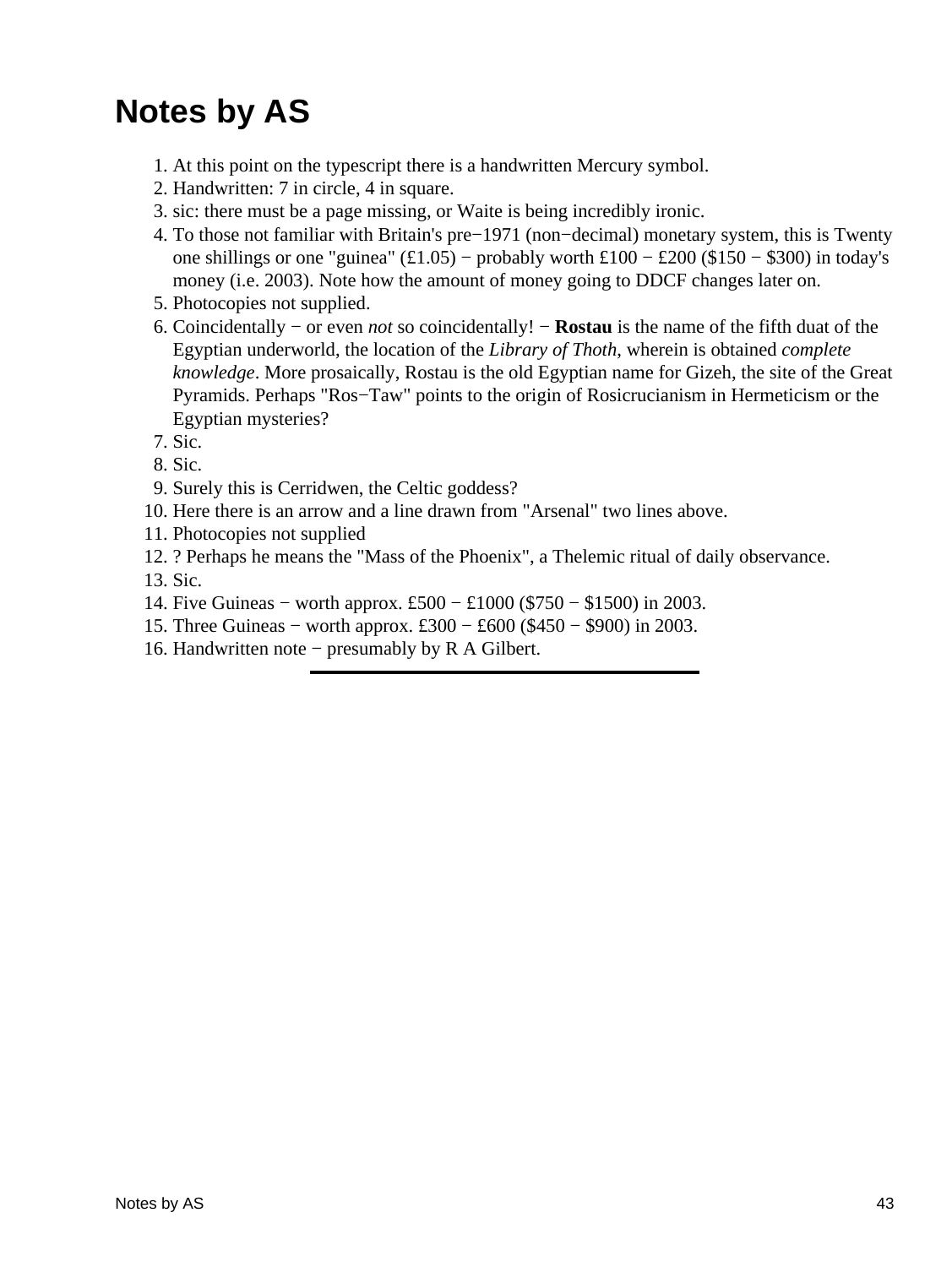### <span id="page-46-0"></span>**Appendix − Dramatis Personae**

#### <span id="page-46-1"></span>*By Alex Sumner*

**Finem Respice ("FR")** − Dr R W Felkin − leader of the Stella Matutina, one of the sects which broke away from Mathers in 1900.

<span id="page-46-2"></span>**Sapiens Dominabitur Astris ("SDA")** − Fraulein Sprengel, the apocryphal German Adept who is supposed to have originally authorised Woodman, Westcott and Mathers to found the Golden Dawn in England.

<span id="page-46-3"></span>**Sapere Audere ("SA")** − Dr William Wynn Westcott, one of the original chiefs of the Golden Dawn − alleged he had corresponded with Soror SDA. Gave the Cipher Mss. to Mathers to translate. Was forced to resign from the Golden Dawn in 1897 when he accidentally left Order papers in a cab. Remained active in the SRIA (referred to in Waite's diary as "Soc.Ros.") of which he became head in 1892

<span id="page-46-5"></span><span id="page-46-4"></span>Ma Wahanu Thesi ("MWT") − Marcus Worsley Blackden.

**Sacramentum Regis ("SR")** − i.e. Arthur Edward Waite himself. Originally a member of those who broke away from Mathers, Waite later broke away from the Stella Matutina itself to form the "Holy Order of the Golden Dawn". Waite Christianised the rituals of his new order, and excised the magical elements therefrom.

<span id="page-46-7"></span><span id="page-46-6"></span>**Lucem Spero ("LS")** − Robert Palmer Thomas.

**Deo Ducite Comite Ferro ("DDCF")** − Samuel Liddell Macgregor Mathers. One of the original chiefs of the Golden Dawn − following Westcott's resignation in 1897 was the sole chief. Lived in Paris with his wife Moina where they ran the Ahathoor Temple. He claimed to have met the Secret Chiefs in person in the Bois De Boulogne. Earned ignominy by allowing himself to be duped by the Horos couple, the scandal of whose arrest and trial led to the Golden Dawn closing in 1903. Mathers' faction continued thereafter as the Alpha et Omega (AO).

<span id="page-46-8"></span>**Sub Spe ("SS")** − John Brodie−Innes. Prior to split with Mathers, was head of the Amen−Ra Temple in Edinburgh. Acted as a chief of the dissident Stella Matutinae, was reportedly furious with Waite for splitting off to form a non−magical GD order. Later sought rapprochement with Mathers, which led to him re−joining the AO, and being named its head on Mathers' death in 1918.

<span id="page-46-10"></span><span id="page-46-9"></span>**Kenneth Mackenzie**. Author of "The Royal Masonic Cyclopaedia". Was mentored by Frederick Hockley, a ritual magician. Acquainted with Eliphas Lévi, and alleged to have received continental Rosicrucian initiation from one Count Apponyi, an Austrian. Spent a lot of time founding various esoteric and quasi−masonic societies, such as the Sat Bahai, Fratres Lucis, etc. Was a member of a number of societies of which Westcott too was a member, such as the SRIA, Society of Eight, Swedenbourg Rite, etc. although he and Westcott were reported not to be particularly close. Modern scholars have speculated that it was in fact *he* who authored the GD Cipher Mss., Westcott getting hold of them after his death from his widow.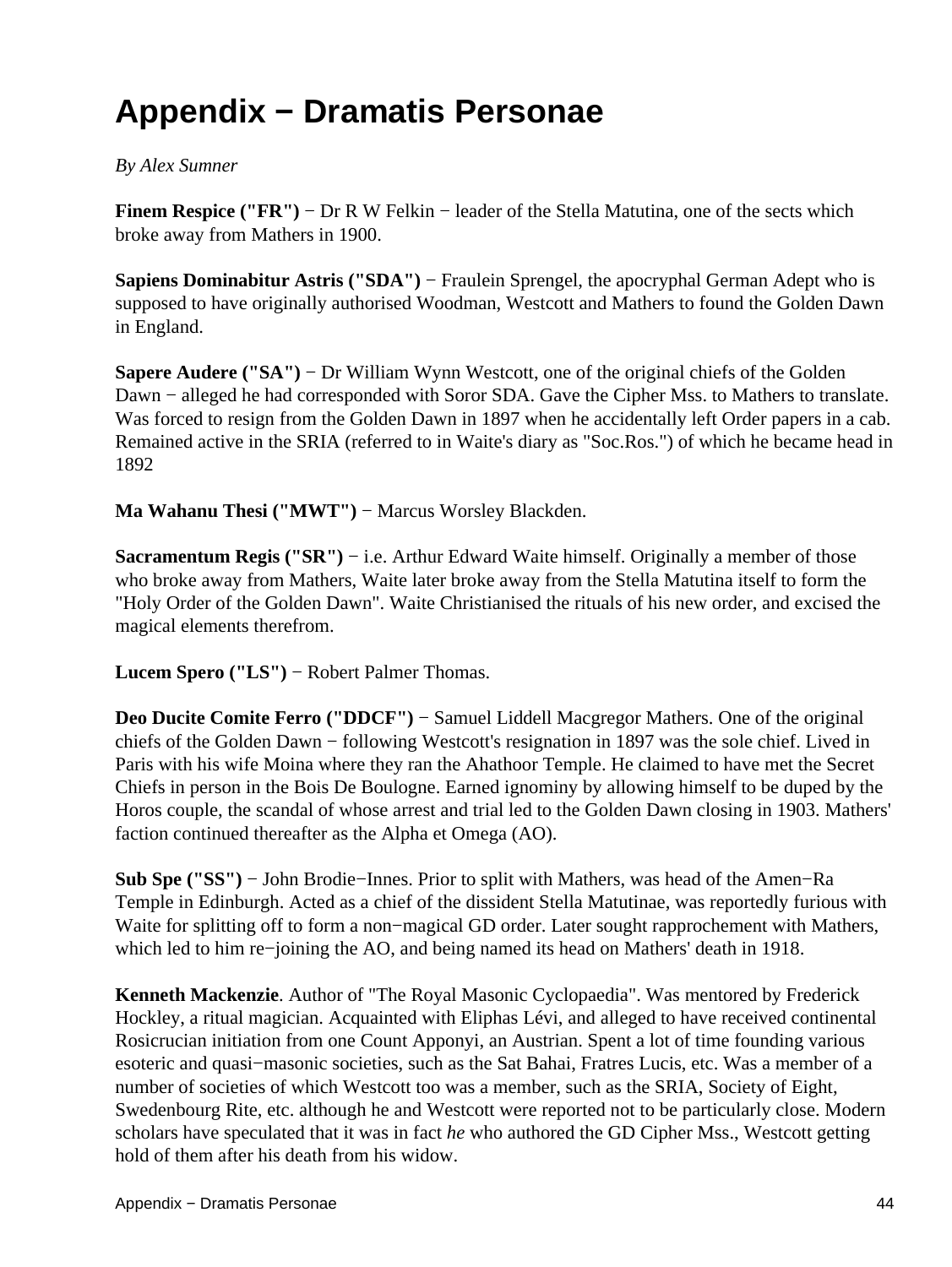<span id="page-47-0"></span>**R W Little** − founder of the SRIA.

**Aleister Crowley**. Originally sided with Mathers at the time of the split in the GD. Became disillusioned with Mathers over Horos scandal, finally splitting with him in 1906. Published GD rituals in his periodical "The Equinox" − Mathers tried and failed to obtain an injunction against it on the grounds of breach of copyright. Later, when the paper *The Looking Glass* defamed Crowley, his friend George Cecil Jones sued the paper for libel, claiming that he had been smeared by association. He lost. Incidentally, Crowley displayed a very low opinion of Waite in the Equinox, making Waite's comment that Crowley hadn't libelled *him* quite ironic.

<span id="page-47-1"></span>**Resurgam** − Dr. Edward William Berridge, member of the AO. In 1897 Mathers suspended Berridge from the GD for three months after he got into a feud with Annie Horniman. Despite this, Berridge remained loyal to Mathers. When the GD first split in 1900, Berridge opened a counter−revolutionary "loyalist" temple in London. Berridge testified against Jones (nb: not as Waite says against Crowley − Crowley was not a party to the action) in the Looking Glass trial by revealing salacious details about Crowley's private life.

<span id="page-47-3"></span><span id="page-47-2"></span>**Vigilate** − Mrs Helen Rand.

**Vestigia Nulla Retrorsum ("Vestigia" or "VNR")** − Moina Mathers, neé Bergson, Macgregor Mathers' wife.

<span id="page-47-4"></span>**Fortiter et Recte** − Annie Horniman. Originally a friend of Moina, and benefactress of the Mathers in Paris. She eventually fell out with them − Mathers expelled her from the GD in 1896. She returned to the schismatic London faction in 1900 after they rebelled against Mathers. She left *them* after arguing with the chiefs (including Brodie−Innes and Felkin) in February 1903.

<span id="page-47-5"></span>**Magna Est Veritas** − William Woodman. With Westcott and Mathers, one of the original chiefs of the Golden Dawn. Died 1891.

<span id="page-47-7"></span><span id="page-47-6"></span>**Christian Rosenkreuz ("CRC")** − the mythical (legendary?) founder of the Rosicrucian Fraternity.

**Ex Oriente LVX ("EOL")** − Nevill Meakin. Member of the Stella Matutina, loyal to Felkin. Meakin, who was adopted, was supposedly descended via his natural parents from Sir Mordred, the cousin of King Arthur − whence his Grandmastership of the Order of the Graal. This was known in New Zealand as the Order of the Table Round, and is supposedly the continuation of the very "Knights of the Round Table" of Arthurian lore.

<span id="page-47-8"></span>**Iehi Aour** − Allan Bennett. Adopted son of Macgregor Mathers. Mentor of Aleister Crowley. Left England to settle in Ceylon, to become a Buddhist monk.

<span id="page-47-9"></span>**Rudolf Steiner**. Former Goethe scholar turned Mystic, Philosopher, and innovator in the fields of education, homeopathic medicine, bio−energetic farming, and diverse other fields. Was for a time General Secretary of the German Theosophical Society, however he was increasingly at odds with Annie Bessant in style and content, until finally splitting with her over her patronage of Krishnamurti. Subsequently formed the "Anthroposophical Society". As candidates for "Secret Chief" go, Steiner is probably the *least* secret, as his talents were widely recognised anyway, by